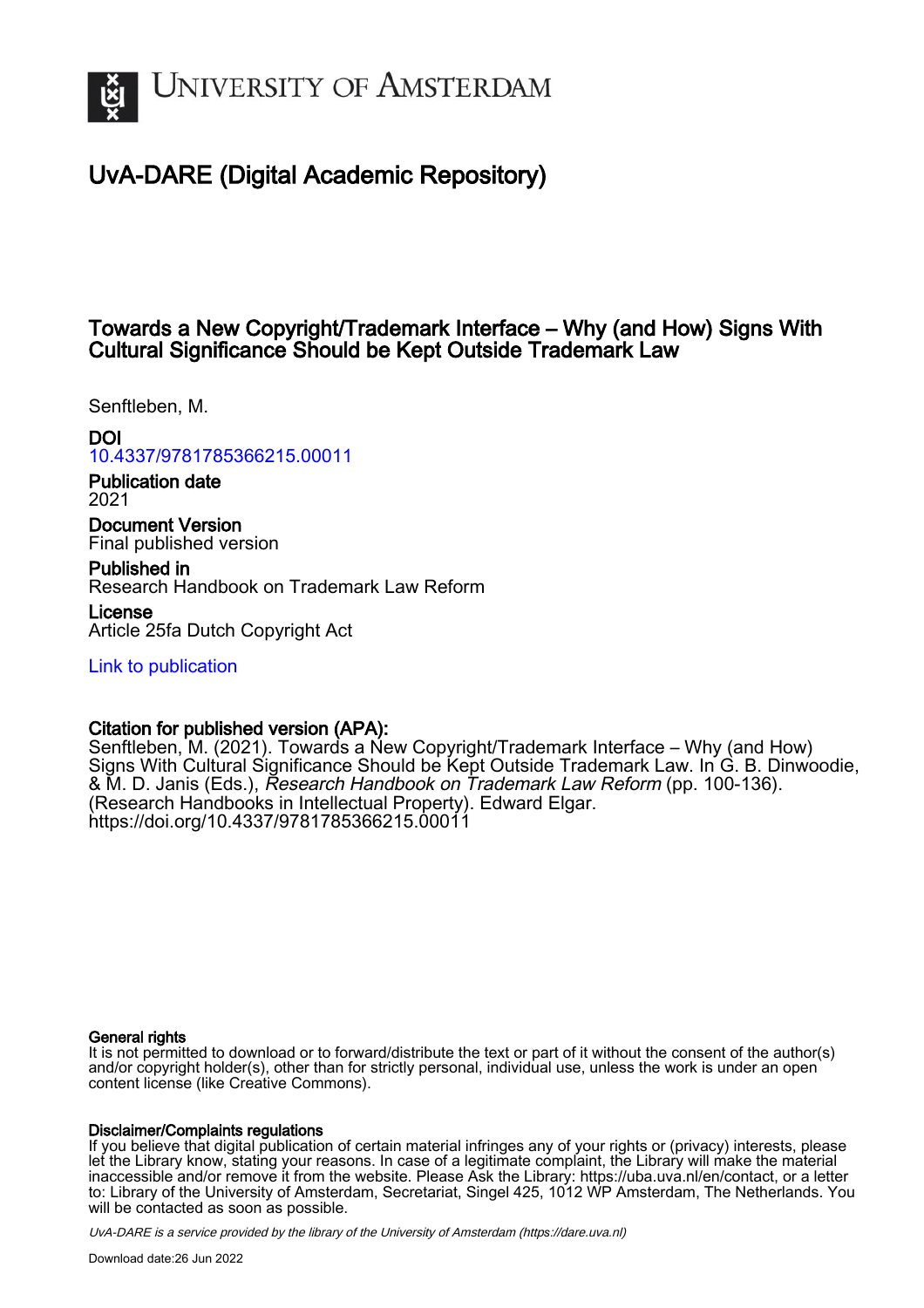# 5. Towards a new copyright/trademark interface—why (and how) signs with cultural significance should be kept outside trademark law

*Martin Senftleben1*

# I. INTRODUCTION

To this day, trademark law and practice have not managed to eliminate a serious imbalance within the intellectual property system: while the functionality doctrine in trademark law can be employed to prevent overlaps between patent and trademark protection<sup>2</sup> and achieve a far-reaching separation of industrial design and trademark protection,<sup>3</sup> a comparably strong mechanism for policing the border between copyright and trademark protection has not yet evolved.<sup>4</sup> As in the case of corresponding features of the patent and industrial design systems, however, indefinitely renewable trademark rights involve the risk of an artificial extension of the limited term of copyright protection and the impoverishment of the public domain of cultural expressions. Moreover, trademark protection may lead to free-riding on the reputation and positive image of cultural symbols, the blurring of a sign's cultural meaning through the attachment of commercial connotations, and the impairment of an open communication process in the cultural domain. Against this background, the following discussion of the need to recalibrate the copyright/trademark interface will first shed light on the societal importance of preserving the cultural meaning of artworks as

<sup>&</sup>lt;sup>1</sup> Ph.D.; Professor of Intellectual Property Law and Director, Institute for Information Law (IViR), University of Amsterdam.

<sup>2</sup> Developments in the E.U. can serve as an example in this regard. Decisions by the Court of Justice have led to a separation of the two protection regimes by denying trademark protection to technical shapes even if alternative shapes are available to competitors. *See* CJEU, 18 June 2002, case C-299/99, ECLI:EU:C:2002:377, Philips v. Remington, para. 82; CJEU, 14 September 2010, case C-48/09 P, ECLI:EU:C:2010:516, Lego Juris v. OHIM (Mega Brands), paras. 45 and 53–58.<br><sup>3</sup> In the EU, the potential of the doctrine of aesthetic functionality has been enhanced

significantly by the decision in *Hauck* where the Court developed a list of flexible factors for the identification of signs that are to be excluded from trademark protection for this reason. *See*  CJEU, 18 September 2014, case C-205/13, ECLI:EU:C:2014:2233, Hauck v. Stokke, paras. 19–20.

<sup>4</sup> Martin R.F. Senftleben, *Public Domain Preservation in EU Trademark Law – A Model for Other Regions?*, 103 Trademark Reporter 775, 814–17 (2013).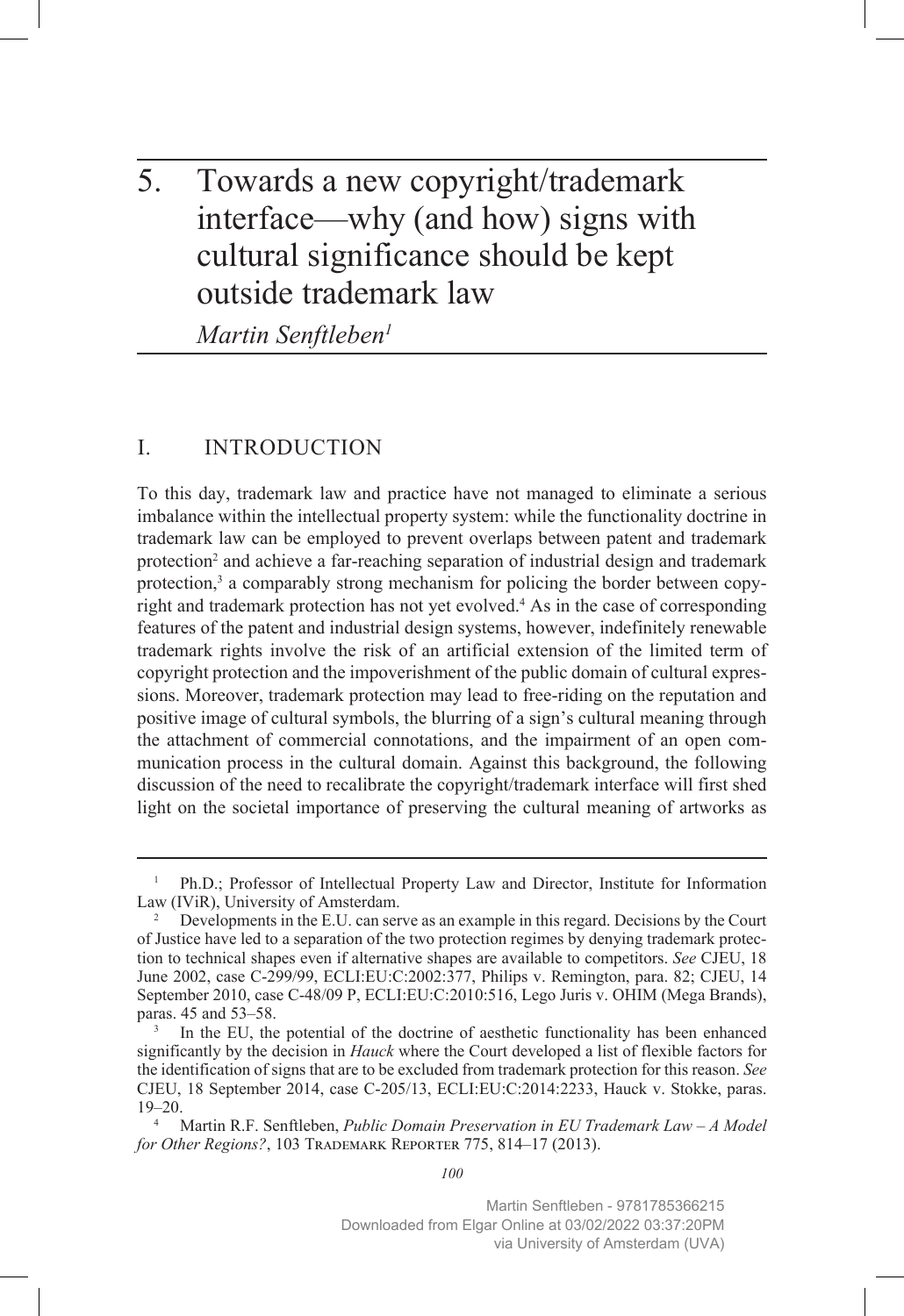a basis for dialogue and discussion in the artistic domain (Section II). On this basis, the current practice of accepting simultaneous and subsequent trademark protection (Sections III and IV) will be criticized (Section V) before arguing for the introduction of more robust grounds for refusal that allow the categorical exclusion of signs with cultural significance from trademark protection (Sections VI and VII).

## II. SOCIETAL IMPORTANCE OF PRESERVING AN ARTWORK'S ARTISTIC DISCOURSE POTENTIAL

In the debate about cumulative copyright and trademark protection, it must not be overlooked that because of their cultural meaning, literary and artistic works are indispensable source materials for an open, dialogic communication process in the artistic domain.5 As the following analysis will show, the preservation of this *artistic discourse potential* of literary and artistic works is of utmost importance to society. Friedrich Schiller's and Theodor Adorno's aesthetic theories offer key insights in this regard that are relevant to the debate on the societal role and function of art to this day. While Schiller sees works of art as catalysts paving the way for an ethical and free society (subsection A), Adorno describes the task of art to challenge reality and suggest necessary societal changes (subsection B). The subsequent discussion of these aesthetic theories in the light of contemporary art theory will show that the attachment of commercial connotations to works of art is undesirable from this perspective. It involves the risk of diminishing the artistic discourse potential of affected works and losing important impulses for the improvement of societal conditions (subsection C).

Copyright/trademark overlaps thus raise complex questions. Trademark rights in signs that are artworks are problematic because they can pose an obstacle to remix and reuse of cultural material which is indispensable for cultural follow-on innovation. 6 More fundamentally, however, trademark rights are particularly problematic

For a sociological analysis of this point, see PIERRE BOURDIEU, DIE REGELN DER KUNST. Genese und Struktur des literarischen Feldes 370–72 (1999) (French original: Pierre Bourdieu, Les règles de l'art. Genèse et structure du champ littéraire (1992)). As to the corresponding legal debate on encroachments upon freedom of expression, see Wolfgang Sakulin, Trademark Protection and Freedom of Expression – An Inquiry into the

<sup>&</sup>lt;sup>5</sup> For a more detailed discussion of the dialogic process underlying acts of creation, see Martin R.F. Senftleben, The Copyright/Trademark Interface: How the Expansion of Trademark Protection Is Stifling Cultural Creativity 63–67 (2021); Séverine Dusollier, *Realigning Economic Rights with Exploitation of Works: The Control of Authors over the Circulation of Works in the Public Sphere*, *in* Copyright Reconstructed – Rethinking Copyright's Economic Rights in a Time of Highly Dynamic Technological and Economic Change 163, 180–83 (P. Bernt Hugenholtz (ed.), 2018); Carys J. Craig, Copyright, Communication and Culture – Towards a Relational Theory of Copyright Law 52–56 (2011); Julie E. Cohen, *Copyright, Commodification, and Culture: Locating the Public Domain*, *in* The Future of the Public Domain – Identifying the Commons in Information Law 121, 144–52 (L.M.C.R. Guibault/P.B. Hugenholtz (eds.), 2006.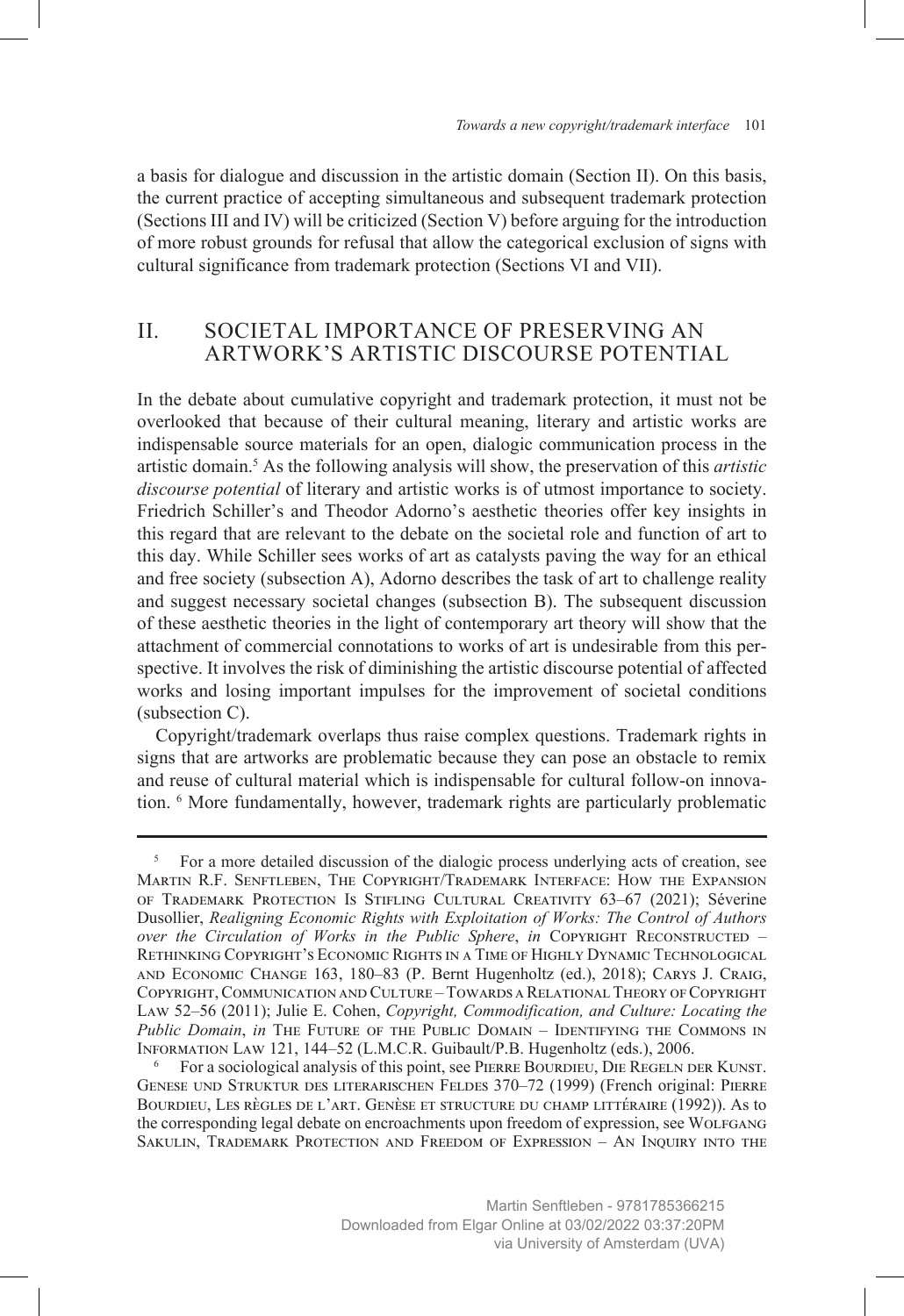because the communication concerning the sign is no longer left to the process of discussion and assessment that occurs in the artistic domain. Instead, the commercial messages introduced by the trademark owner shape the perception of the sign and may devaluate the sign as a reference point for cultural creativity that may offer important alternative visions of society.

#### **A. Schiller's Aesthetic Theory**

Disillusioned by the French Revolution, which had culminated in chaos and violence instead of leading to a free and equal society, Schiller wrote his Letters on the Aesthetic Education of Man to explore the possibility of a transition from an absolutist, authoritarian state to a purified, ethical state that is founded on human reason.7 As a precondition for this transition, Schiller emphasizes the need to harmonize human desires with the rules of reason. As it is not the destiny of mankind to renounce its

Conflict between Trademark Rights and Freedom of Expression under European Law (2010). *See also* Lisa P. Ramsey and Jens Schovsbo, *Mechanisms for Limiting Trade Mark Rights to Further Competition and Free Speech*, 44 Int'l Rev. Intell. Prop. and Comp. L. 671 (2013); Martin R.F. Senftleben, *Free Signs and Free Use - How to Offer Room for Freedom of Expression within the Trademark System*, *in* Research Handbook on Human Rights and Intellectual Property 354 (Christophe Geiger (ed.), 2015); Ilanah Simon Fhima, *Trade Marks and Free Speech*, 44 Int'l Rev. Intell. Prop. and Comp. L. 293 (2013); Robert Burrell & Dev Gangjee, *Trade Marks and Freedom of Expression: A Call for Caution*, 41 Int'l Rev. Intell. Prop. and Comp. L. 544 (2010); Christophe Geiger, *Marques et droits fondamentaux, in* Les défis du droit des marques au 21<sup>e</sup> siècle/Challenges for Trademark LAW IN THE 21st CENTURY 163 (Christophe Geiger/Ioanna Schmidt-Szalewski (eds.), 2010); Mohammad A. Naser, *Trade Marks and Freedom of Expression*, 40 Int'l Rev. Intell. Prop. and Comp. L. 188 (2009); Lionel Bently, *From Communication to Thing: Historical Aspects of the Conceptualisation of Trade Marks as Property*, *in* Trademark Law and Theory: A Handbook of Contemporary Research (Graeme B. Dinwoodie & Mark D. Janis, 2008); William McGeveran, *Four Free Speech Goals for Trademark Law*, 18 FORDHAM INTELL. Prop., Media and Ent. L.J. 1205 (2008); Christophe Geiger, Trade Marks and Freedom of Expression—the Proportionality of Criticism, 38 Int'l Rev. Intell. Prop. and Comp. L. 317 (2007); Lisa P. Ramsey, *Free Speech and International Obligations to Protect Trademarks*, 35 YALE J. INT'L L. 405 (2010); Katja Weckström, *The Lawfulness of Criticizing Big Business*: *Comparing Approaches to the Balancing of Societal Interests Behind Trademark Protection*, 11 Lewis & Clark L. Rev. 671 (2007); Pratheepan Gulasekaram, *Policing the Border Between Trademarks and Free Speech: Protecting Unauthorized Trademark Use in Expressive Works*, 80 Wash. L. Rev. 887 (2005); Pierre N. Leval, *Trademark: Champion of Free Speech*, 27 Colum. J. L. and the Arts 187 (2004); Rochelle Dreyfuss, *Reconciling Trademark Rights*  and Expressive Values: How to Stop Worrying and Learn to Love Ambiguity, in TRADEMARK LAW AND THEORY: A HANDBOOK OF CONTEMPORARY RESEARCH 261 (Graeme B. Dinwoodie & Mark D. Janis (eds.), 2008); Keith Aoki, *How the World Dreams Itself to be American: Reflections on the Relationship Between the Expanding Scope of Trademark Protection and Free Speech Norms*, 17 Loyola L.A. Ent. L. J. 523 (1997).

<sup>7</sup> Friedrich Schiller, *Über die ästhetische Erziehung des Menschen* (K.L. Berghah (ed.), 2000) 11–14 (Letter 3).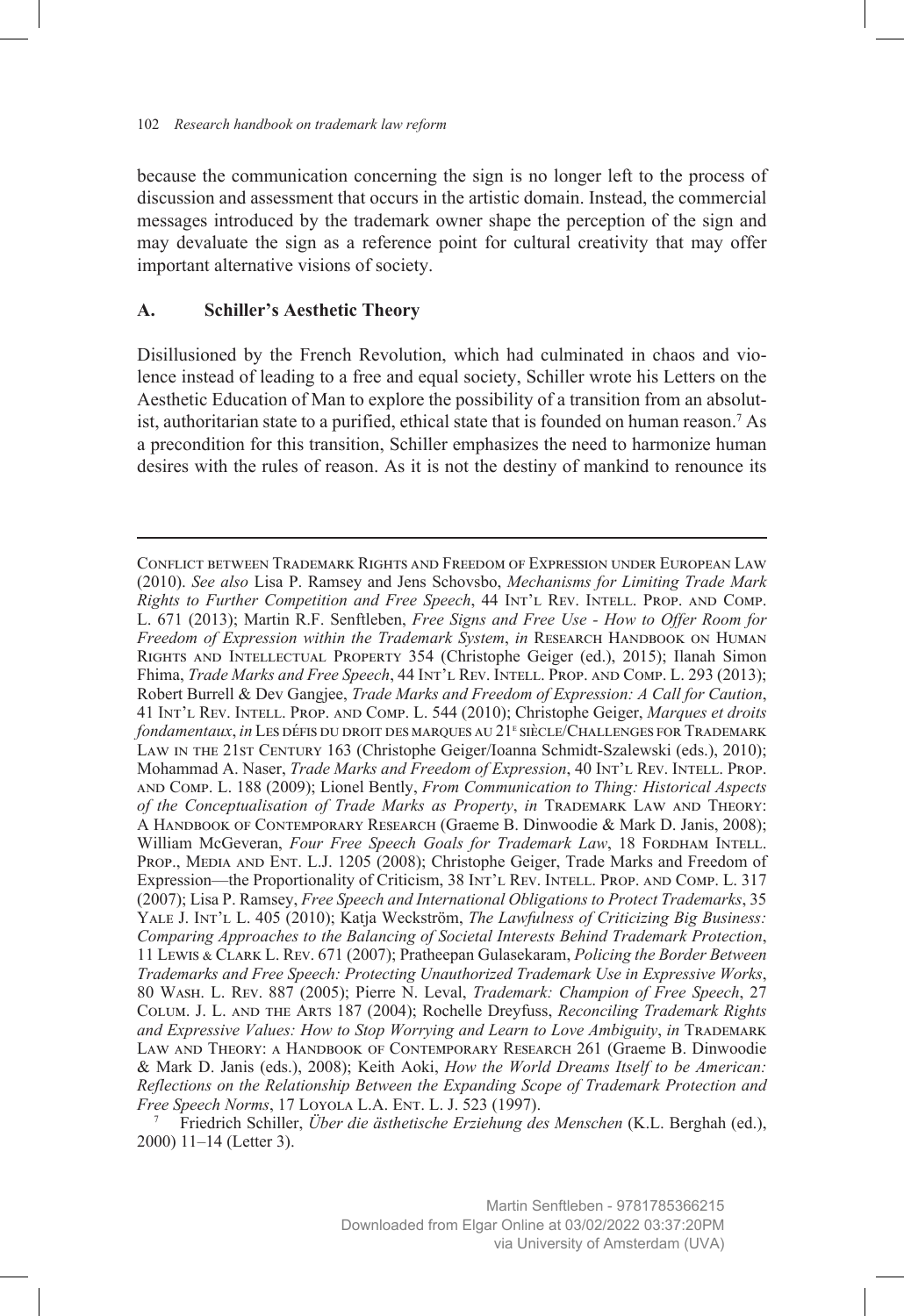natural senses in favour of moral laws,<sup>8</sup> support for an ethical, reasonable state must come from the totality of human dispositions: desire and reason alike. Individuals should not only feel an obligation to follow the rules of reason, they should feel a desire to do so. If human desires are brought in line with the postulates of reason, a revolution will no longer end in chaos and violence. It will lead to the establishment of a moral state instead.9

To align human desires with the rules of reason, however, a catalyst is required that brings moral laws not only to people's heads but also to their hearts. Schiller solves this problem by positing that art can serve as such a catalyst. Even though being incapable of changing mankind directly, art can point the way to a change for the better by focusing people's thoughts on the "necessary and eternal", and make them strive for this ideal.10 Art is predestined to accomplish this task because it satisfies the desire to play and enjoy. Instead of openly criticizing people's actions and attitudes, art can improve society in a subtle way by making visions of ethical behaviour part of people's play and pleasure.<sup>11</sup>

Schiller thus relies on art as a vehicle to let people experience an ideal balance between desire and reason until they finally orient their actions by following moral laws instead of pursuing mere physical necessities. Offering appearances of beauty, a true work of art is capable of evoking an equilibrium between reason and desire.<sup>12</sup> In Schiller's view, the experience and enjoyment of this ultimate perfection can pave the way for the establishment of a moral society in which individual freedom no longer follows from the restriction of the freedom of others but from a consensus on ethical norms that corresponds with people's desires, as refined in aesthetic play.13 An individual driven by physical necessity must first experience beauty – the aesthetical balance between desire and rules of reason – before he can actively and freely opt for moral norms and moral actions.<sup>14</sup> It is thus the task of art to prepare mankind for the transition from the physical state of desire to the moral state of reason.<sup>15</sup>

#### **B. Adorno's Aesthetic Theory**

In his aesthetic theory, Theodor Adorno also underlines the societal relevance of art. Against the background of the alienation which the individual faces in a fully rationalized, efficiency-driven world, he warns of the affirmative nature of art. An artwork bringing a conciliatory reflection of enchantment into the disenchanted, empirical reality offers comfort in the rationalized world and supports the unbearable

- <sup>11</sup> *Id.* at 37 (Letter 9).
- <sup>12</sup> *Id.* at 111–12 (Letter 26).
- <sup>13</sup> *Id.* at 120–21 (Letter 27).
- <sup>14</sup> *Id.* at 90–91 (Letter 23).
- <sup>15</sup> *Id.* at 92 (Letter 23).

<sup>8</sup> *Id.* at 28 (Letter 6). 9 *Id.* at 120–21 (Letter 27).

<sup>10</sup> *Id.* at 36 (Letter 9).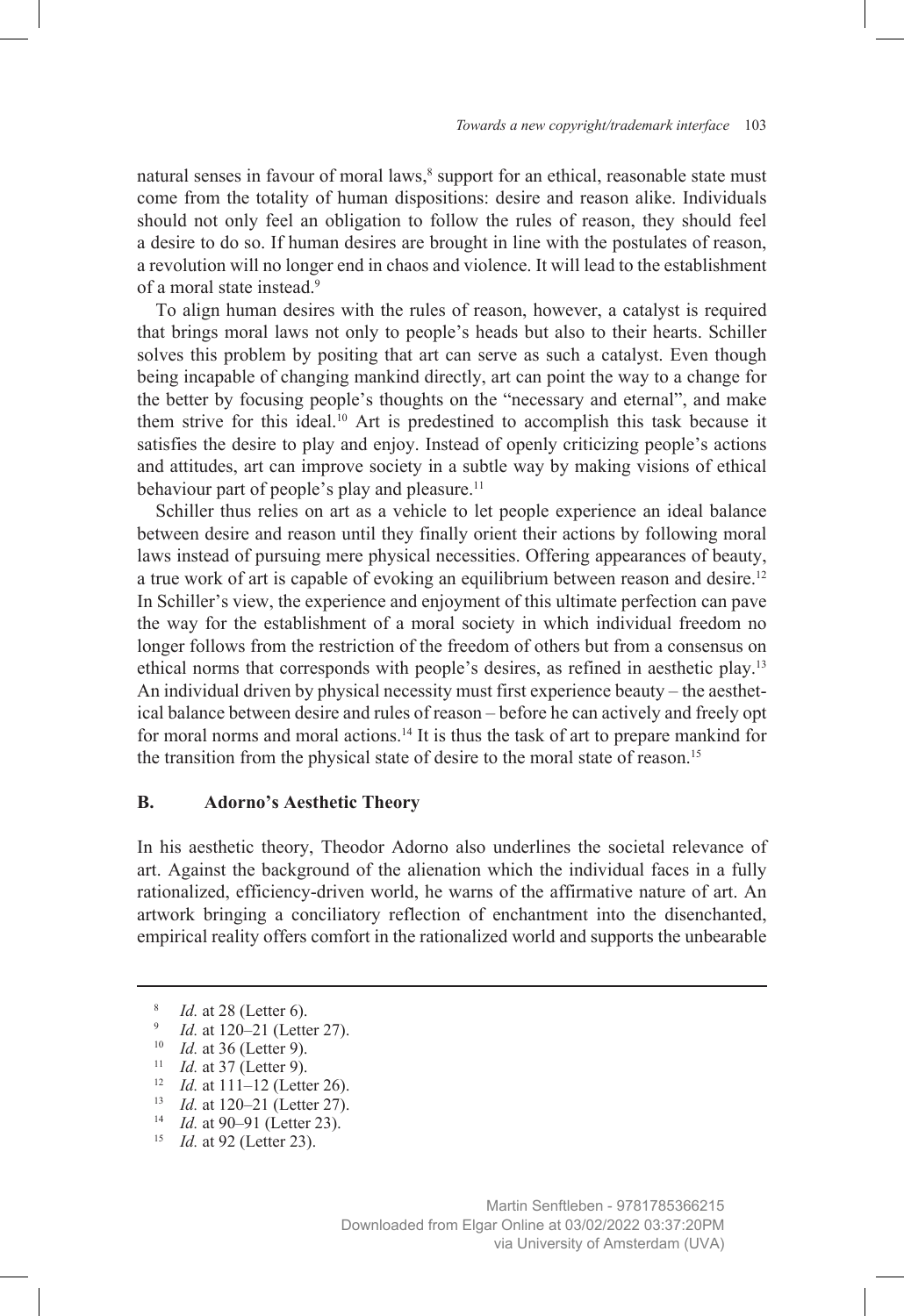status quo.16 In the light of the inhumanity of the real world, art would make itself an accomplice of present and coming disasters if it sustained positive visions of society and obscured the defects and poorness of reality.17 With the prospect of a better world which, as an ultimate truth,<sup>18</sup> shimmers through each genuine artwork,<sup>19</sup> art may falsely pretend that existing societal conditions are acceptable. Therefore, art is constantly at risk of becoming guilty of supporting the inhuman status quo and fortifying present ideologies.20

On the other hand, art must not be condemned altogether because true art is capable of unmasking the negativity of present societal conditions. Showing visions of a better, happier life, art can rouse opposition against the existing reality and contribute to necessary societal changes.<sup>21</sup> Art can thus play a decisive role in society because it generates utopian views of a better life that may become drivers of a change for the better. This role of authentic art defines its social character: art is the "social antithesis" of society.22 Given this delicate position in the social fabric of modern societies, there is a fine line to be walked: the artist must relentlessly expose the inhumanity of reality without offering any prospect of reconciliation. In doing so, the artist creates genuine works that, by their very nature, offer shining visions of a better life and a better society in spite of the hopelessness reflected in the artworks themselves.23 As an antithesis of the disaster in the real world, art becomes the messenger of an ideal, utopian world.<sup>24</sup>

#### **C. Improvement of Social and Political Conditions**

By no means do these two aesthetic theories exhaust the possibilities of describing the role of artworks in society. Nonetheless, the two examples of an assessment of art's societal relevance already show that by presenting alterative visions of society, literary and artistic works can play a crucial role in the improvement of social and political conditions. As Schiller's Letters date back to the Age of Enlightenment and Adorno developed his Aesthetic Theory in the second half of the last century, however, the question arises whether it is still appropriate to rely on this theoretical framework. In his discussion of aesthetic progress in the light of the progress clause of the U.S. Constitution,<sup>25</sup> Barton Beebe resorts to John Dewey's and Richard

- <sup>21</sup> *Id.* at 25–26 and 56.
- <sup>22</sup> *Id.* at 9–10, 19 and 53.
- <sup>23</sup> *Id.* at 127 and 199.
- <sup>24</sup> *Id.* at 55–56.

<sup>25</sup> As to the grant of intellectual property protection, Article I, Section 8 of the U.S. Constitution refers to the objective to "promote the Progress of Science and useful Arts, by

<sup>16</sup> Theodor W. Adorno, *Ästhetische Theorie* (G. Adorno/R. Tiedemann (eds.), 1970), 10 and 34.

<sup>17</sup> *Id.* at 28 and 503.

<sup>18</sup> *Id.* at 128 and 196–97.

<sup>19</sup> *Id.* at 199–200.

<sup>20</sup> *Id.* at 203.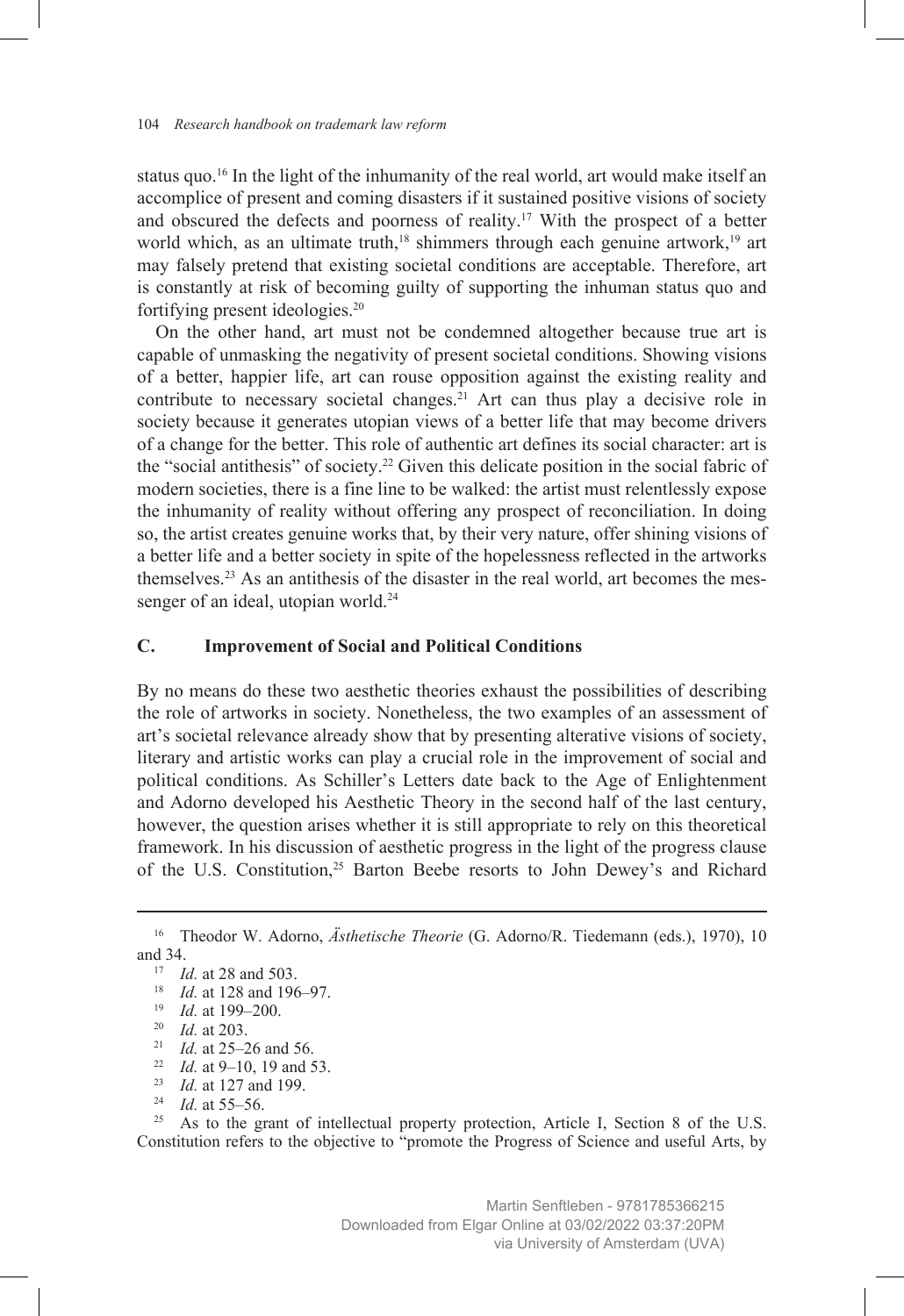Shusterman's concept of "pragmatist aesthetics"26 for the assessment of copyright law.<sup>27</sup> Pragmatist aesthetics focuses on everyday events as a gateway to aesthetic experience and practice:

In order to understand the meaning of artistic products, we have to forget them for a time, to turn aside from them and have recourse to the ordinary forces and conditions of experience that we do not usually regard as esthetic. We must arrive at the theory of art by means of a detour.<sup>28</sup>

Providing examples, Dewey refers to "sights that hold the crowd,"<sup>29</sup> such as a fire-engine rushing by, machines that excavate enormous holes in the earth, men "perched high in air on girders, throwing and catching red-hot bolts."30

Building on pragmatist aesthetics, Beebe departs from the focus on autonomous aesthetic objects in the Kantian tradition of aesthetic theory31—the predominant tradition in the Age of Enlightenment which also served as a reference point for Schiller's Letters on the Aesthetic Education of Man.<sup>32</sup> In Beebe's analysis, a critique of the focus on "mummified museum art"33 serves as a vehicle to arrive at a new progress paradigm for U.S. copyright law. Beebe seeks to overcome the traditional accumulationist approach (the more works, the more progress) and replace it with a focus on the encouragement of aesthetic practice.34 He relies on pragmatist aesthetics because they offer a vision of aesthetic progress that focuses "not on the stockpiling over time of fixed, archivable works but rather on the quality of ephemeral aesthetic experience in the present."35 This preference for pragmatist aesthetics, however, does not imply a rejection of the idea that art can play an important role in the improvement of societal conditions. Beebe explicitly confirms the positive social and political side effects of aesthetic experience and aesthetic play:

- <sup>27</sup> Beebe, *supra* note 25, at 342–48.
- <sup>28</sup> Dewey, *supra* note 26, at 4.
- <sup>29</sup> *Id.* at 5.
- $^{30}$  *Id.*; Beebe, *supra* note 25, at 344.<br> $^{31}$  Beebe, *supra* note 25, at 344
- Beebe, *supra* note 25, at 344.

<sup>33</sup> Beebe, *supra* note 25, at 343.

securing for limited Times to Authors and Inventors the exclusive Right to their respective Writings and Discoveries." *Cf.* Barton Beebe, Bleistein*, the Problem of Aesthetic Progress, and the Making of American Copyright Law*, 117 Colum. L. Rev. 319, 371–73, 378 (2017).

<sup>&</sup>lt;sup>26</sup> JOHN DEWEY, ART AS EXPERIENCE 5-10 (1934); RICHARD SHUSTERMAN, PRAGMATIST Aesthetics – Living Beauty, Rethinking Art 143, 208 (2d Ed. 2000).

<sup>&</sup>lt;sup>32</sup> Schiller, *supra* note 7, as discussed in section 3.3.2.1. As to the impact of the Kantian school of thought on Schiller, see PETER OSBORNE, ANYWHERE OR NOT AT ALL - PHILOSOPHY of Contemporary Art 42–44 (2013).

<sup>34</sup> *Id.* at 347, 373–74, 384–85.

<sup>35</sup> *Id.* at 346.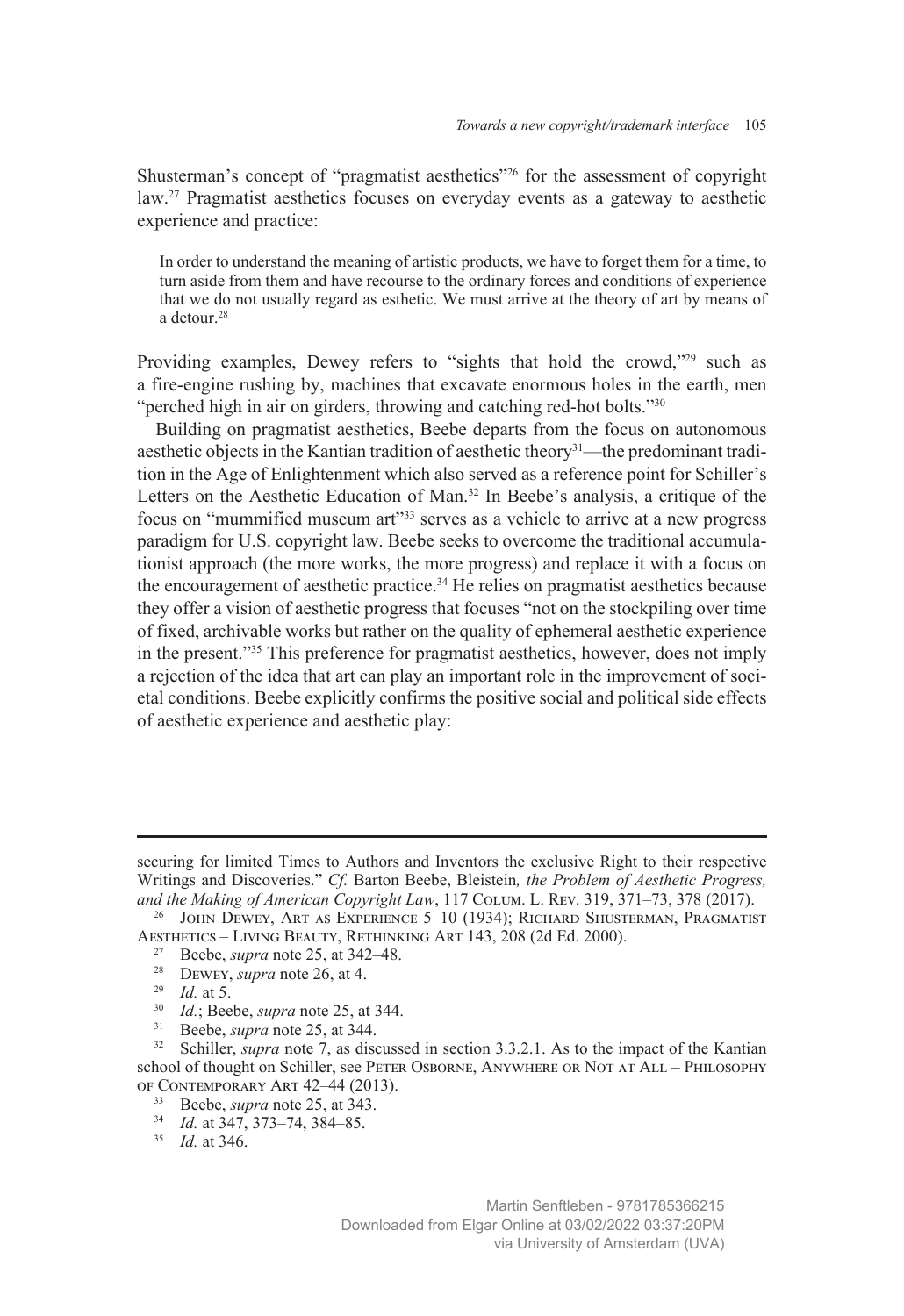Aesthetic play has intrinsic value—as a source of pleasure, of moral and political cultivation, of imaginative freedom and self-actualization—even when it does not ultimately result in the production of an aesthetic work.36

As explained, Schiller's aesthetic theory rests on similar considerations. The experience of a balance between desire and rules of reason in the aesthetic play enables the individual to opt actively and freely for moral norms and moral actions.37 In the context of Beebe's discussion of the role of copyright law, the focus on aesthetic practice, moreover, leads back to the question of freedom to use pre-existing aesthetic objects as raw materials for aesthetic play. Beebe emphasizes "the importance to the everyday individual of aesthetic engagement, aesthetic practice, and aesthetic play, in the form of the active assimilation, appropriation, and creative recombination of aesthetic expression."38

Beebe's reliance on pragmatist aesthetics, thus, does not indicate that Schiller's aesthetic theory has lost its relevance. By contrast, his analysis merely shifts the focus from the production of aesthetic works to the encouragement of aesthetic play. While the stimulation of new artistic productions may have been regarded as copyright's primary policy goal in the past, Beebe considers it more important nowadays to facilitate the creative remix of protected works in the context of aesthetic play.<sup>39</sup> Instead of dismissing the idea that art is capable of providing impulses for desirable social and political changes, Beebe returns to Schiller's aesthetic theory and its focus on aesthetic experience in his concluding remarks.<sup>40</sup>

Besides this confirmation in legal literature, developments in aesthetic theory itself confirm that artworks, including works of contemporary art, are still seen as critical reflections of social and political conditions and manifestations of alternative visions of society. In his Philosophy of Contemporary Art, Peter Osborne refers to Adorno's Aesthetic Theory as a text that "towers above all other twentieth-century philosophical texts about art."41 His own description of the role of art in today's society is embedded in the discussion of the subjective temporality of works of contemporary art and—in line with Augustine's contraction of the temporal dimensions of present/ past/future into the subjective orientations of attention/memory/expectation—the question of "what modes of *attention*, *memory* and *expectation* contemporary art produces and requires as conditions of its experience."42

With regard to the adequate mode of expectation, Osborne employs the concept of "horizon of expectation" as a point of departure: horizon of expectation in the sense of Edmund Husserl's elaboration of a boundary concept that refers to an inde-

<sup>38</sup> Beebe, *supra* note 25, at 347.

<sup>36</sup> *Id.* at 346–47.

<sup>37</sup> Schiller, *supra* note 7, at 90–91 (Letter 23); 120–21 (Letter 27).

<sup>39</sup> *Id.* at 390–91.

<sup>&</sup>lt;sup>40</sup> *Id.* at 395–96.<br><sup>41</sup> OSBORNE, *sun* 

<sup>&</sup>lt;sup>41</sup> OSBORNE, *supra* note 32, at 10.<br><sup>42</sup> *Id.* at 175 (amphasis in the original

*Id.* at 175 (emphasis in the original text).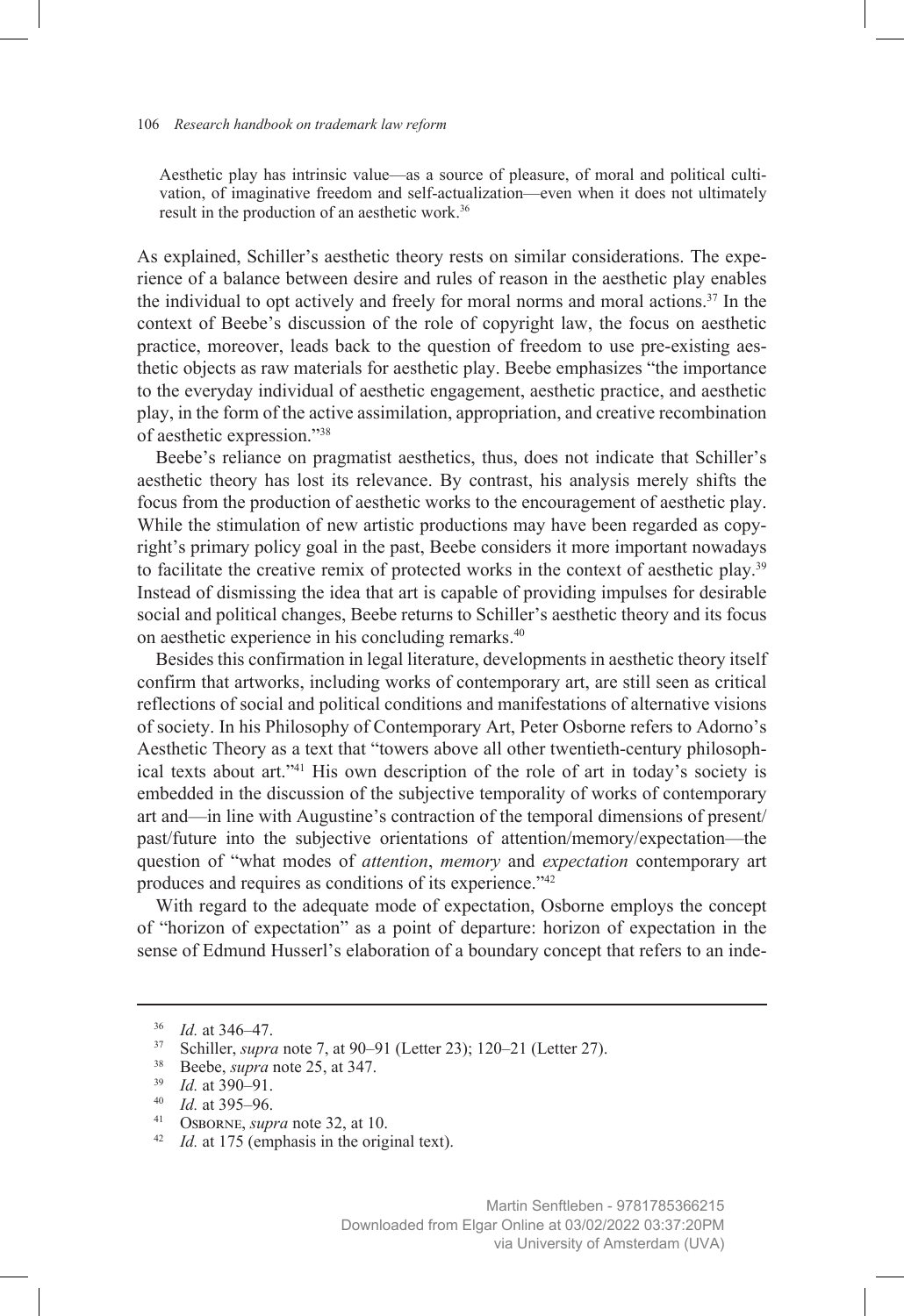terminateness which, while being determinable as an obscure, misty phenomenon, never becomes fully determinable because the horizon is infinitely receding.<sup>43</sup> With increasing knowledge, the horizon of expectation is moved and expanded as well:

As a spatial image, horizon points towards a beyond, something existent but out of sight, and hence unknown—and yet in principle knowable once you travel there. The horizon will move, but what was beyond the horizon can come to be within it, if you travel; hence the inherent hopefulness of travel.44

Despite the elasticity of the horizon metaphor, the concept of horizon of expectation has inherent limitations. In particular, it remains impossible to "break through the ultimate indeterminateness of the horizon of expectation as such."45 Otherwise, it would no longer be justified to speak of a horizon of expectation. According to Osborne, this inherent limitation of the concept has become problematic as a result of the abandonment of the Christian doctrine of the Last Days in modernity. Instead of a pre-determined expectation of the apocalypse, the individual in modern times is exposed to "the hazards of an open but 'progressive' future."46 The moment the future is open and known to bring something new, we paradoxically come to expect the unexpected. Only the unexpected has the "power to surprise"<sup>47</sup> and create new experiences. It is "the *unexpected* that we come to *expect* and also to value."48 Osborne describes this sensation as follows:

*In the unexpected, meaning is produced (in so far as it is produced) through dialectical negation—not further determination—of the expected.* It is true, of course, that we may come to expect such negations—and "revolution" did, of course, become established as a horizon of expectation in the 200-year period from 1789 to 1989.49

The reference to the French Revolution and the fall of the Berlin Wall indicates that the paradoxal penetration of the horizon of expectation (following from the expectation of the unexpected that creates new meaning through negation) has a particular societal value. It enables the individual to include fundamental transformations of society in the spectrum of valid, determinable expectations for the future: even unexpected events can be deemed plausible projections of developments to come. In this regard, however, Osborne points out that alternative visions of society—capable of heightening expectations of the unexpected—have become scarce. In his view, the collapse of historical communism did not broaden the spectrum of horizons for further social and political development. While the concrete end of communist

<sup>43</sup> *Id.* at 203.

<sup>44</sup> *Id.* at 203–04.

<sup>45</sup> *Id.* at 204.

<sup>46</sup> *Id.* at 206–07.

<sup>47</sup> *Id.* at 207.

<sup>48</sup> *Id.* (emphasis in the original text).

<sup>49</sup> *Id.* at 208 (emphasis in the original text).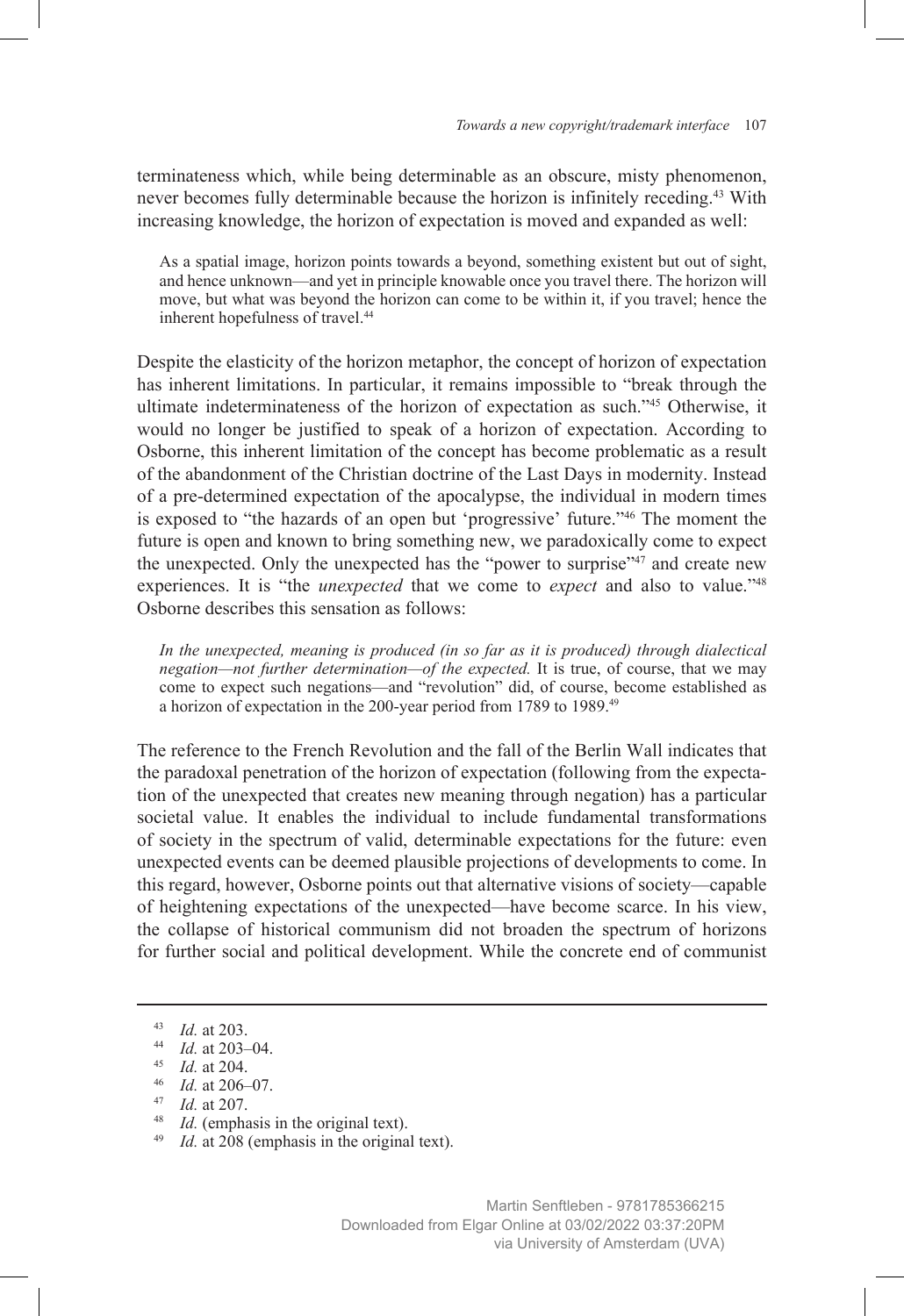regimes at a particular point in time may have been unexpected, the inviability of non-capitalist systems did not come as a surprise.50 Instead of opening up new horizons, the collapse of communism entailed the loss of two historical horizons, namely those of communism and revolution.<sup>51</sup> At the same time, the inviability of communist systems confirmed and reinforced the victorious horizon of "capitalism"—in the sense of "the renewed development and planetary universalization of capital accumulation as the basis of social development."52

The current predominance of capitalism does not exclude unexpected events. Instead of opening new avenues for social and political changes, however, these unexpected events tend to remain within the prevailing capitalist paradigm. China's adherence to the WTO and corresponding reforms of land ownership and capital regulation, for instance, opened up a new horizon for the global economic system. New prospects of business development in China, however, only brought "a new horizon of expectation within capitalism."53 According to Osborne, even the 9/11 terrorist attack was nothing more than "a symbolic harbinger of a new, religiously-coded geopolitical antagonism" that remained emblematic and merely darkened the capitalist Western horizon of expectation.<sup>54</sup> For the creation of truly alternative visions of society—expectations of the "genuinely *un*expected"55—it is necessary to commit to experimental practices of negation: practices that are capable of producing new meaning through the negation of established expectations.<sup>56</sup>

In this regard, contemporary art plays a crucial role: "[a]t its best, contemporary art models experimental practices of negation that puncture horizons of expectation."57 Osborne's analysis of the role of contemporary art, thus, confirms the conclusion that has been drawn above on the basis of Schiller's and Adorno's aesthetic theories: art can provide important impulses for social and political changes by modelling experimental practices that open up new horizons for the development of society.<sup>58</sup> Hence, the description of art's societal impact in Schiller's and Adorno's theories is not outdated. The emphasis on moral and political cultivation in Beebe's analysis relying on pragmatist aesthetics<sup>59</sup> and the importance which Osborne attaches to experimental artistic practices of negation in his Philosophy of Contemporary  $Art^{60}$  confirm that by

<sup>58</sup> *Cf.* Florian Cramer, *Crapularity-Ästhetik. Dystopien zeitgenössischer Kunst – und das unterschiedliche Erbe von kritischer Theorie und Konzeptualismus in der Bildenden Kunst und Neuen Musik*, 180 Neue Zeitschrift für Musik 12, 15 (2019), who also draws a line between Adorno's critical theory and Osborne's focus on experimental practices of negation.

<sup>59</sup> Beebe, *supra* note 25, at 346–47.

<sup>50</sup> *Id.* at 208–09.

<sup>51</sup> *Id.* at 209.

 $\frac{52}{53}$  *Id.* 

 $\frac{53}{54}$  *Id.* at 210.

<sup>54</sup> *Id.*

<sup>&</sup>lt;sup>55</sup> *Id.* at 208 (emphasis in the original text).

 $\frac{56}{57}$  *Id.* 

<sup>&</sup>lt;sup>57</sup> *Id.* at 211.

<sup>60</sup> Osborne, *supra* note 32, at 211.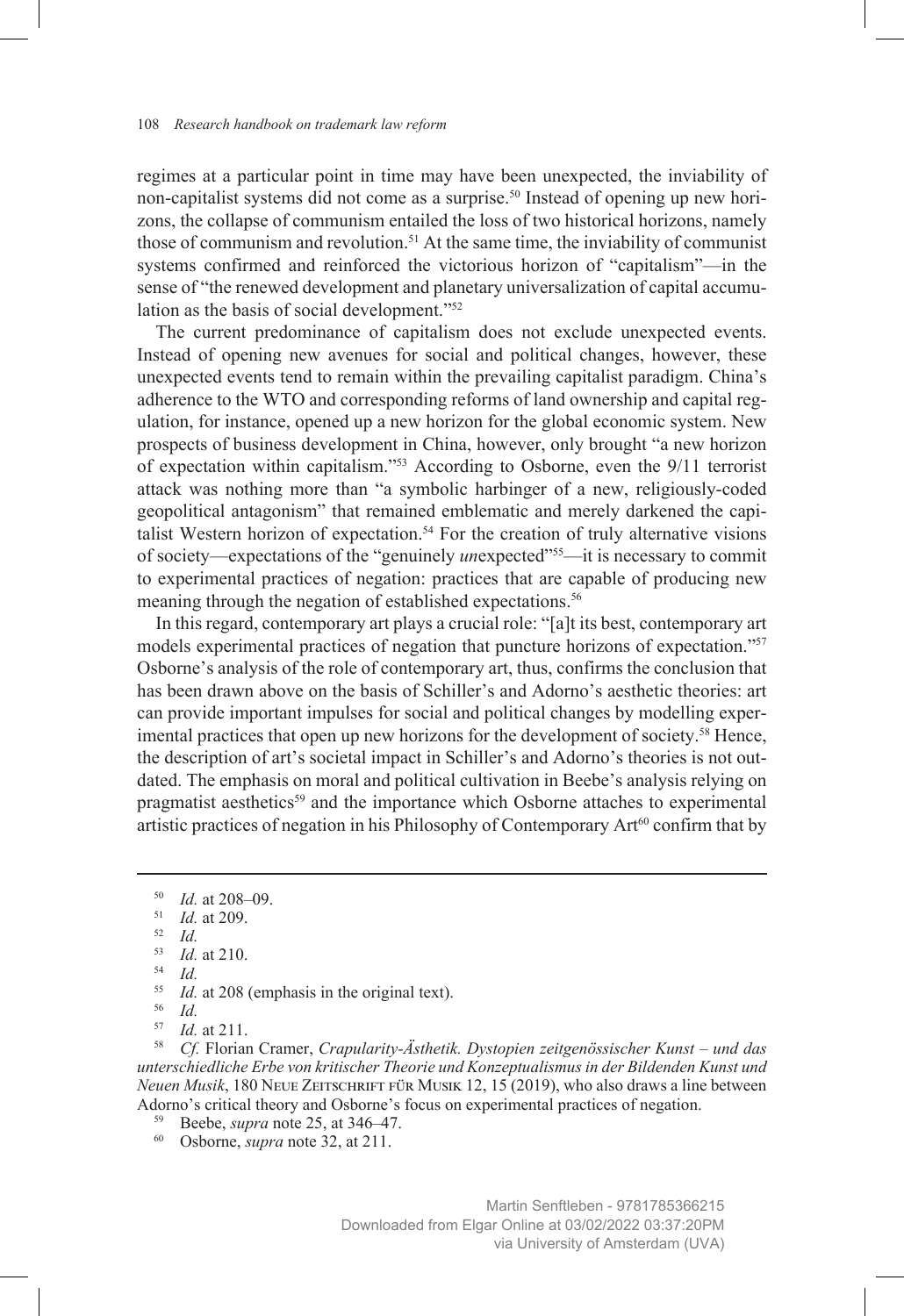providing raw material for the aesthetic play and puncturing predominant horizons of expectation, art can play a crucial role in the improvement of social and political conditions. An artwork can unmask defects of existing societal conditions and prepare society for the transition to a better community.

Given this fundamental importance of literary and artistic productions, it is safe to assume that once a work of art is created, society should seek not to interfere with the artistic discourse potential which the respective literary and artistic creation offers. Otherwise, an important impulse for required social and political changes might be lost. Schiller directly points out the merit of preserving the cultural meaning of works of art as a basis for ongoing dialogue in the literary and artistic domain and impulses for societal change. As artworks reflect human dignity, they can serve as prototypes for the restoration of an ethical order whenever the principles of morality and reason are lost: "Humanity has lost its dignity, but art has saved it, and preserves it in marbles full of meaning; truth continues to live in illusion, and the copy will serve to reestablish the model."61 From this perspective, the preservation of an artwork's potential for dialogic communication in the artistic domain is an act of preserving expressions of human dignity as templates for desirable improvements of social and political conditions.

With this central insight in mind, it is easy to understand why overlapping copyright and trademark protection raise particular concerns. The grant of trademark rights gives one individual speaker—the trademark proprietor—more communication power than other participants in the debate. Even if trademark infringement claims finally have no success, the mere fact that the trademark owner can bring a lawsuit because of her exclusive rights to the sign can change "the nature of the social conversation about things."<sup>62</sup> As trademark rights offer the trademark owner an exclusive position, the definition power is higher than the degree of control resulting from other forms of commercial use, such as mere use in advertising without trademark rights. The grant of stable, indefinitely renewable rights substantially enhances the risk of impregnating the artwork with commercial messages that may devalue the sign as a reference point in the artistic discourse. The debate on the artwork is no longer as open and free as it was before.<sup>63</sup>

Considering this problem scenario, it is of particular interest that Adorno explicitly warns of the risk of artworks losing their subversive character through efforts to submerge their critical meaning and popularize them in commercial products.64 Once art is consumed and enjoyed, it inevitably loses its value as a mirror of defects in society and a provocation that is capable of triggering necessary changes. Instead, it becomes a means of pretending that the present situation is sufficient and acceptable.<sup>65</sup> Hence,

<sup>61</sup> Schiller, *supra* note 7, at 35 (Letter 9).

<sup>62</sup> Mark A. Lemley & Mark P. McKenna, *Irrelevant Confusion*, 62 Stan. L. Rev. 413, 443 (2010).

<sup>63</sup> Senftleben, *supra* note 5, at 293–299.

<sup>64</sup> Adorno, *supra* note 16, at 33–34.

<sup>65</sup> *Id.* at 32.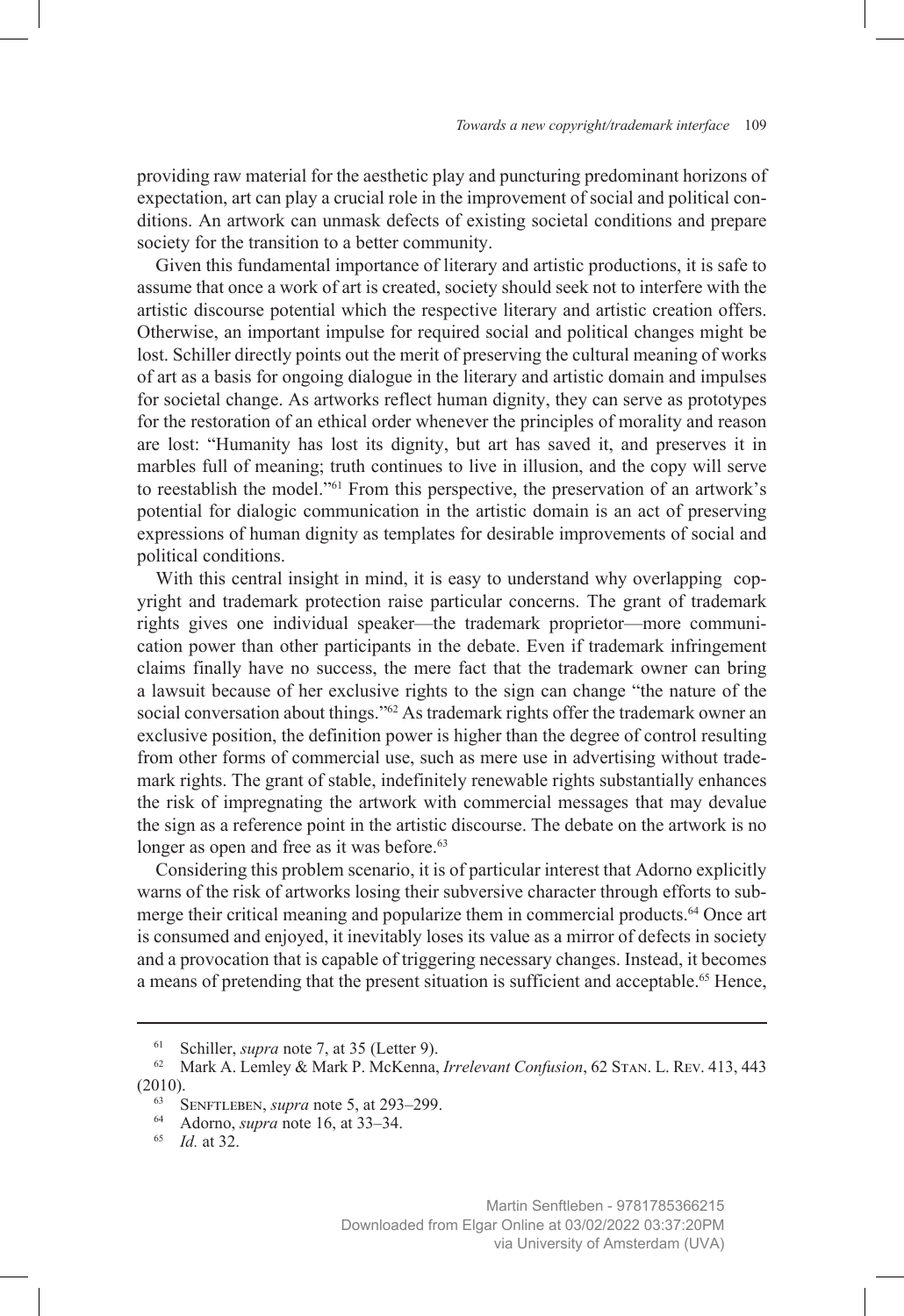it is necessary to shield artworks from the corrosive effect of use in product marketing to safeguard the potential of art to expose flaws in society.

Therefore, the preservation of an artwork's potential for dialogic communication in the artistic domain is of particular importance to society. It ensures that alternative visions of society that are evoked in literary and artistic works remain intact—visions that may provide impulses for artistic follow-on innovation and societal reforms. The grant of trademark rights in the content of artworks is undesirable from this perspective. It allows the trademark owner to interfere with the communication process in the cultural domain, blur a sign's cultural meaning through the attachment of commercial connotations and impede the sign's potential to serve as a reference in the artistic discourse.

## III. ACCEPTANCE OF SIMULTANEOUS AND SUBSEQUENT TRADEMARK PROTECTION

Despite these societal concerns, the intellectual property system fails to draw a clear boundary line between the subject matter of copyright and trademark protection. Instead, character merchandising leads to cumulative copyright and trademark protection of contemporary cultural symbols (Mickey Mouse).<sup>66</sup> In principle, it is also possible to acquire trademark rights to cultural heritage symbols once distinctive character is acquired through use in trade (Mona Lisa).<sup>67</sup> In contrast to the efforts

<sup>66</sup> *Cf.* Irene Calboli, *Overlapping Trademark and Copyright Protection: A Call for Concern and Action*, ILL. L. Rev. SLIP OPINION 25, 29–30 (2014). Examples can easily be found in trademark registers. As to Mickey Mouse, see IR no. 296478. As to Superman, see German registration no. DD643100. As to Miffy, see Benelux registration no. 0653451. For further examples, see SENFTLEBEN, *supra* note 5, at 3-4.

<sup>67</sup> *Cf.* Senftleben, *supra* note 5, at 4–7. For example, see CJEU, 6 September 2018, case C-488/16P, ECLI:EU:C:2018:673, Bundesverband Souvenir - Geschenke – Ehrenpreise v. EUIPO (concerning "Neuschwanstein" as an indication of Neuschwanstein Castle); Court of Appeals of Brussels, 3 October 2013, cases 2013/7132 and 2013/7133, Anne Frank Foundation/ Benelux Office for Intellectual Property (concerning the book titles "The Diary of Anne Frank" and "The Secret Annex" and recognizing the possibility of acquiring distinctiveness through use), and OHIM Board of Appeal, 31 August 2015, case R 2401/2014-4, Anne Frank Fonds, paras. 32–36 (granting trademark rights to the French indication "Le Journal d'Anne Frank"); German Federal Court of Justice, 24 April 2008, case I ZB 21/06, Marlene-Dietrich-Bildnis (concerning a portrait photograph of the actress and recognizing the possibility of acquiring distinctiveness through use); German Federal Patent Court, 25 November 1997, case 24 W (pat) 188/96, Mona Lisa (concerning the Mona Lisa painting and recognizing the possibility of acquiring distinctiveness through use), *Gewerblicher Rechtsschutz und Urheberrecht*  1998, 1022. For case comments, see Martin R.F. Senftleben, *Der kulturelle Imperativ des Urheberrechts*, *in* Kunst im Markt – Kunst im Recht (Matthias Weller/Nicolai B. Kemle/ Thomas Dreier (eds.), 2010), 75, 102–04; Katya Assaf, *Der Markenschutz und seine kulturelle*  Bedeutung: Ein Vergleich des deutschen mit dem US-amerikanischen Recht, GEWERBLICHER Rechtsschutz und Urheberrecht – Internationaler Teil 1, 5 (2009); Ansgar Ohly, *Von einem Indianerhäuptling, einer Himmelsscheibe, einer Jeans und dem Lächeln der Mona Lisa*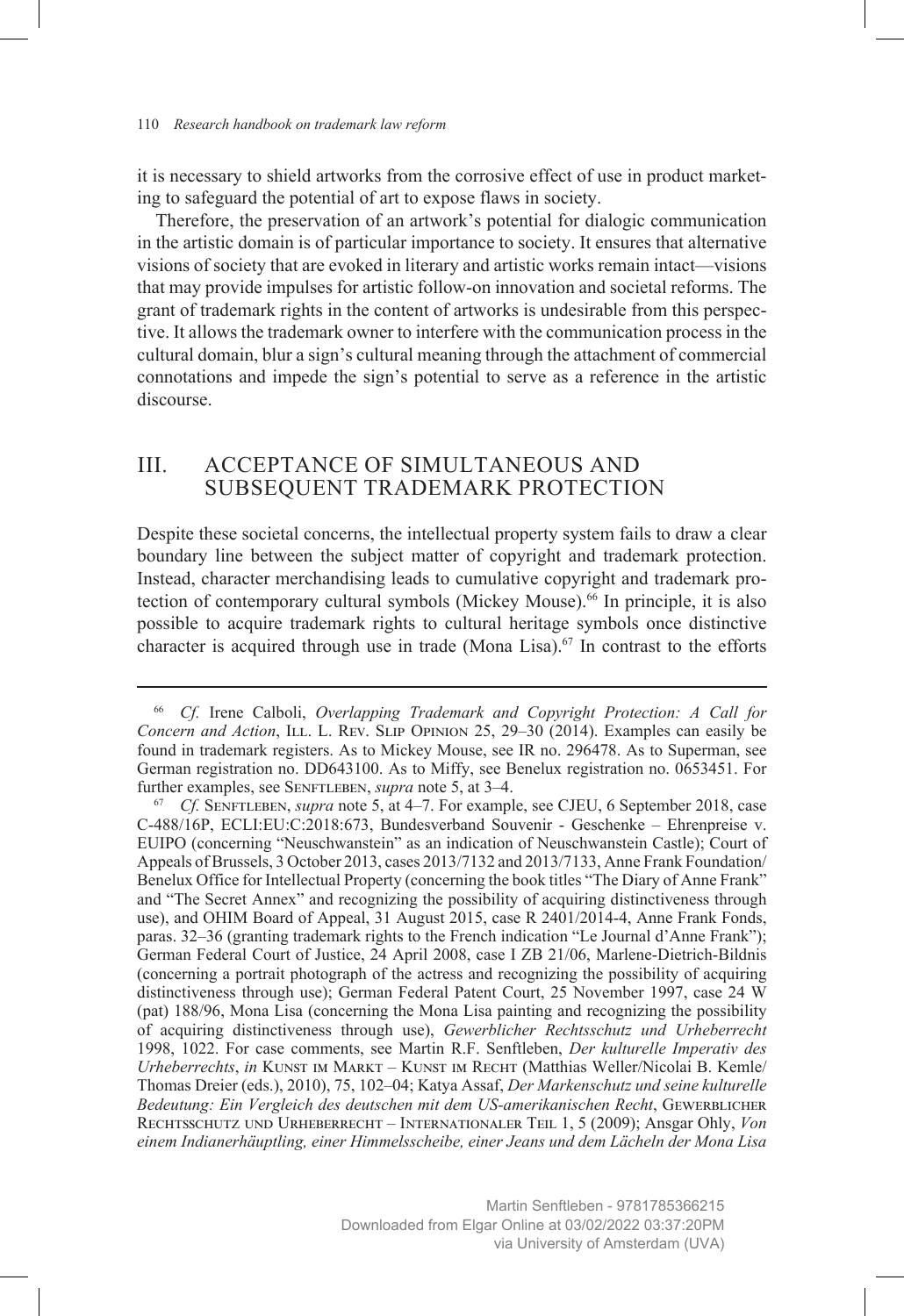made to prevent trademark protection for inventions and industrial designs,<sup>68</sup> the cumulation of copyright and trademark protection is often deemed unproblematic even though copyright law, like patent and industrial design legislation, only offers a limited period of protection and rests on a clear *quid pro quo*: in return for the grant of protection, the legislator expects an enrichment of the public domain at the end of the term of copyright protection.<sup>69</sup> This configuration of the copyright system is crucial to cultural follow-on innovation: the public domain of cultural expressions serves as a source of inspiration and basis of new creative efforts.

The grant of trademark rights, however, changes the conditions surrounding the creation of derivative works significantly. Once trademark rights are granted, the use of cultural heritage works that entered the public domain is no longer as free as it was before. Artists can no longer rely on complete freedom of use when they base their creations on public domain works. As long as public domain material remains unencumbered with intellectual property rights, the risk of a lawsuit arising from unauthorized use can be excluded from the outset. With the registration of cultural signs as trademarks, however, this freedom is sacrificed in favour of a scenario in which trademark rights can serve as a basis for an infringement action. If commercial players start investing in public domain artworks in order to acquire trademark rights, the climate change in respect of reuse and remix of cultural material is considerable. Hence, there are several reasons for being critical about trademark rights relating to signs with cultural significance: the blurring of the sign's cultural meaning through the attachment of commercial marketing messages, the impairment of an open communication process in the cultural domain and the impediment of cultural follow-on innovation.

*<sup>–</sup> Überlegungen zum Verhältnis zwischen Urheber- und Kennzeichenrecht*, *in* Grundlagen und Grundfragen des Geistigen Eigentums, Festgabe für Diethelm Klippel zum 65. Geburtstag 203 (Louis Pahlow/Jens Eisfeld (eds.), 2008); Friedrich Klinkert & Florian Schwab, *Markenrechtlicher Raubbau an gemeinfreien Werken – ein richtungsweisendes "Machtwort" durch den Mona Lisa-Beschluss des Bundespatentgerichts?* 101 Gewerblicher Rechtsschutz und Urheberrecht 1067 (1999); Wilhelm Nordemann, *Mona Lisa als Marke*, WETTBEWERB IN RECHT UND PRAXIS 389 (1997).

As already indicated, the vehicle to achieve this separation of protection regimes is the doctrine of technical and aesthetic functionality in trademark law. This is not to say that the functionality has not been criticized. For example, see Graeme B. Dinwoodie, *The Death of Ontology: A Teleological Approach to Trademark Law*, 84 Iowa L. Rev. 611, 685–91 (1999); Annette Kur, *Too pretty to protect? Trademark Law and the Enigma of Aesthetic Functionality*, Max Planck Institute for Intellectual Property & Competition Law Research Paper No. 11–16, Munich: Max Planck Institute 2011, 6–12. The central point here is, however, that in practice, the application of the functionality doctrine has the effect of separating the protection regimes to a considerable extent.

<sup>69</sup> *Cf.* Dastar v. Twentieth Century Fox, 539 U.S. 23, 33–34 (2003).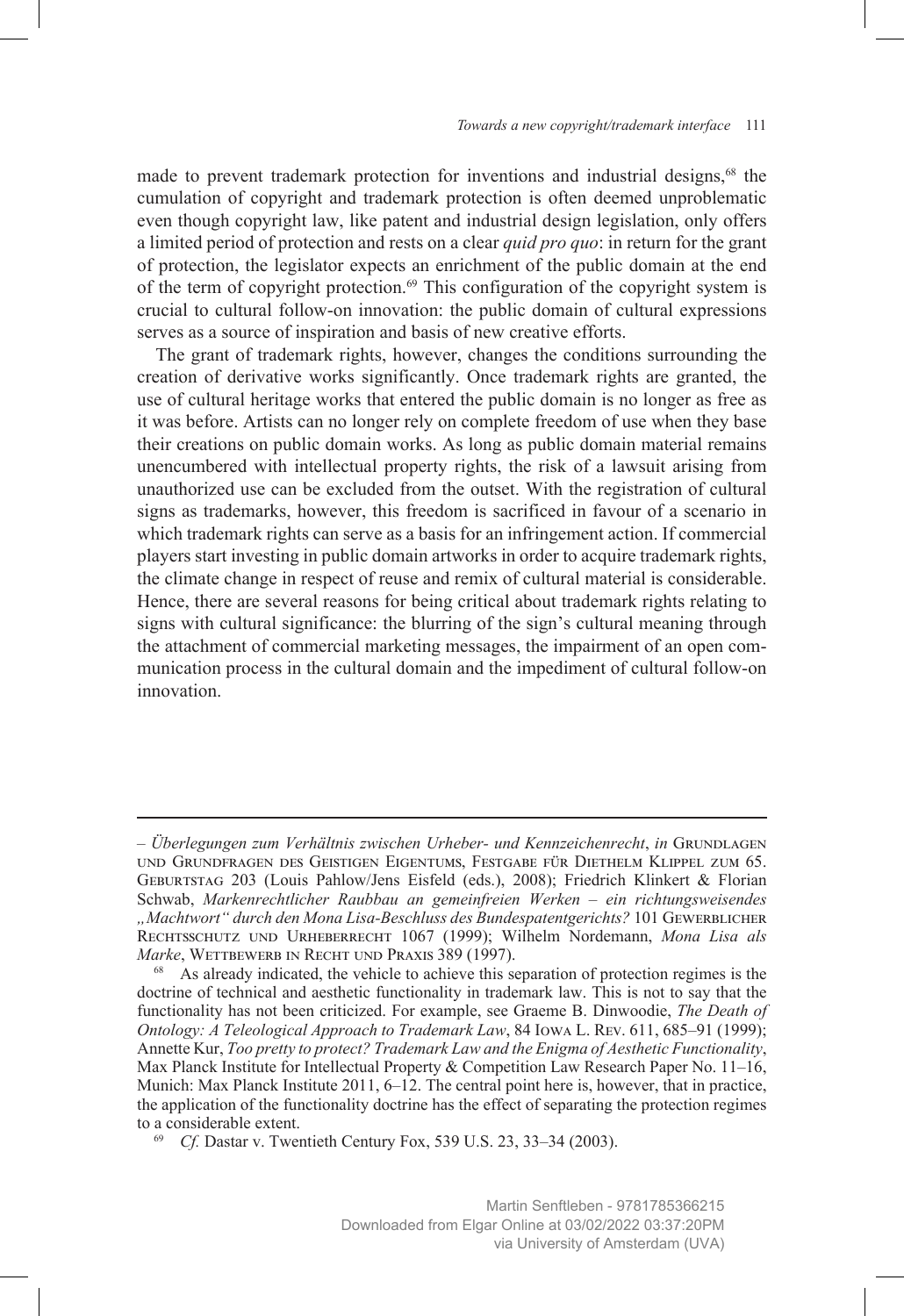#### **A. Statements in Literature**

Nonetheless, a rather uncritical view seems to prevail in the legal literature. The possibility of combining copyright and trademark protection is often mentioned without much commentary on potential risks for cultural follow-on innovation, or accepted on the ground that trademark rights do not offer protection for a cultural creation as such, but only for certain functions which the cultural creation fulfils as a distinctive sign in respect of goods and services to which it is attached.<sup>70</sup> Arguing in favour of an entitlement of rights owners to accumulate copyright and trademark protection, Tobias Cohen Jehoram, Constant van Nispen and Tony Huydecoper posit that

[i]n principle, there is no objection against cumulation or concurrence of trademark rights and copyrights and the benefits of the two protection regimes exist independently for the two rights. The proprietor of these rights satisfied all requirements stipulated by the different laws, so that there is no reason to limit the protection under one of the legal regimes for the sole reason that another legal protection exists.<sup>71</sup>

Besides this maximalist view which readily accepts the cumulation of rights as a corollary of formal eligibility for protection under copyright and trademark law, more nuanced approaches have also evolved in the debate. Annette Kur pointed out that the cumulation of different intellectual property rights could be deemed acceptable as long as the individual protection regimes involved were balanced in the sense that the prerequisites for obtaining protection were appropriately aligned with the contents and limits of exclusive rights.72 From this perspective, it is not the cumulation of rights that causes problems. By contrast, these problems are symptoms of imbalances within the protection systems involved.<sup>73</sup> If the prerequisites for obtaining different types of intellectual property rights remain distinct from each other, and the checks and balances in the different protection regimes are sufficient to prevent excessive protection, the overlap is unlikely to obstruct competition and should be deemed permissible.74 If, however, the requirements for obtaining protection in different regimes converge while the contents and limits of protection remain unchanged, overlapping protection raises the problem of "asymmetric convergence" and requires appropriate

<sup>70</sup> Malte Stieper, *Geistiges Eigentum an Kulturgütern – Möglichkeiten und Grenzen der Remonopolisierung gemeinfreier Werke* 114 Gewerblicher Rechtsschutz und Urheberrecht 1083, 1090–91 (2012); Alexander Peukert, Die Gemeinfreiheit (2012) 111–13.

<sup>71</sup> Tobias Cohen Jehoram, Constant J.J.C. van Nispen & J.L.R. Anthony Huydecoper, European Trademark Law 556 (2010).

<sup>72</sup> Annette Kur, *Funktionswandel von Schutzrechten: Ursachen und Konsequenzen der inhaltlichen Annäherung und Überlagerung von Schutzrechtstypen*, *in* Geistiges Eigentum im DIENST DER INNOVATION (Gerhard Schricker, Thomas Dreier & Annette Kur (eds.), 2001) 23, 45 and 50.

<sup>73</sup> *Id.* at 45.

<sup>74</sup> *Id.* at 42–43.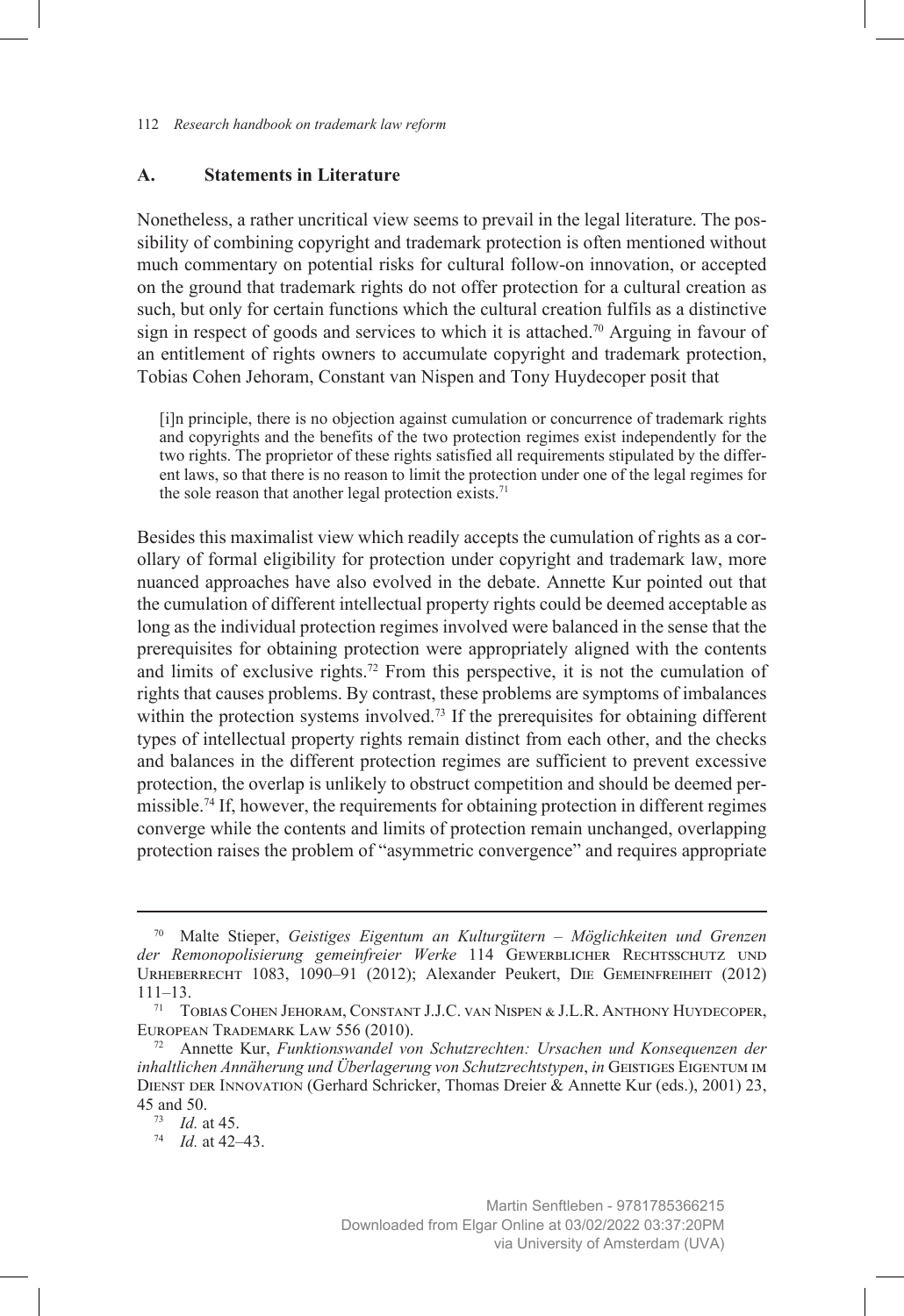countermeasures.75 The acceptance of overlaps, thus, depends on a thorough scrutiny of the intellectual property systems involved. As long as a sufficient arsenal of legal safeguards against excessive protection are available—safeguards that are aligned with the prerequisites for obtaining protection—it is possible to afford intellectual property owners the opportunity to combine exclusive rights stemming from different protection regimes.

Turning to the spectrum of critical statements, the position taken by Feer Verkade is of particular interest. He expressed concerns about the corrosive effect of overlapping protection on the individual balance and structure of copyright and trademark law. Instead of affording rights owners the opportunity to always enjoy the "best of both worlds," they should be bound to accept the "one world" offered by each individual law.76 Hence, potentially indefinite trademark protection should not be available as a vehicle to undermine the limited term of copyright protection and the absence of formalities in copyright law should not allow the circumvention of the registration requirement in (Benelux) trademark law.77 Seeking to prevent one protection regime from blurring the conceptual contours of the other, Verkade proposes to determine on a case-by-case basis whether the trademark or copyright aspect takes precedence.78

The critical comments on trademark/copyright overlaps, finally, comprise proposals seeking to eliminate cumulative copyright and trademark protection for literary and artistic works altogether. A categorical rejection of the cumulation of rights can result from a strong preference for freedom of competition based on the public interest in the optimal use of intellectual resources and the encouragement of follow-on innovation after the expiry of the limited term of copyright protection.<sup>79</sup> If the constant enrichment and cultivation of the public domain is treated as an element of the *ordre public*, an amalgam of copyright and trademark rights which allows the continuation of trademark protection after copyright expiry can also be deemed impermissible because it withholds literary and artistic works from the public domain and causes a conflict with public order and morality.<sup>80</sup>

<sup>75</sup> *Id.* at 43–44.

<sup>76</sup> D.W. Feer Verkade, *The Cumulative Effect of Copyright Law and Trademark Law: Which Takes Precedence?*, *in* Intellectual Property and Information Law – Essays in Honour of Herman Cohen Jehoram 69, 72 (J.J.C. Kabel & G.J.H.M. Mom (eds.), 1998).

<sup>77</sup> *Id.* at 72.

<sup>78</sup> *Id.* at 73.

 $^{79}$ Benjamin Raue, Nachahmungsfreiheit nach Ablauf des Immaterialgüterrechtss chutzes? (2010) 120–22 and 199–201.

<sup>80</sup> Caspar van Woensel, Merk, god en verbod (2007) 412–13; Klinkert & Schwab, *supra* note 67, 1073; Nordemann, *supra* note 67, 391; Ralph Osenberg, *Markenschutz für urhe*berrechtlich gemeinfreie Werkteile 98 GEWERBLICHER RECHTSSCHUTZ UND URHEBERRECHT 101, 102–03 (1996).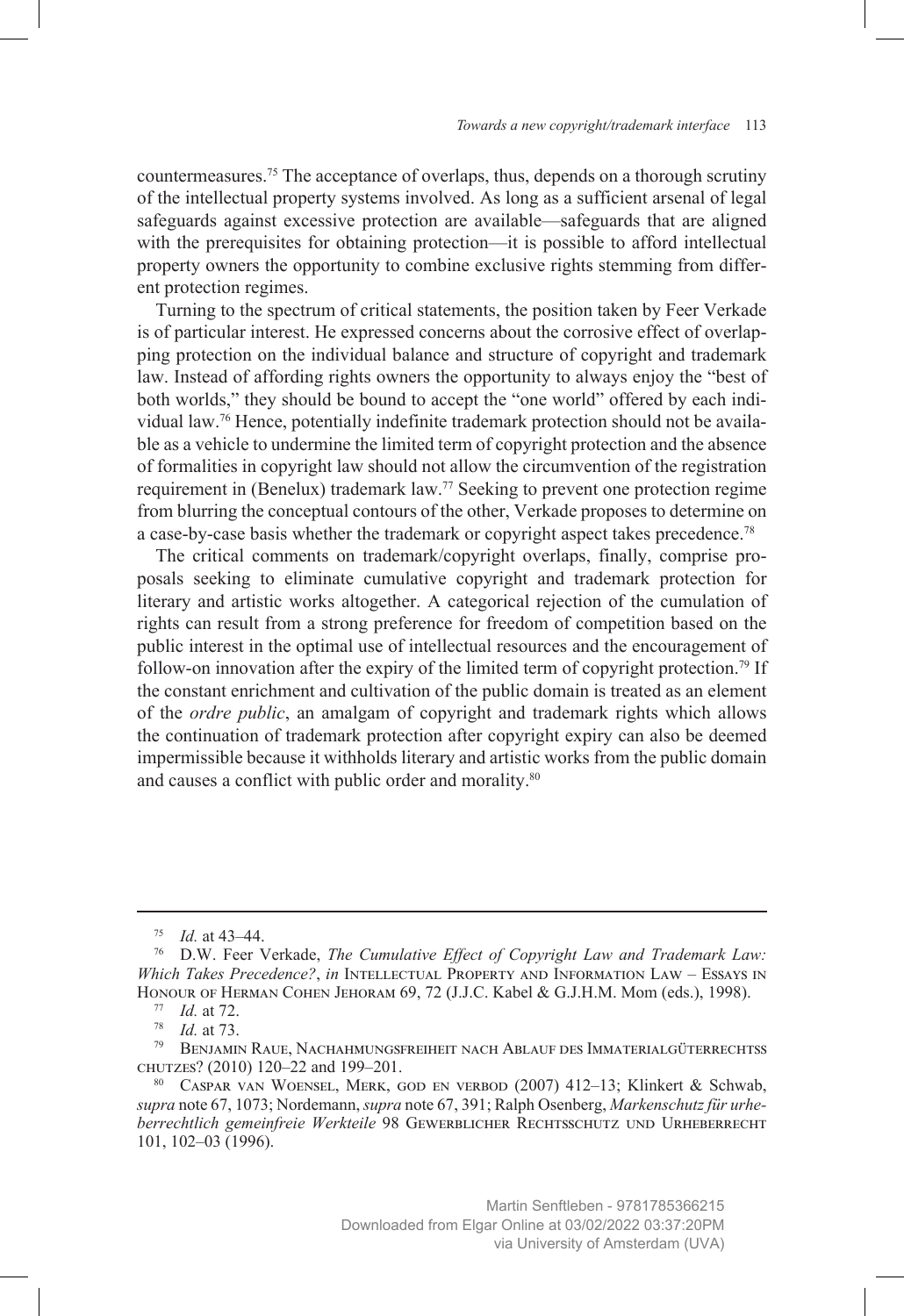#### **B. Approach Taken in Practice**

In practice, however, the courts seem reluctant to adopt positions leading to the separation of copyright and trademark protection.<sup>81</sup> Even nuanced approaches, such as Verkade's proposal to determine the predominant protection aspect case-by-case, have not made their way into court decisions. Instead, judges seem to favour the uncritical attitude toward cumulative copyright and trademark protection that comes to the fore in many statements in the literature. In *Danjaq v. OHIM (Mission Productions)*, the General Court of the European Union (GCEU) clearly followed this uncritical approach.82 The case concerned an opposition brought by Danjaq—a holding company managing the copyright and trademark rights to characters and other material related to James Bond movies—against the attempt of the film production company Mission Production to register the sign "Dr. No" as a trademark in respect of film apparatus, recording discs, vehicles, leather goods, clothing and beverages. Dr. No is the title of the first James Bond film and the name of James Bond's antagonist. Danjaq's opposition was based on the argument that it was the proprietor of the earlier well-known marks "Dr. No" and "Dr. NO" and that it had acquired non-registered trademark and film title rights relating to the use of these signs to designate films, DVDs, videos, comic books, music recordings, books, posters and action figures.<sup>83</sup> Commenting on the possibility of copyright/trademark overlaps in this context, the Court pointed out that

[t]he same sign may be protected as an original creative work by copyright and as an indicator of commercial origin by trade mark law. It is therefore a matter of different exclusive rights based on distinct qualities, that is to say the original nature of a creation, on the one hand, and the ability of a sign to distinguish the commercial origin of the goods and services, on the other.<sup>84</sup>

Hence, the Court readily accepted the protection overlap on the ground that trademark rights do not offer protection for a cultural creation as such, but only for certain functions which the cultural creation fulfils as a distinctive sign in respect of goods and services to which it is attached.<sup>85</sup> In this vein, the Court stated that "only signs which develop characteristic trade mark functions"86 were eligible for trademark protection. It rejected trademark rights to "Dr. No" because the sign would be perceived as a mere descriptive reference to the film and not as an identifier of

<sup>81</sup> *Cf.* Calboli, *supra* note 66, at 28–30.

<sup>&</sup>lt;sup>82</sup> GCEU, 30 June 2009, case T-435/05, ECLI:EU:T:2009:226, Danjaq v. OHIM (Mission Productions), para. 26.

<sup>83</sup> *Id*. at paras. 2–3.

<sup>&</sup>lt;sup>84</sup> *Id.* at para. 26.

<sup>85</sup> Stieper, *supra* note 70, at 1090–91; Peukert, *supra* note 70, at 111–13.

<sup>86</sup> GCEU, 30 June 2009, case T-435/05, ECLI:EU:T:2009:226, Danjaq v. OHIM (Mission Productions), para. 26.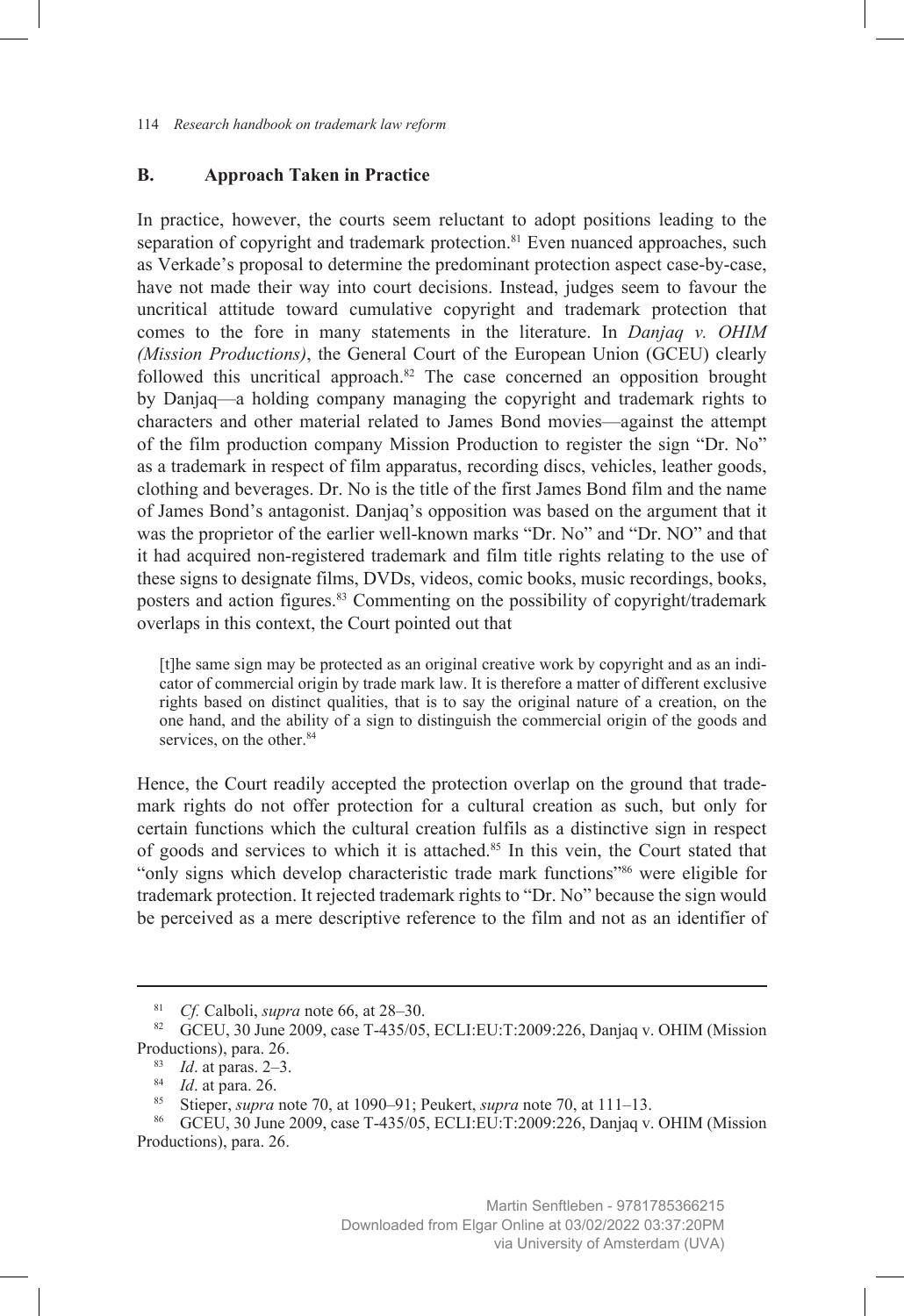commercial source.<sup>87</sup> While an explicit confirmation of this position is still missing, CJEU decisions point in a similar direction. In *Gömböc*, the CJEU recalled that it was necessary to prevent indefinitely renewable trademark rights from "evergreening" other intellectual property rights with a limited term of protection.<sup>88</sup> This statement, however, did not inhibit the Court from concluding that "such an objective does not mean that EU intellectual property law prevents the coexistence of several forms of legal protection."89 Hence, there is room for holding that cumulative copyright and trademark protection is possible when a literary and artistic work has the distinctive character necessary to serve as a trademark. This, in turn, would confirm the GCEU approach regarding the overlap question as a matter of "different exclusive rights based on distinct qualities."90

Similar considerations play a role in national court decisions. The Dutch Supreme Court, for instance, traditionally permits the cumulative assertion of copyright and trademark claims.91 In recent decisions, the Court has added that a holder of rights under trademark and copyright law could invoke both rights simultaneously only if he had a distinct interest in the protection following from each individual right.<sup>92</sup> However, this additional condition need not constitute a substantial hurdle. If the cumulation of rights is accepted on the ground that copyright protects a cultural creation as such, whereas trademark law protects specific trademark functions, it is easy to justify the assertion of trademark rights by pointing to the interest in preserving the trademark features of the intellectual creation concerned.93 The Dutch Supreme Court relied on similar considerations to explain the acceptance of combined copyright and trademark claims.94

The result is a rather low, if not negligible, threshold for the cumulation of copyright and trademark protection. If the difference between the purpose and configuration of the two protection regimes is already sufficient to justify overlapping rights, there seems to be no substantial obstacle to the assertion of cumulative protection in case of subject matter capable of constituting both an original work and a trademark. In any case, courts do not seem hesitant to hear claims based on cumulative copyright

<sup>90</sup> GCEU, 30 June 2009, case T-435/05, ECLI:EU:T:2009:226, Danjaq v. OHIM (Mission Productions), para. 26. Cf. CJEU, 23 April 2020, case C-237/19, ECLI:EU:C:2020:296, Gömböc, para. 53, which emphasizes the need to satisfy the distinctiveness requirement.

<sup>91</sup> Dutch Supreme Court, 16 April 1999, case number 9098 (R97/163HR), *Nederlandse Jurisprudentie* 1999, no. 697, Bigott-Batco/Doucal, para. 3.9. *Cf.* Cohen Jehoram, Van Nispen & Huydecoper, *supra* note 71, 556.

<sup>92</sup> Dutch Supreme Court, 8 September 2006, case LJN AV3384, ECLI:NL:HR:2006: AV3384, Benetton v. G-Star, para. 3.11.

<sup>93</sup> Stieper, *supra* note 70, 1090–91; Peukert, *supra* note 70, 111–13.

*Id.* at paras. 25–28.

<sup>88</sup> CJEU, 23 April 2020, case C-237/19, ECLI:EU:C:2020:296, Gömböc, para. 50. As explained above, the Court had already made this general point in CJEU, 18 September 2014, case C-205/13, ECLI:EU:C:2014:2233, Hauck v. Stokke, paras. 19–20.

<sup>89</sup> CJEU, 23 April 2020, case C-237/19, ECLI:EU:C:2020:296, Gömböc, para. 51.

Dutch Supreme Court, 8 September 2006, case LJN AV3384, ECLI:NL:HR:2006: AV3384, Benetton v. G-Star, para. 3.11.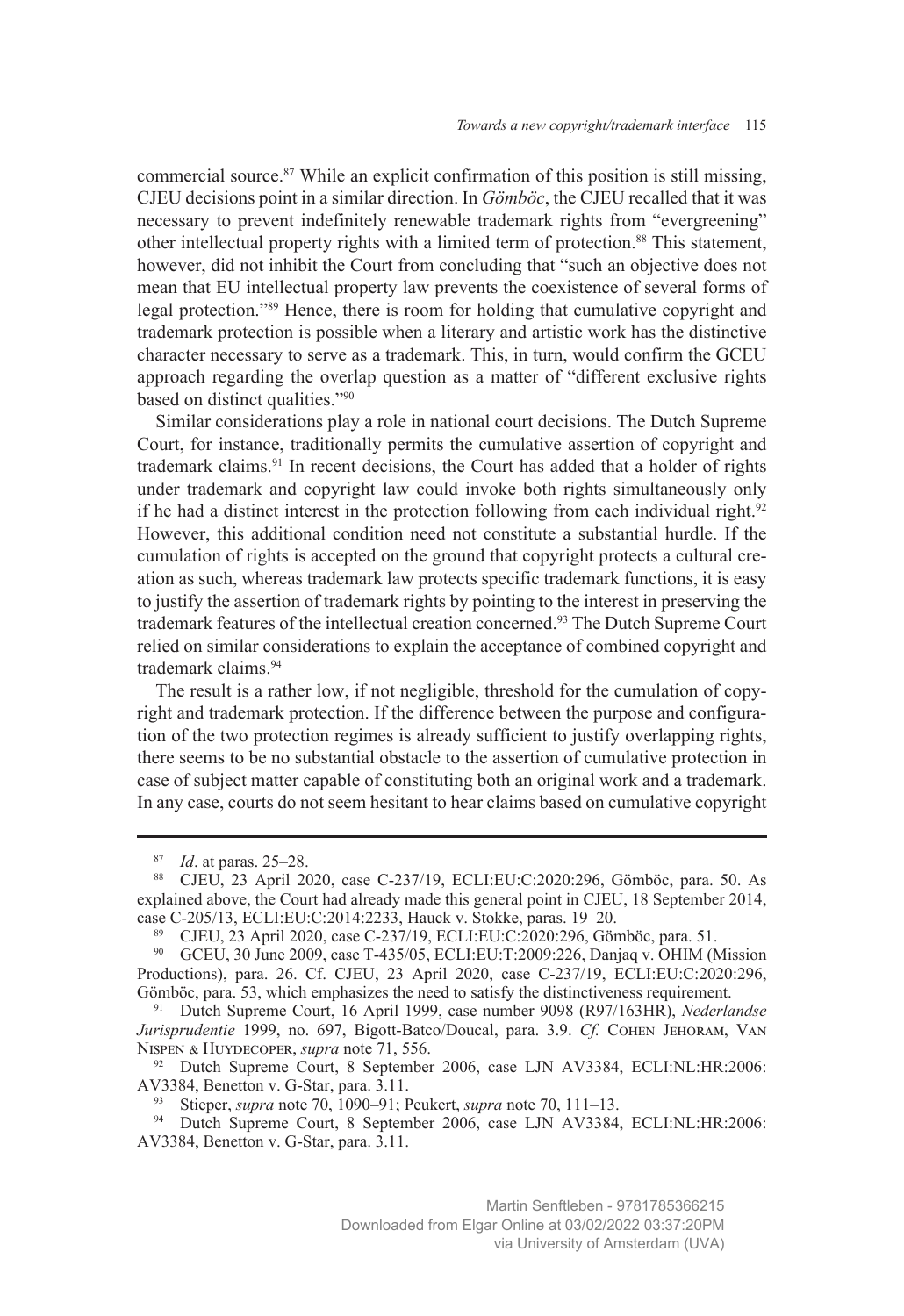and trademark protection. Instead, they favour elastic tests of eligibility for a combined claim, such as the test of "different exclusive rights based on distinct qualities" used by the GCEU or the "distinct interest in protection" requirement introduced by the Dutch Supreme Court.

# IV. RELIANCE ON CHECKS AND BALANCES IN TRADEMARK LAW

Looking for reasons for this approach, it may be said that judges seem to be confident that they can solve cases concerning cumulative copyright and trademark protection satisfactorily by employing the tools available in the respective protection regimes.<sup>95</sup> More concretely, they seem to assume that the checks and balances in trademark law are sufficient to prevent an encroachment upon the public domain of cultural expression and the artistic discourse potential of literary and artistic works. The registration requirement of distinctiveness, the impact of cultural significance on the infringement analysis and defences to trademark infringement claims play a central role in this context.

#### **A. No Registration Because of Lack of Distinctiveness**

To illustrate the reliance on the basic eligibility criterion of distinctiveness, the *Mona Lisa* decision of the German Federal Patent Court can serve as an example. The case concerned an attempt to register the famous da Vinci painting as a trademark for various goods ranging from perfume, clothing, leather goods, beverages and toys to film apparatus and recording disks.<sup>96</sup> Rejecting the application, the Court held that the applicant had failed to establish the requisite distinctiveness. Because the painting was frequently used by third parties in advertising, the public would regard the Mona Lisa as a mere advertising instrument rather than as an indication of source.97 The Court also held that, because of the frequent use in advertising, the painting had become customary in established trade practices.<sup>98</sup> However, the Court was unwilling to accept the further argument that registration of the Mona Lisa was contrary to public policy or accepted principles of morality. In the Court's view, the

<sup>95</sup> *See also* European Copyright Society, *Trademark Protection of Public Domain Works: A Comment on the Request for an Advisory Opinion of the EFTA Court: Case E-05/16: Norwegian Board of Appeal for Industrial Property Rights – Appeal from the Municipality of Oslo* 39 European Intellectual Property Review 457, 458–59 (2017), summarizing this practical approach.

<sup>96</sup> EFTA Court, 6 April 2017, case E-5/16, Municipality of Oslo ("Vigeland"), para. 29.

<sup>97</sup> German Federal Patent Court, 25 November 1997, case 24 W (pat) 188/96, Mona Lisa, *Gewerblicher Rechtsschutz und Urheberrecht* 1998, 1022.

<sup>98</sup> German Federal Patent Court, *id.* at 1023. For case comments, see Senftleben, *supra* note 67, at 102–04; Assaf, *supra* note 67, at 5; Ohly, *supra* note 67, at 203; Klinkert/Schwab, *supra* note 67, at 1067; Nordemann, *supra* note 67, at 389.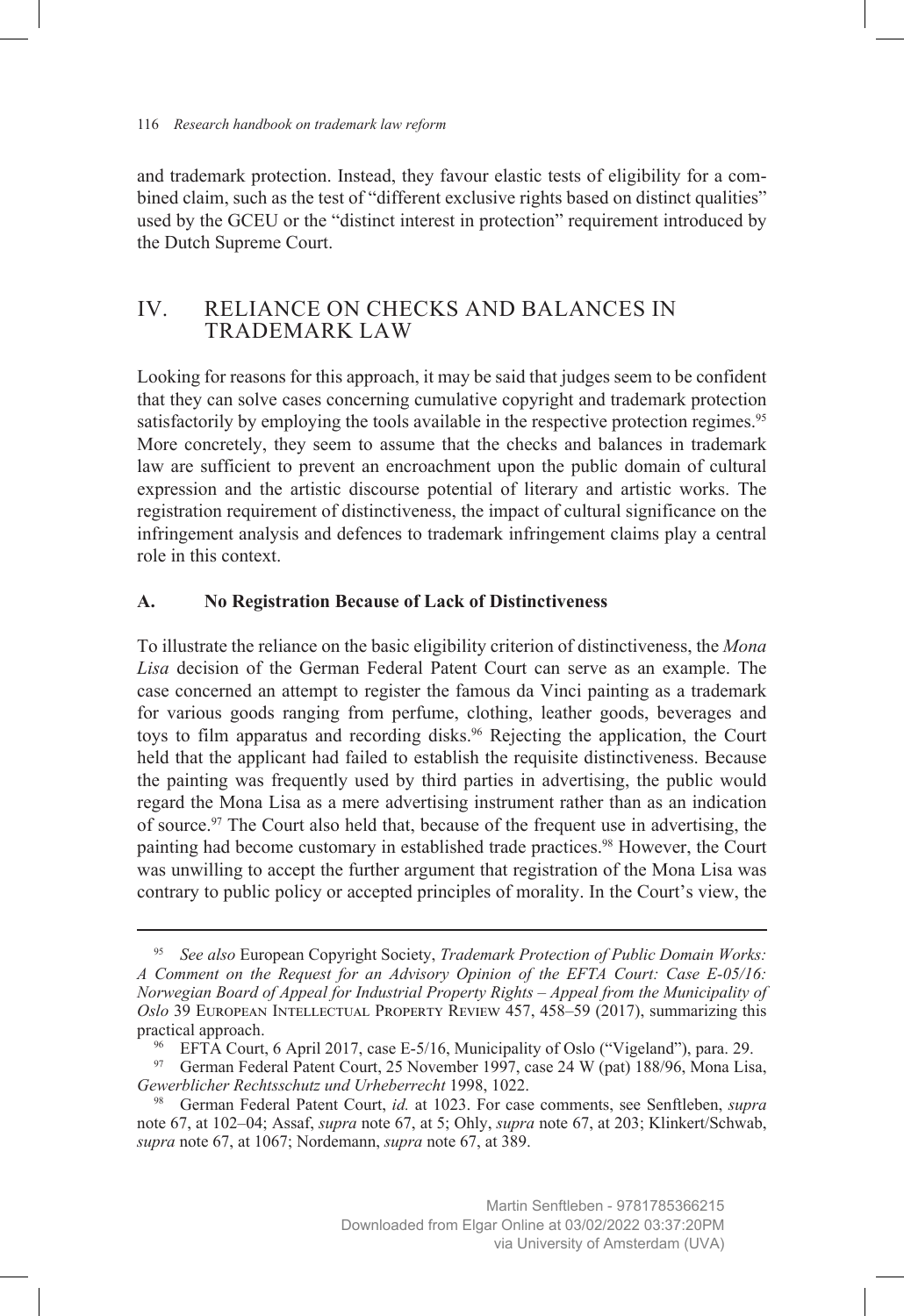appropriation of the Mona Lisa on the basis of trademark law would not violate the principle that cultural expressions should remain freely available for the public after the expiry of copyright protection.99 Instead of openly addressing the cultural and societal dimension of the trademark application, the German Federal Patent Court thus relied exclusively on the basic requirement of distinctiveness.

### **B. No Confusion Because of Cultural Significance**

In the context of the infringement analysis, a sign's cultural significance can tip the scales against a finding of a likelihood of confusion. In the EU, this became apparent in *Ruiz Picasso and Others v. OHIM (Picasso/Picaro)* where the CJEU had to decide on an opposition to Daimler's application for registration of the sign PICARO for vehicles. The opposition had been lodged by the Picasso estate arguing that PICARO was likely to cause confusion with the earlier word mark PICASSO which it had registered for various goods, including vehicles.<sup>100</sup> Discussing the criteria for a finding of a likelihood of confusion in this context, the CJEU confirmed the first instance decision that in this particular case, conceptual differences between the PICASSO mark and the PICARO sign counteracted the low degree of visual and phonetic similarity.101 Conceptual differences could have this mitigating effect in cases where the meaning of at least one of the two signs was "clear and specific" so that the relevant public could grasp it immediately.102 As to the meaning of the PICASSO mark, the CJEU recalled the factual assessment of the first instance court which had found that

confronted with the word sign PICASSO, the relevant public inevitably sees in it a reference to the painter and that, given the painter's renown with that public, that particularly rich conceptual reference is such as greatly to reduce the resonance with which, in this case, the sign is endowed as a mark, among others, of motor vehicles.<sup>103</sup>

Hence, the fact that the name "Picasso" is well known as a reference to the famous painter does not imply that the trademark PICASSO is highly distinctive and enjoys broad protection against confusion.104 The painter's fame cannot simply be transferred to the trademark as an identifier of commercial source. By contrast, the well-known cultural meaning of the sign reduces the risk of confusion because its immediate impact on the perception of the public may outweigh visual and/or aural

<sup>&</sup>lt;sup>99</sup> German Federal Patent Court, *id.* at 1023.<br><sup>100</sup> CJEU, 12 January 2006, case C-361/04P, ECLI:EU:C:2006:25, Ruiz Picasso and Others v. OHIM ("Picasso/Picaro"), para. 5-6.

<sup>101</sup> *Id.* at para. 20.

<sup>102</sup> *Id.*

<sup>103</sup> *Id.* at paras 27.

<sup>&</sup>lt;sup>104</sup> As to the rejection of this counterargument advanced by the Picasso estate, see CJEU, *id.* at para. 11 and 32.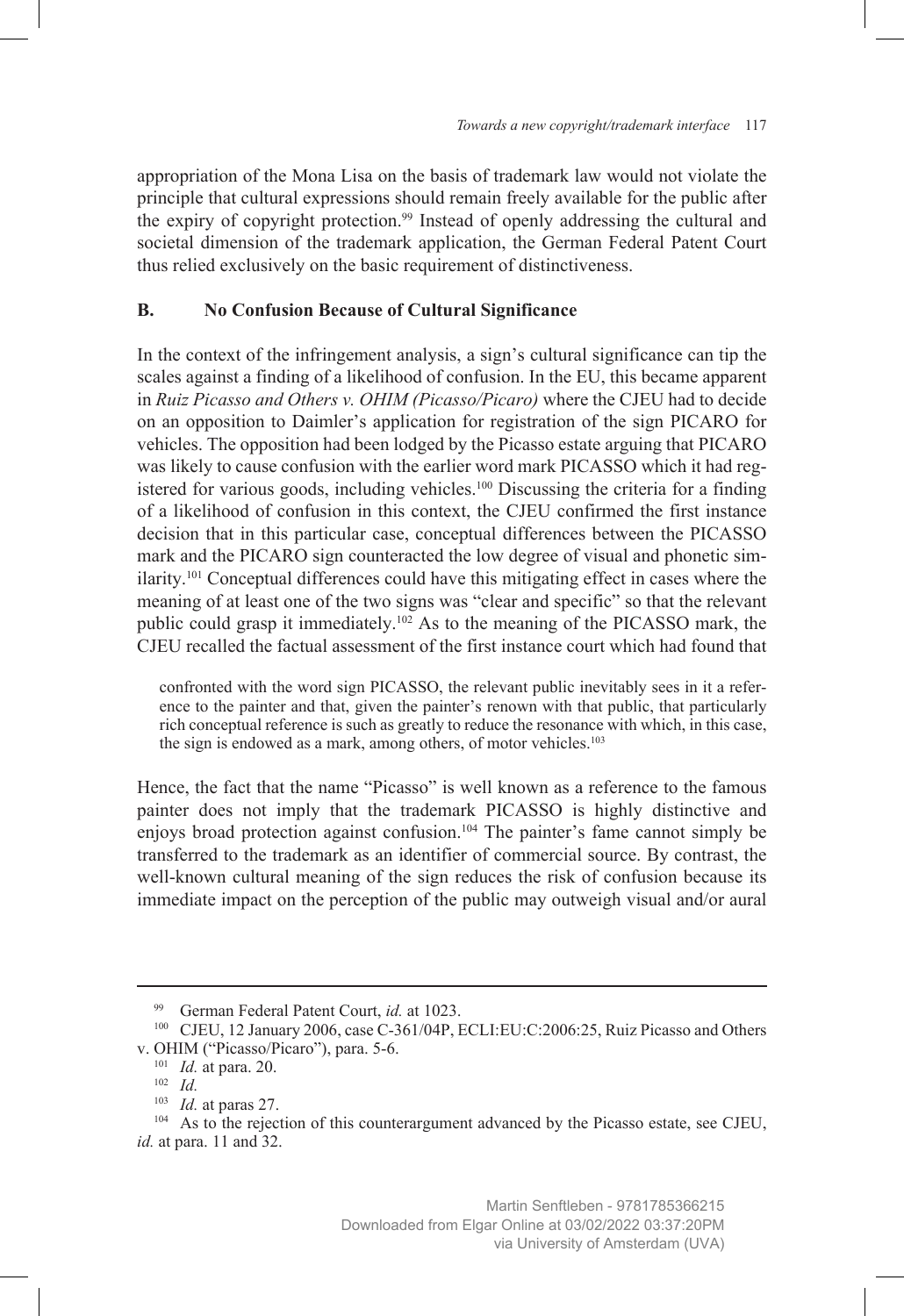similarities. A sign with a strong cultural connotation may thus constitute a weak trademark.105

The decision of the U.S. Supreme Court in *Dastar v. Twentieth Century Fox* is a further example illustrating the use of the infringement provision to avoid an encroachment upon copyright policies. The case concerned a TV series based on General Eisenhower's World War II book "Crusade in Europe." Although Fox had obtained the copyright to the series first broadcast in 1949, it did not renew copyright in 1977 when the initial term of protection expired. In consequence, the original 1949 version entered the public domain. In 1988, Fox reacquired the television rights in the Crusade book.106 When Dastar released a video set called "World War II Campaigns in Europe" in 1995, Fox brought an action based on  $\S$  43(a)(1)(A) of the Lanham Act – the unfair competition provision in the U.S. trademark statute, which by its terms offers protection against false representations of origin likely to cause confusion.<sup>107</sup> Fox argued that Dastar's 1995 version caused actionable confusion because Dastar had failed to give proper credit to the original Crusade TV series even though its 1995 video set was a shortened and edited version of the original 1949 production. In fact, the screen credits of "World War II Campaigns in Europe" only mentioned Dastar and Entertainment Distributing, a company owned by Dastar. Moreover, Dastar had listed its own employees as executive producers, producers, and associate producers.108

Therefore, the central question before the U.S. Supreme Court concerned the concept of "origin of goods" underlying  $\S$  43(a)(1)(A). If the concept meant only the producer of the physical goods made available to the public, Dastar would have made no false representation because it was, in fact, the commercial origin of the 1995 videotapes. If, however, "origin" could be understood to also include the creator of the underlying literary and artistic work—the original 1949 "Crusade in Europe" version—Fox might have been able to argue that Dastar was misleading the public into believing that it was the origin of the cultural expression embodied in the videotapes.<sup>109</sup>

Addressing this question, the Court took the dictionary meaning of origin—in the sense of the "source of wares"—as a starting point.<sup>110</sup> It proceeded on the general assumption that consumers buying a branded product would not automatically assume that the company using the brand was the same entity that developed the idea for the product, or designed the product.<sup>111</sup> The Court recognized that in the case of communicative products (such as movies), consumers may in fact be concerned

<sup>105</sup> With regard to examples of cases where this occurred, see Assaf, *supra* note 67, at 2–3; Senftleben, *supra* note 67, at 101–02.

<sup>106</sup> Dastar v. Twentieth Century Fox, 539 U.S. 23, 26 (2003).

<sup>107</sup> For a discussion of the scope of the provision, see *id.* at 29–31.

<sup>108</sup> *Id.* at 27.

<sup>109</sup> *Id.* at 31.

<sup>110</sup> *Id.*

<sup>111</sup> *Id.* at 32.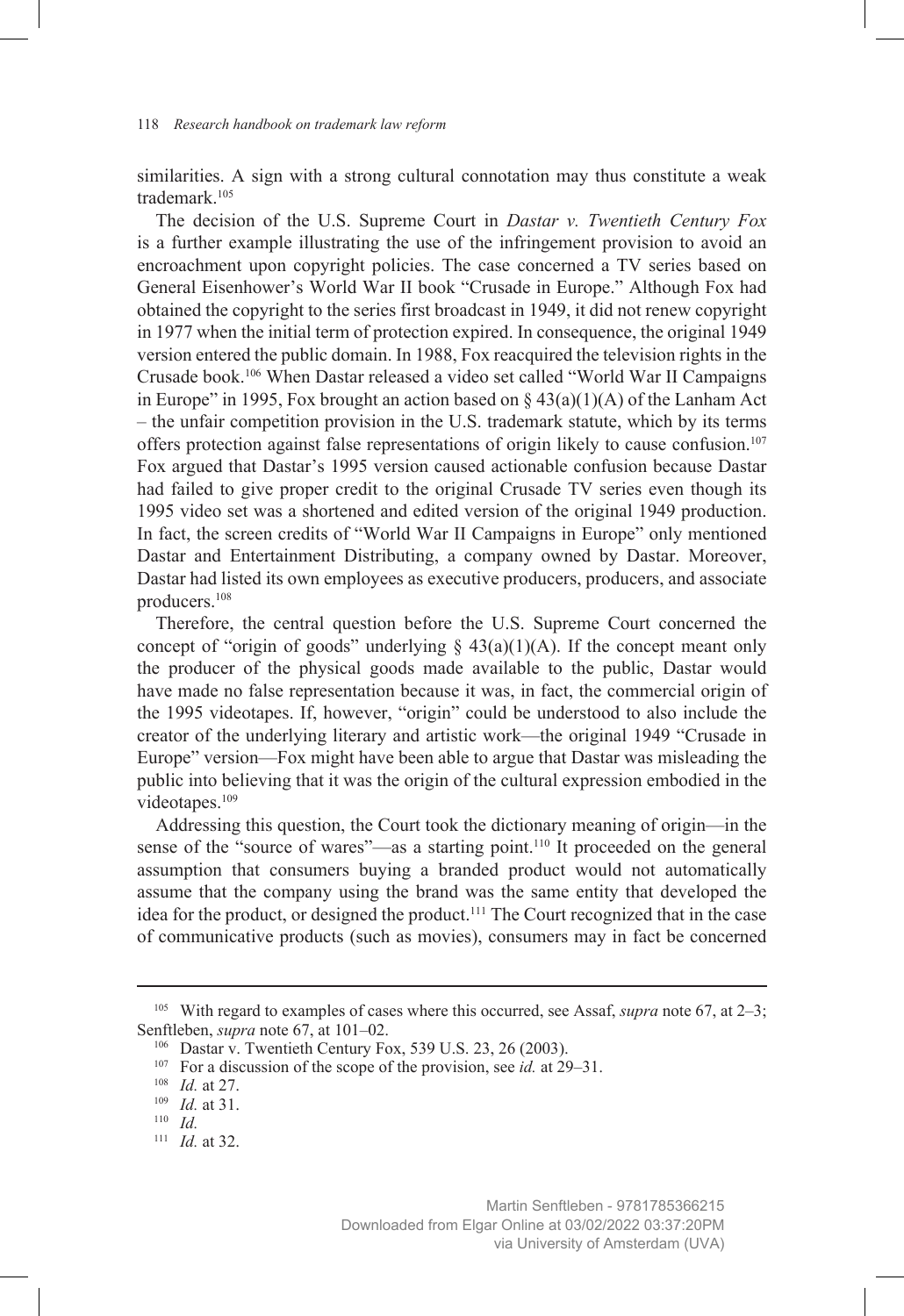with knowing the creator of the content rather than the physical item at issue. But the Court considered that such a broadening of the origin concept underlying  $\S 43(a)(1)$ (A) would cause a conflict between copyright and trademark law:

The problem with this argument according special treatment to communicative products is that it causes the Lanham Act to conflict with the law of copyright, which addresses that subject specifically. The right to copy, and to copy without attribution, once a copyright has expired, like "the right to make [an article whose patent has expired]—including the right to make it in precisely the shape it carried when patented—passes to the public."112

Drawing this line between the rule of a limited term of protection in copyright law, the Court warned of the erosion of the "carefully crafted bargain" underlying copyright law: a bargain based on the enrichment of the public domain as a corollary of the enjoyment of protection.113 Against this background, acceptance of a cause of action under  $\S$  43(a)(1)(A) would create a "species of mutant copyright law that limits the public's 'federal right to "copy and to use"' expired copyrights."<sup>114</sup> The result would be perpetual copyright protection causing imbalances in the system of intellectual property protection. The concept of "origin of goods" in U.S. trademark legislation, therefore, had to be interpreted as a reference to the "producer of the tangible goods that are offered for sale, and not to the author of any idea, concept or communication embodied in those goods."115

#### **C. Limitations Supporting Freedom of Expression**

Even if *prima facie* infringement is found, use of trademarked cultural material may still be found permissible in the light of available defences, such as the defences of "due cause"<sup>116</sup> and "referential use"<sup>117</sup> that can be found in E.U. trademark legislation. For example, the *Lila Postkarte* case of the German Federal Court of Justice concerned the marketing of postcards that alluded ironically to trademarks and advertising campaigns of the chocolate producer Milka.<sup>118</sup> On purple background corresponding to Milka's abstract colour mark, the postcard sought to ridicule the nature

<sup>112</sup> *Id*. at 33.

<sup>113</sup> *Id.* at 33–34.

<sup>114</sup> *Id.* at 34.

<sup>115</sup> *Id.* at 37.

<sup>116</sup> *See* Trademark Directive 2008/95, art. 5(2); Recast Trademark Directive 2015/2436, art. 10(2)(c). The open-ended defence of "due cause" is only available in the area of protection of trademarks against dilution. As to relevant case law, see M.R.F. Senftleben, *The Perfect Match – Civil Law Judges and Open-Ended Fair Use Provisions*, 33 Am. Univ. Int'l L. Rev. 231, 256–65 (2017). 117 *See* Trademark Directive 2015/2436, art. 14(1)(c).

<sup>118</sup> German Federal Court of Justice, 3 February 2005, case I ZR 159/02, "Lila Postkarte," *Gewerblicher Rechtsschutz und Urheberrecht* 2005, 583.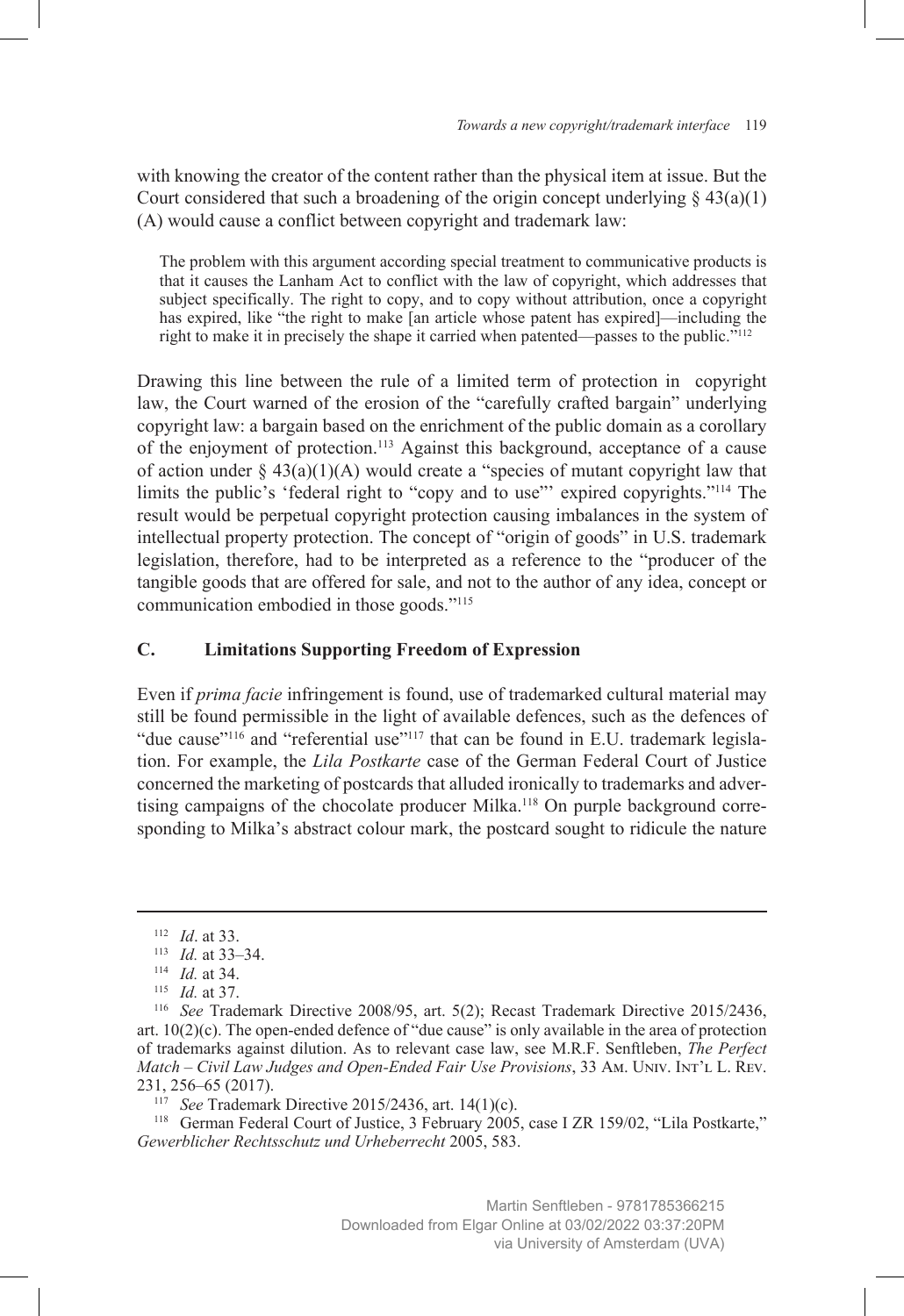idyll with cows and mountains that is evoked in Milka advertising.119 It showed the following poem attributed to "Rainer Maria Milka":

Über allen Wipfeln ist Ruh/ irgendwo blökt eine Kuh/ Muh!<sup>120</sup>

Assessing this ironic play with Milka insignia, the German Federal Court of Justice held that for the use of Milka trademarks to constitute relevant trademark use in the sense of E.U. trademark law, it was sufficient that the postcard called to mind the well-known Milka signs.<sup>121</sup> Even though it was decorative, the use in question therefore gave rise to the question of trademark infringement.<sup>122</sup> Accordingly, the German Federal Court of Justice embarked on a scrutiny of the trademark parody in the light of the dilution requirement of detriment to distinctive character or repute, or the taking of unfair advantage.<sup>123</sup> Weighing Milka's concerns about a disparagement of the trademarks against the fundamental guarantee of the freedom of art, however, the Court concluded that the freedom of art had to prevail in light of the ironic statement made with the postcard.<sup>124</sup> The use of Milka trademarks was thus found to have taken place with "due cause" in the sense of the dilution provision.125

Similar decisions may follow from the application of the defence of "referential use" which was broadened in the framework of the E.U. trademark law reform and is now laid down in Article 14(1)(c) of Trademark Directive 2015/2436.126 As the *Lila Postkarte* decision shows, the requirement of "use as a trademark" is applied flexibly in the EU. It does not serve as a filter to exclude, from the outset, all instances where the trademark is not used in the traditional manner, i.e., to indicate the commercial source of the user's own goods or services.<sup>127</sup> Instead, a mere reference to the  $trademark<sup>128</sup>$  and a mere link with goods or services may be sufficient to trigger an

<sup>119</sup> *Id.*

<sup>&</sup>lt;sup>120</sup> "It is calm above the tree tops, somewhere a cow is bellowing. Moo!" The attribution to 'Rainer Maria Rilke' is an allusion to the famous German writer Rainer Maria Rilke. *See id*.

<sup>121</sup> *Id*. at 584.

<sup>122</sup> *Id.* at 584–85.

<sup>123</sup> *Id.*

<sup>124</sup> *Id.*

<sup>125</sup> *Id.* at 585.

<sup>&</sup>lt;sup>126</sup> As to the considerations underlying this legislative change, see ANNETTE KUR & MARTIN R.F. Senftleben, European Trademark Law – A Commentary paras. 6.39–6.41 (2017).

 $127$  This stricter test, however, was mentioned with regard to the traditional identification function of trademarks in *Adam Opel. See* CJEU, 25 January 2007, case C-48/05, ECLI:EU:C: 2007:55, Adam Opel, para. 24.

<sup>128</sup> CJEU, 23 October 2003, case C-408/01, ECLI:EU:C:2003:582, Adidas v. Fitnessworld, para. 39; CJEU, 10 April 2008, case C-102/07, ECLI:EU:C:2008:217, Adidas v. Marca Mode, para. 41.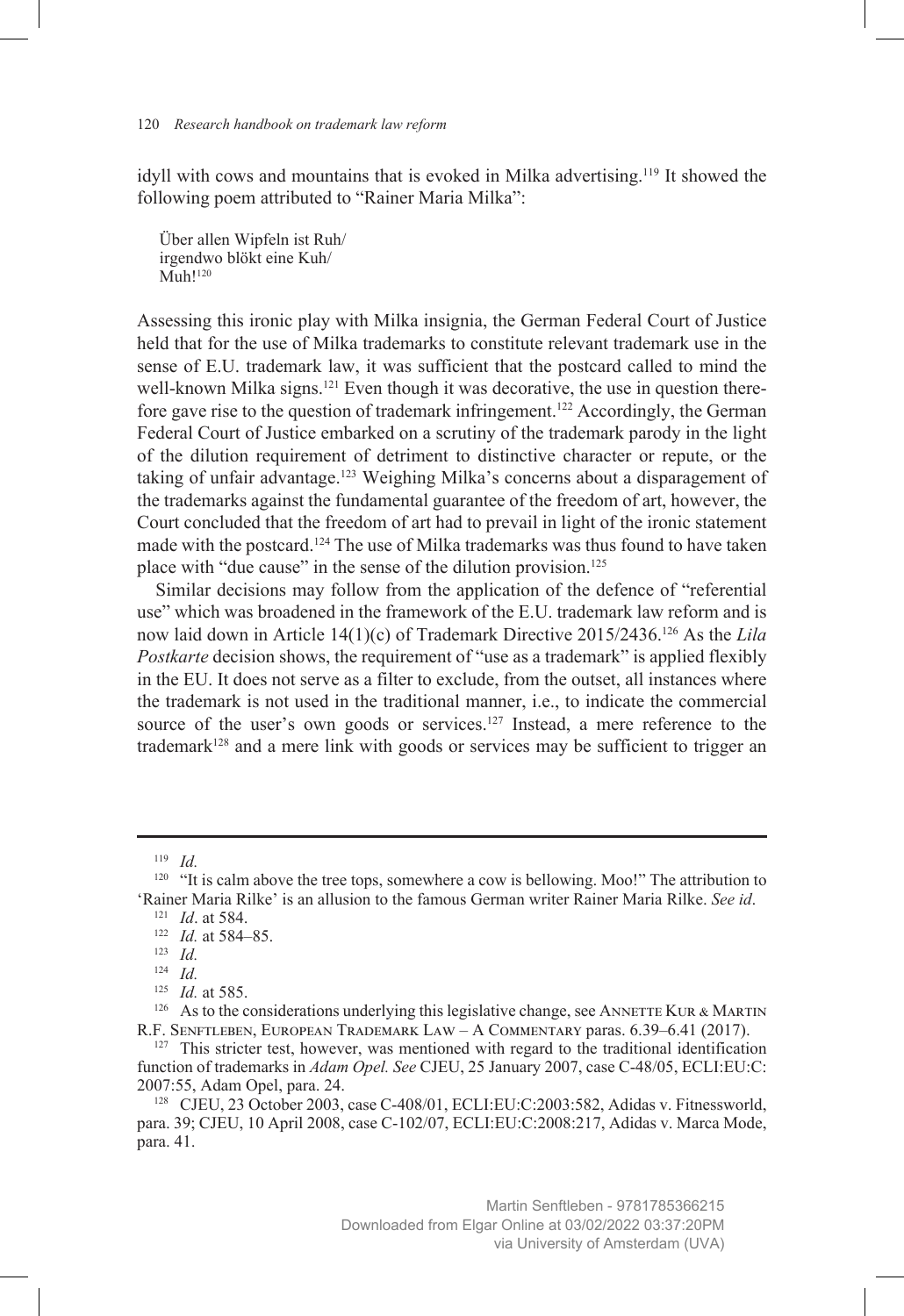infringement action.129 In the light of the elastic standard developed by the CJEU, even decorative use of a trademark may amount to actionable trademark use.<sup>130</sup> This development is worrisome from the perspective of cultural follow-on innovation. As a result, where there has been remix or reuse of trademarked cultural symbols in the artistic domain, it is no longer sufficient to argue that the use takes place in a cultural context and, from the outset, does not constitute use "as a trademark." The moment the use establishes a link with a trademarked cultural symbol, this defence strategy will fail.

If a reference to a trademarked cultural symbol is qualified as actionable use "as a trademark," however, the broadened defence of referential use offers the unauthorized user the opportunity to argue that the reference to the trademark is the result of an honest practice of using the sign. In the case of use in the cultural domain, this line of reasoning finds support in Recital 27 of Trademark Directive 2015/2436 which explicitly states that

[u]se of a trademark by third parties for the purpose of artistic expression should be considered as being fair as long as it is at the same time in accordance with honest practices in industrial and commercial matters.131

# V. CRITIQUE

At first glance, the checks and balances described above may appear sufficiently robust to dispel concerns about a corrosive effect of trademark rights on the artistic

<sup>129</sup> CJEU, 11 September 2007, case C-17/06, ECLI:EU:C:2007:497, Céline, paras. 21–23; CJEU, 19 February 2009, case C-62/08, ECLI:EU:C:2009:111, UDV North America, para. 47. The emphasis on the criterion of a mere link with the goods or services offered under a conflicting sign was confirmed in cases dealing with keyword advertising. *See* CJEU, 23 March 2010, joined cases C-236/08-238/08, ECLI:EU:C:2010:159, Google and Google France, para. 72; CJEU, 12 July 2011, case C-324/09, ECLI:EU:C:2011:474, L'Oréal v. eBay, para. 92. For a discussion of this development, see Martin R.F. Senftleben, *Adapting EU Trademark Law to New Technologies – Back to Basics?*, *in* Constructing European Intellectual Property 137, 147–48 (Christophe Geiger (ed.), 2013).

<sup>130</sup> *See* CJEU, 23 October 2003, case C-408/01, ECLI:EU:C:2003:582, Adidas v. Fitnessworld, paras. 39–41, where the Court established an ambiguous test by holding that "the fact that a sign is viewed as an embellishment by the relevant section of the public is not, in itself, an obstacle to the protection conferred by Article 5(2) of the Directive where the degree of similarity is none the less such that the relevant section of the public establishes a link between the sign and the mark." For decisions illustrating the weakness of the descriptive use defence in this context, see CJEU, 10 April 2008, case C-102/07, ECLI:EU:C:2008: 217, Adidas v. Marca Mode, paras. 47–49; CJEU, 25 January 2007, case C-48/05, ECLI: EU:C:2007:55, Adam Opel, para. 44; German Federal Court of Justice, 24 November 2011, case I ZR 175/09, "Medusa," *Gewerblicher Rechtsschutz und Urheberrecht* 2012, 618, paras. 19–20.

<sup>131</sup> For a more detailed discussion of this point, see Jens Schovsbo, *"Mark My Words" – Trademarks and Fundamental Rights in the EU*, 8 U.C. Irvine L. Rev. 555 (2018).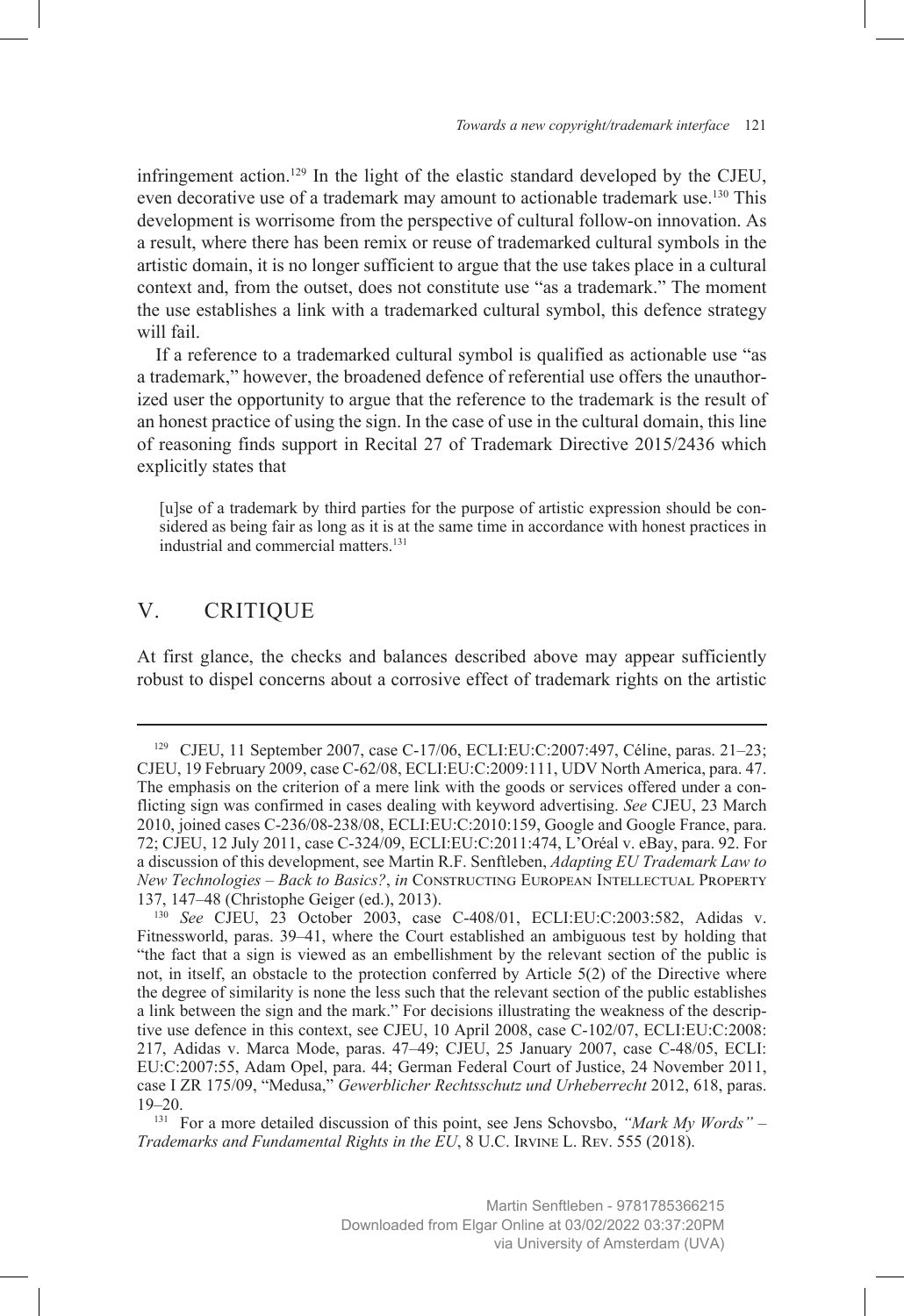discourse potential of cultural signs. However, a closer look at these safeguards reveals how fragile they are. It also shows the core problem underlying the debate: the traditional acceptance of trademark rights relating to cultural material is based on an understanding of trademarks as source identifiers and trademark rights as tools to ensure market transparency. After the remarkable broadening of the concept of "use as a trademark" in advanced trademark systems, such as the E.U. trademark system,<sup>132</sup> and the explicit recognition of advertising, investment and communication functions as independent reasons for protection,<sup>133</sup> this traditional understanding no longer corresponds with the current scope and reach of trademark rights.<sup>134</sup>

#### **A. Registration Requirement of Distinctiveness**

In the *Mona Lisa* case, the German Federal Patent Court relied on the basic requirement of distinctiveness and saw no need to invoke public policy and accepted principles of morality as further grounds for refusal. This focus on distinctiveness as primary gatekeeper has far-reaching consequences. The denial of the Mona Lisa registration because of a lack of distinctive character following from the painting's widespread use in advertising is weak because non-distinctive, descriptive and generic signs can acquire the requisite distinctive character as a result of use in trade.135 The decision of the German Federal Patent Court thus offers the chance of overcoming the registration obstacle through intensive use in product marketing and advertising. Once consumers have been taught to perceive the Mona Lisa as a source

<sup>132</sup> For a more detailed discussion of this development, see Kur & Senftleben, *supra* note 126, at paras. 5.14–5.15, 5.49–5.56; Martin R.F. Senftleben, *Keyword Advertising in Europe – How the Internet Challenges Recent Expansions of EU Trademark Protection*, 27 U. Conn. J. Int'l L. 39 (2011). As to the recognition of a potential gatekeeper function of the trademark use requirement in U.S. law, see Stacey L. Dogan & Mark A. Lemley, *The Trademark Use Requirement in Dilution Cases*, 24 Santa Clara Comp. & High Tech. L. J. 541, 542 (2008) ("By maintaining the law's focus on misleading branding, the trademark use doctrine keeps trademark law true to its ultimate goal of promoting competitive markets.") However, see also Graeme B. Dinwoodie & Mark D. Janis, *Confusion Over Use: Contextualism in Trademark Law*, 92 Iowa L. Rev. 1597, 1657–58 (2007) (expressing doubt that problems arising in the current "expansionist climate" could be solved by recalibrating the notion of trademark use, and asserting that "[t]rademark use is simply too blunt a concept, no matter how defined, to capture the full range of values at play in these debates.") For a summary of the U.S. debate, see Mark Davison & Frank Di Giantomasso, *Use as a Trademark: Avoiding Confusion When Considering Dilution*, 31 European Intell. Prop. Rev. 443 (2009); Mark P. McKenna, *Trademark Use and the Problem of Source*, 2009 ILL. L. Rev. 773 (2009).

<sup>133</sup> CJEU, 18 June 2009, case C-487/07, ECLI:EU:C:2009:378, L'Oréal v. Bellure, para. 58. *Cf.* Kur & Senftleben, *supra* note 126, at paras. 1.12–1.39.

<sup>134</sup> Estelle Derclaye & Matthias Leistner, Intellectual Property Overlaps – A European Perspective 328 (2011).

<sup>135</sup> Trademark Directive 2008/95, art. 3(3); Trademark Directive 2015/2436, art. 4(4).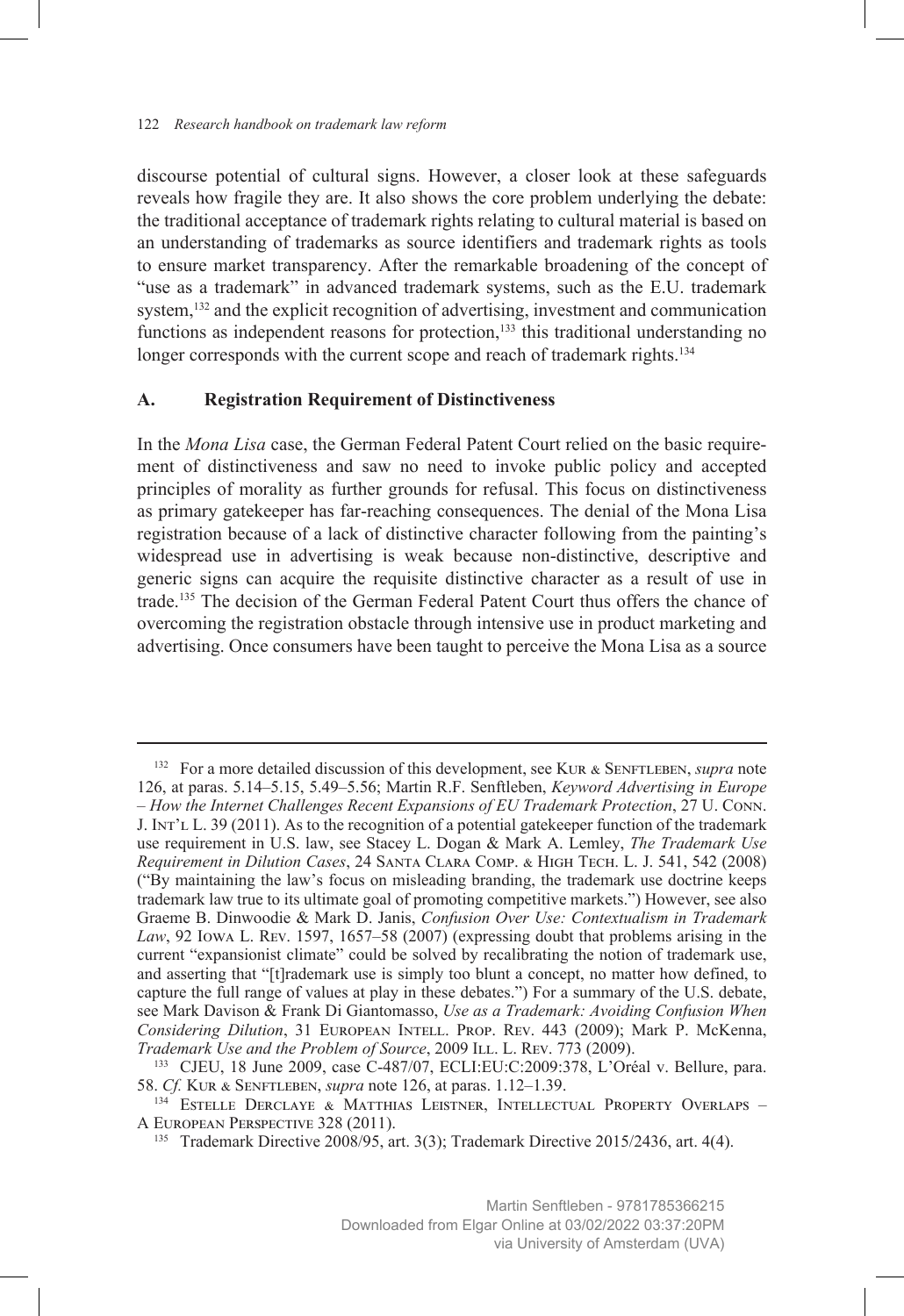identifier referring to the trademark applicant, a registration of the famous painting becomes possible.136

Viewed in this light, the *Mona Lisa* decision is unsatisfactory. While the German Federal Patent Court may have felt that the distinctiveness test is sufficient to keep signs with cultural significance free of trademark protection, the reliance on the basic protection requirement may have the opposite effect. Enterprises may regard the prospect of acquiring trademark rights as a result of use in trade as an invitation to invest in marketing and advertising activities based on cultural signs. They may strive to make a particular cultural heritage symbol part of the trademark experience they are offering to consumers. The mere possibility of acquiring trademark rights in consequence of use in trade may be sufficient to support business activities that lead to the removal of cultural material from the public domain instead of putting an end to attempts to obtain trademark rights to cultural creations.<sup>137</sup>

This risk must not be underestimated. Literary or artistic works in the public domain have rich and positive connotations. Investing in the acquisition of trademark rights to such a work, an enterprise can benefit from the favourable image which the cultural material already has. Given the popularity of the sign, the process of brand image creation need not be started from scratch. The establishment of a link with the cultural work offers the chance of an image transfer that may outweigh the costs of advertising necessary to acquire distinctiveness through use in trade. The enhanced value to be gained once trademark protection is acquired may allow bigger investments than in regular cases of brand development—investments capable of setting aside the cultural renown and "particularly rich conceptual reference" which the CJEU qualified as an obstacle to a strong distinctive character in *Picasso*. 138

In addition, relying on distinctiveness to prevent acquisition of trademark rights in cultural material fails to cover the entire spectrum of cultural public domain material. The *Mona Lisa* case concerned a famous cultural symbol belonging to mankind's universal cultural heritage. In the light of the popularity of the painting and its widespread use in advertising, the Court could reject the registration attempt on the grounds that the sign had become a customary marketing tool and constituted a non-distinctive, generic sign. In the case of cultural material that is not well-known,

<sup>136</sup> For a detailed discussion of this conditional character of a refusal based on a lack of distinctiveness, see Senftleben, *supra* note 4, at 783–84.

<sup>137</sup> *Cf.* Lotte Anemaet, *The Public Domain is Under Pressure: Why We Should Not Rely on Empirical Data When Assessing Trademark Distinctiveness*, 47 Int'l Rev. Intell. Prop. and Comp. L. 303, 331–32 (2016); Senftleben, *supra* note 4, at 812–13; Lisa P. Ramsey, *Descriptive Trademarks and the First Amendment*, 70 Tenn. L. Rev. 1095, 1150 (2003); Robert C. Denicola, *Trademarks as Speech: Constitutional Implications of the Emerging Rationales for the Protection of Trade Symbols*, 1982 Wisc. L. Rev. 158, 170 (1982). See also the ECS, *supra* note 95, at 460–61.

<sup>138</sup> CJEU, 12 January 2006, case C-361/04P, ECLI:EU:C:2006:25, Ruiz Picasso and Others v. OHIM ("Picasso/Picaro"), para. 27. Cf. Artur-Axel Wandtke/Winfried Bullinger, *Die Marke als urheberrechtlich schutzfähiges Werk* Gewerblicher Rechtsschutz und Urheberrecht 573, 578 (1997).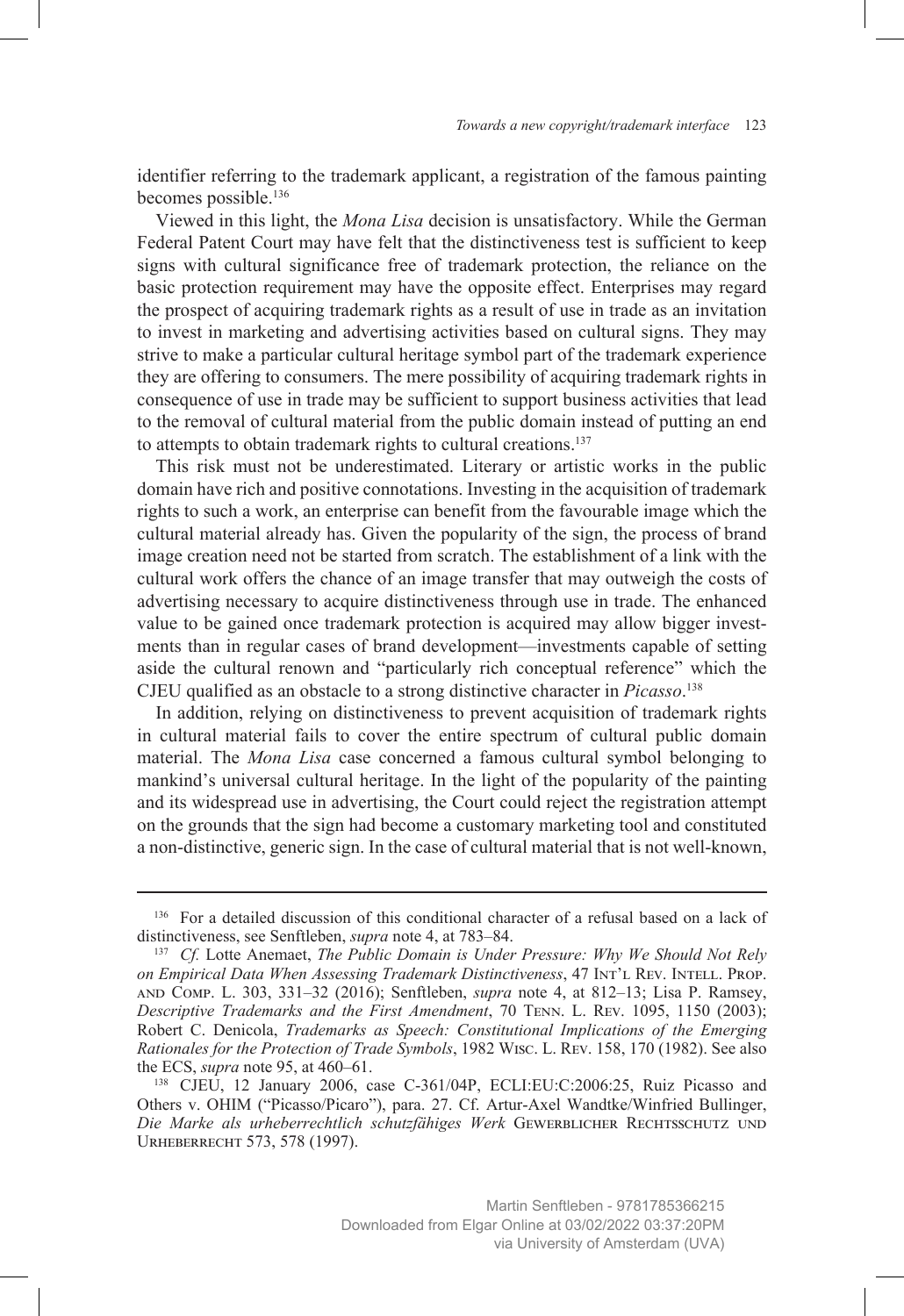this line of argument is not available.<sup>139</sup> For example, the registration of a culturally important, but not widely known melody taken from a classical piece of music could hardly be rejected based on the argument that the sign has been used so frequently in a commercial context that consumers are unlikely to perceive it as a reference to an individual commercial source.<sup>140</sup> Moreover, distinctive character may be found when the goods or services, in respect of which trademark protection is sought, are unrelated to the cultural domain and the genuine meaning of a cultural symbol.

#### **B. Impact of Cultural Significance on Infringement Analysis**

In *Picasso*, the CJEU held that the renown of a cultural creation may constitute such a rich conceptual reference that it greatly reduces the recognition of the sign as a trademark.141 Hence, it seems that in the Court's view, cultural significance is a factor weighing against the assumption of a highly distinctive character. This, in turn, is a factor weighing against broad protection against confusion and excluding protection against dilution.

Nonetheless, it would be wrong to jump to the conclusion that trademark rights relating to cultural signs are generally unproblematic because the scope of protection against confusion and dilution will always remain limited. By contrast, the elasticity of distinctive character as a parameter for determining the scope of protection must be factored into the equation. A relatively weak trademark may be developed into a powerful brand over time. This is inherent in the configuration of trademark law. In addition, the acquisition of a considerable degree of distinctive character and a broad scope of trademark protection does not seem particularly difficult when a trademark consists of a sign that has cultural significance but is not widely known among the consuming public. A symbol, shape or melody stemming from a culturally important but relatively unknown work is unlikely to have a strong cultural connotation capable of weakening the recognition of the sign as an indication of commercial origin. Who thinks of Nike, the Greek goddess of victory, when seeing the trademark NIKE?<sup>142</sup> Who is aware of culturally important signs of indigenous communities?

Given the relatively low threshold of reputation for acquiring anti-dilution protection in the E.U., there is also a substantial risk of unknown signs with cultural significance becoming eligible for enhanced protection against dilution. In contrast to the U.S. trademark system requiring recognition among the general consuming

<sup>&</sup>lt;sup>139</sup> *See* Klinkert & Schwab, *supra* note 67, at 1068, who express similar concerns. *Cf.* Senftleben, *supra* note 67, at 103–04.

<sup>&</sup>lt;sup>140</sup> Examples of this kind are not of a theoretical nature. In Germany, for instance, the beer producer Licher has consistently used "Solveig's Song" from Edvard Grieg's "Peer Gynt Suite" in advertising since the 1990s. See https://www.youtube.com/watch?v=dfGGjk1QEeM.

<sup>141</sup> CJEU, 12 January 2006, case C-361/04P, ECLI:EU:C:2006:25, Ruiz Picasso and Others v. OHIM ("Picasso/Picaro"), para. 27.

<sup>142</sup> With regard to these and further examples, see Assaf, *supra* note 67, at 2–3; Senftleben, *supra* note 67, at 101–02.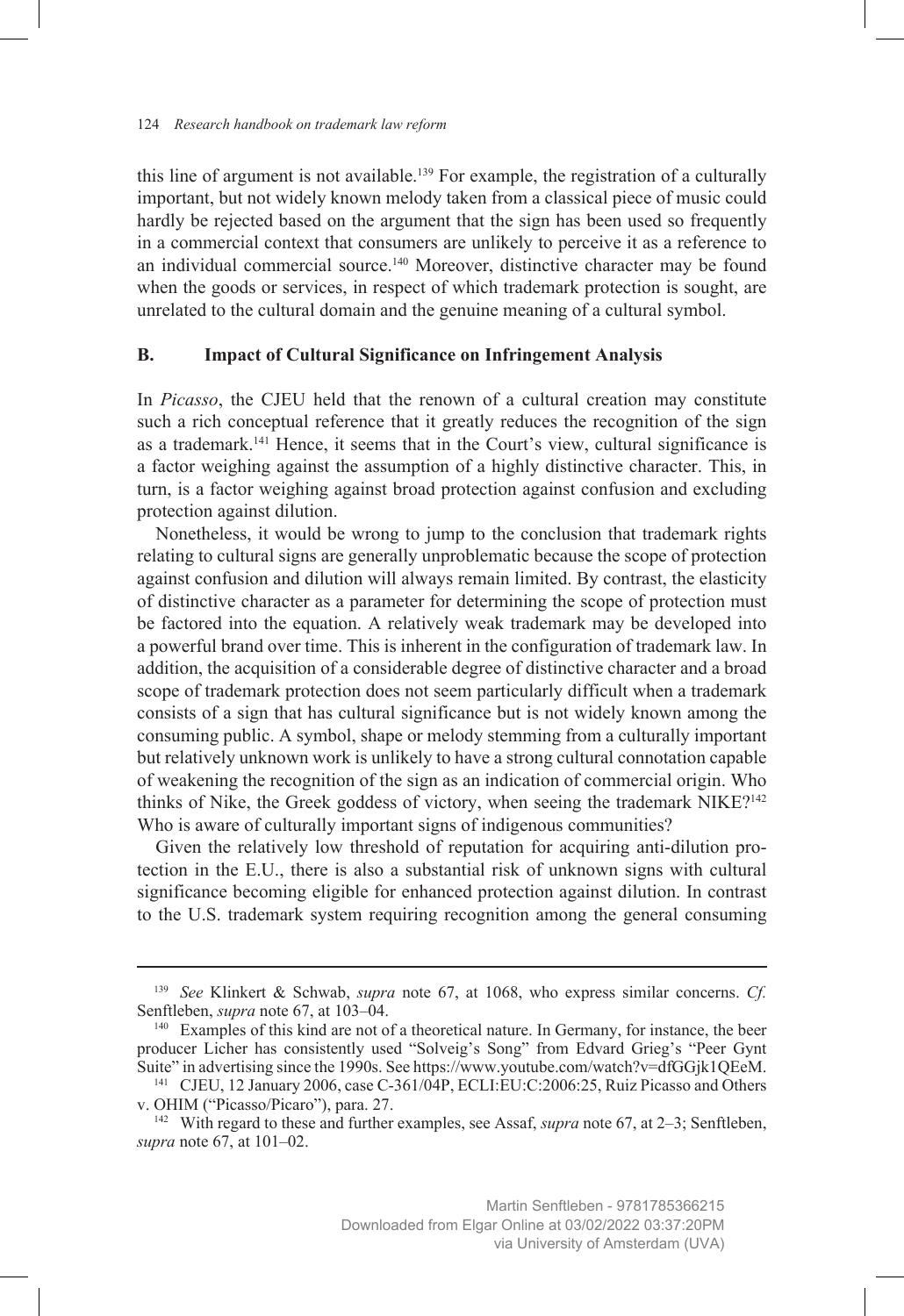public, niche reputation is sufficient under E.U. trademark law.143 For a trademark to constitute a mark with a reputation, it must be known by the target group of the goods or services marketed under the trademark. In the case of specific products, this target group may be a specialized public, such as traders in a specific sector. The required degree of knowledge is reached when the mark is known by a significant part of the relevant public.144

Once reputation is established, E.U. trademark law offers anti-dilution protection covering blurring, tarnishment and unfair free-riding in competitive and non-competitive situations.<sup>145</sup> The evidence to be produced need not necessarily include proof of a change in the economic behaviour of consumers.146 For a claim based on the taking of unfair advantage, it suffices to argue that "a third party attempts, through the use of a sign similar to a mark with a reputation, to ride on the coat-tails of that mark."147 Moreover, the CJEU refuses to consider the need to keep protected signs freely available in the context of the infringement analysis. In

paras. 24 and 26. In respect of the territorial expansion required, see id. at para. 28; CJEU, 6 October 2009, case C-301/07, ECLI:EU:C:2009:611, Pago International, para. 29.

<sup>145</sup> Trademark Directive 2015/2436, art. 10(2)(c). Cf. CJEU, 9 January 2003, case C-292/00, ECLI:EU:C:2003:9, Davidoff. As to the scope of protection offered in cases of marks having a reputation, see particularly CJEU, 18 June 2009, case C-487/07, ECLI:EU: C:2009:378, L'Oréal v. Bellure, and the comments by Martin R.F. Senftleben, *Trademark Protection – A Black Hole in the Intellectual Property Galaxy?*, 42 INT'L REV. INTELL. PROP. and Comp. L. 383 (2011); Ansgar Ohly, *Keyword-Advertising auf dem Weg von Karlsruhe nach Luxemburg*, Gewerblicher Rechtsschutz und Urheberrecht 709, 711–12 (2009).

<sup>146</sup> This test applies in cases of blurring and tarnishment. See CJEU, 27 November 2008, case C-252/07, ECLI:EU:C:2008:655, Intel Corporation, para. 77; CJEU, 14 November 2013, case C-383/12 P, ECLI:EU:C:2013:741, Environmental Manufacturing v. OHIM, para. 37. Cf. Kur & Senftleben, *supra* note 126, para. 5.223–5.228; Adrien Bouvel, *Marques et renommée: À propos de l'arrêt "Intel" rendu par la Cour de justice des communautés européennes le 27 novembre 2008 (aff. C-252/07)*, *in* Les défis du droit des marques au XXIe siècle (Christophe Geiger/Ioanna Schmidt-Szalewski (eds.), 2010) 123; Antoon A. Quaedvlieg, *INTEL en verwatering: Economisch gedrag en juridisch bewijs*, BIJBLAD BIJ DE INDUSTRIËLE eigendom 253 (2009); Antoon A. Quaedvlieg, *Herkomst- en goodwillinbreuk in het merkenrecht na INTEL en l'Oréal*, Ars Aequi 799 (2009); Susie Middlemiss and Steven Warner, *The Protection of Marks with a Reputation: Intel v CPM*, 31 EUROPEAN INTELL. PROP. REV. 326, 331–32 (2009).

<sup>147</sup> CJEU, 18 June 2009, case C-487/07, ECLI:EU:C:2009:378, L'Oréal v. Bellure, para. 49. For a critical comment on intuitive protection against free-riding as a species of unjust enrichment law, see Mark A. Lemley & Mark P. McKenna, *Owning Mark(et)s*, 109 Mich. L. Rev. 137 (2010).

<sup>143</sup> *Cf.* Martin R.F. Senftleben, *The Trademark Tower of Babel – Dilution Concepts in International, US and EC Trademark Law*, 40 Int'l Rev. INTELL. PROP. AND COMP. L. 45, 50–55 (2009); J. Thomas McCarthy, *Dilution of a Trademark: European and United States Law Compared*, 94 Trademark Rep. 1163 (2004); Barton Beebe, *A Defense of the New Federal Trademark Antidilution Law*, 16 Fordham Intell. Prop., Media & Ent. L. J. 1143, 1157 (2006). 144 CJEU, 14 September 1999, case C-375/97, ECLI:EU:C:1999:408, General Motors,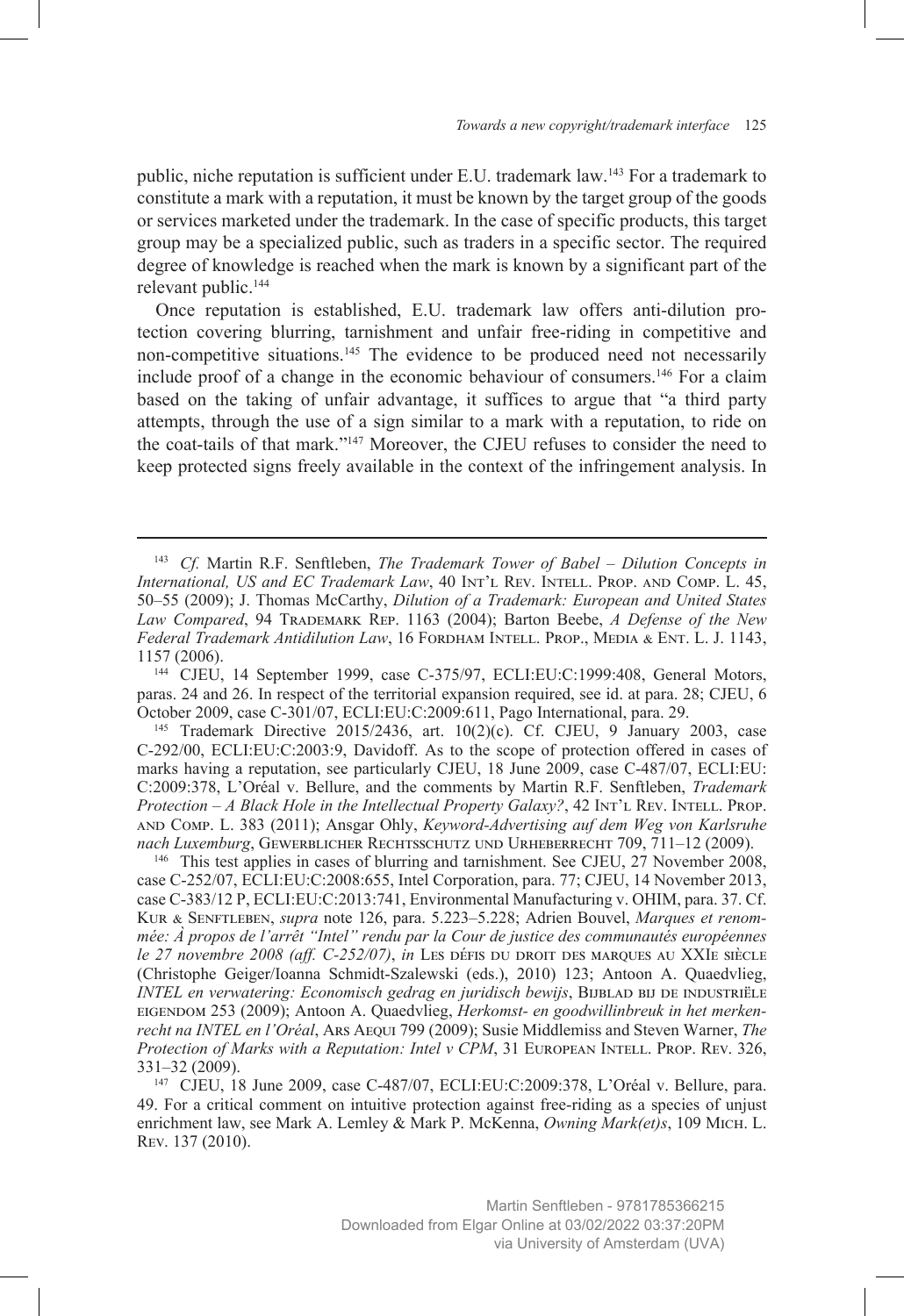*Adidas v. Marca Mode*, the Court explained that it was clear that the requirement of availability was

extraneous both to the assessment of the degree of similarity between the mark with a reputation and the sign used by the third party and to the link which may be made by the relevant public between that mark and the sign.<sup>148</sup>

In addition to these developments in the field of specific infringement criteria, current E.U. trademark law is an example of an advanced trademark system in which inherent limits of exclusive rights, such as the requirements of "use in the course of trade" and "use in relation to goods or services" have lost much of their potential to contain access to trademark protection from the outset. As already indicated above, the requirement of use in relation to goods or services is applied flexibly by the CJEU. In principle, this general prerequisite for obtaining protection could be applied to confine the scope of trademark rights to instances where the senior user's trademark is employed by a junior user as an identifier of commercial source with regard to its own goods or services. Following this approach, the requirement of trademark use could serve as a filter to exclude claims that are unrelated to the identification and distinction of goods and services from the outset. Considerable breathing space for freedom of use in a cultural context could be created in this way.<sup>149</sup>

However, the CJEU takes the opposite approach, weakening the trademark use requirement instead of sharpening its conceptual contours. As explained, the Court even expressed the view that, for satisfying the requirement of trademark use, it was sufficient that a mere link was established with the trademark.150 In consequence, the purported threshold of establishing trademark use does not prevent trademark owners from successfully pursuing third party uses that are not—and are not intended to be—perceived as indications of commercial source. On the contrary, referential use

<sup>150</sup> CJEU, 23 October 2003, case C-408/01, ECLI:EU:C:2003:582, Adidas v. Fitnessworld, para. 39; German Federal Court of Justice, 3 February 2005, case I ZR 159/02, "Lila Postkarte," *Gewerblicher Rechtsschutz und Urheberrecht* 2005, 583, 584–85.

<sup>148</sup> CJEU, 10 April 2008, case C-102/07, ECLI:EU:C:2008:217, Adidas v. Marca Mode, para. 43.

<sup>&</sup>lt;sup>149</sup> For a discussion of the concept of trademark use in E.U. trademark law, see Kur  $\&$ Senftleben, *supra* note 126, paras. 5.14–5.15 and 5.49–5.56; Annette Kur, *Confusion over*  Use? - Die Benutzung "als Marke" im Lichte der EuGH-Rechtsprechung, GEWERBLICHER RECHTSSCHUTZ UND URHEBERRECHT – INTERNATIONALER TEIL 1, 11 (2008); Paul J. Yap, *Essential Function of a Trademark: From BMW to O2*, 31 European Intell. Prop. Rev. 81, 86–87 (2009); Ilanah Simon Fhima, *How Does "Essential Function" Doctrine Drive European Trademark Law?*, 36 Int'l Rev. Intell. Prop. and Comp. Law 401 (2005); Patricia L. Loughlan, *Protecting Culturally Significant Uses of Trademarks (Without a First Amendment*), 22 EUROPEAN INTELL. PROP. REV. 328 (2000). For a fundamental critique of the continuous expansion seeking to reduce the scope of trademark protection to the traditional origin function, see moreover Peukert, *supra* note 70, at 96–107.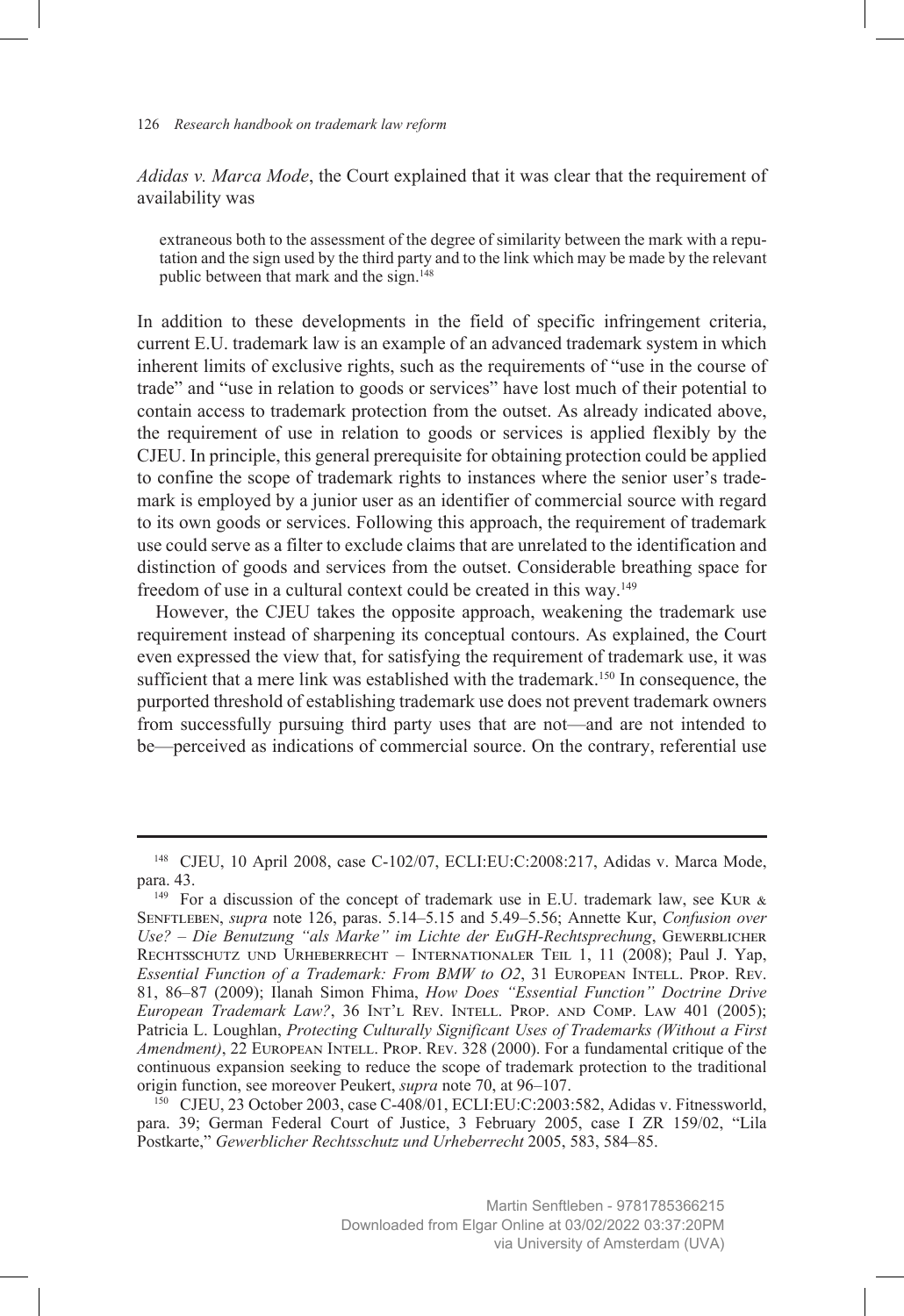is brought within the reach of the exclusive rights of trademark owners.151 The impact of this broad concept on use for cultural purposes is considerable. As described above, even decorative use that merely calls to mind the protected trademark may give rise to an infringement action.

Surveying these developments, it can be said that the inherent limits of exclusive trademark rights—use in the course of trade, use as a trademark, use likely to cause confusion and use likely to cause dilution—have become elastic and unreliable safeguards of freedom of use for cultural purposes. In many cases of use in a cultural context, it will be difficult to rule out the threat of a trademark claim on the basis of these infringement criteria.<sup>152</sup>

#### **C. Limitations of Trademark Rights Insufficient**

This finding gives rise to the question whether the defences in trademark law are sufficient to eliminate the risk of a corrosive effect on the artistic discourse potential of cultural signs. Given the described elasticity of infringement criteria in advanced trademark systems, the risk of infringement can no longer be ruled out. This legal uncertainty is likely to have a deterrent effect on cultural follow-on innovation even if artists can rely on a defence, such as the E.U. defences of "due cause" or "referential use." In various areas of creative activity, concerns have been articulated about a growing fear of artists being sued for intellectual property infringement because of the reuse of pre-existing cultural material that still enjoys protection.<sup>153</sup> These fears can have a chilling effect on creativity and cultural diversity. An artist seeking to avoid potential lawsuits will refrain from the creation of works based on pre-existing material or limit takings from pre-existing material to an absolute minimum.<sup>154</sup> Therefore, the legal uncertainty arising from the elastic application of trademark

<sup>151</sup> *Cf.* Kur & Senftleben, *supra* note 126, at paras. 5.50–5.54; Derclaye & Leistner, *supra* note 134, at 328.

<sup>152</sup> *Cf.* Irene Calboli, *Overlapping Rights: The Negative Effects of Trademarking Creative Works*, *in* The Evolution and Equilibrium of Copyright in the Digital Age 52, 52–54 (Susy Frankel & Daniel J. Gervais (eds.), 2014); Derclaye & Leistner, *supra* note 134, at 328.

<sup>153</sup> Sakulin, *supra* note 6, at 292–93; McGeveran, *supra* note 6, at 1206–07, 1224–25; Jesse A. Hofrichter, *Tool of the Trademark: Brand Criticism and Free Speech Problems with the Federal Dilution Revision Act of 2006*, 28 CARDOZO L. REV. 1923, 1926 (2007); James Gibson, *Risk Aversion and Rights Accretion in Intellectual Property Law*, 116 YALE L.J. 882, 913 (2007); Cohen, *supra* note 5, at 156; Patricia Aufderheide & Peter Jaszi, Untold Stories: Creative Consequences of the Rights Clearance Culture for Documentary Filmmakers 29–30 (2004); Laurence Lessig, Free Culture: How Big Media Uses Technology and the Law to Lock Down Culture and Control Creativity 185–88 (2004).

<sup>154</sup> Arpan Banerjee, *Non-Origin Infringement – Has Trademark Law Gone Too Far?*, 43 Int'l Rev. Intell. Prop. and Comp. L. 555, 564 (2012); David M. Morrison, *Bridgeport Redux: Digital Sampling and Audience Recoding*, 19 FORDHAM INTELL. PROP., MEDIA AND Ent. L. J. 75, 131–36 (2008); Hofrichter, *supra* note 153, at 1926; Cohen, *supra* note 5, at 154–56; Teresa M. Amabile, Creativity in Context 115–20, 231–32 (1996).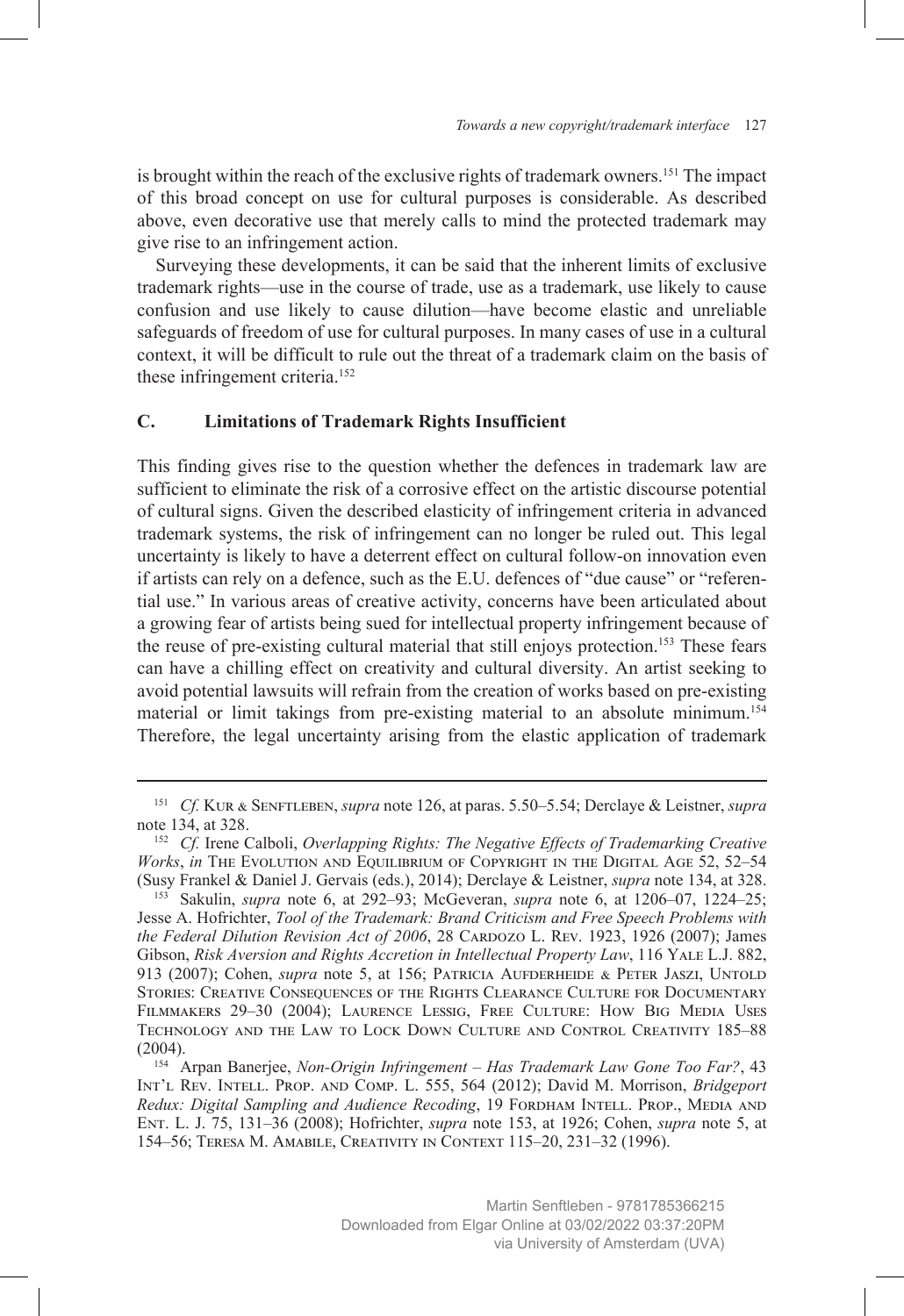infringement criteria leads to a climate that is not conducive to new cultural productions. Instead, it is likely to impoverish new cultural productions in terms of creative inputs.

In many cases, artists will not have sufficient confidence and financial resources to take the risk of a lengthy lawsuit, such as the above-described case *Lila Postkarte* which finally required a decision of the German Supreme Court. If Disney sends a cease-and-desist letter stating that a given form of using Mickey Mouse amounts to trademark infringement, this will often suffice to put an end to the use in a cultural context.155

The deterrent effect that arises from legal uncertainty surrounding a permitted use of protected material has explicitly been recognized by the German Federal Constitutional Court (Supreme Court in matters of constitutional law) discussing the constitutional guarantee of artistic freedom of expression in *Metall auf Metall*. The decision was triggered by the jurisprudence which the German Federal Court of Justice (Supreme Court in matters of civil law) had developed with regard to sound sampling. The underlying lawsuit had been brought by the iconic German electronic music pioneers Kraftwerk. They asserted copyright and phonogram producer rights against the unauthorized use of a rhythmic sound fragment of two seconds which served as the basis of a continuous rhythmic sequence in Sabrina Setlur's song "Nur mir." The sound fragment stemmed from the piece "Metall auf Metall" in Kraftwerk's 1977 album "Trans Europa Express."

In the national decisions in the *Metall auf Metall* saga<sup>156</sup> that preceded prejudicial questions and the *Pelham* ruling of the CJEU,<sup>157</sup> the German Federal Court of

<sup>&</sup>lt;sup>155</sup> For a more detailed discussion of the chilling effect of cease-and-desist strategies, see Calboli, *supra* note 66, at 31–32; McGeveran, *supra* note 6, at 1206–07; Lessig, *supra* note 152, at 185–88.

<sup>156</sup> For a more detailed discussion of the *Metall auf Metall* decisions in Germany, see Rupprecht Podszun, *Postmoderne Kreativität im Konflikt mit dem Urheberrechtsgesetz und die Annäherung an "fair use"*, Zeitschrift für Urheber- und Medienrecht 606, 606–12 (2016); Matthias Leistner, *Die "Metall auf Metall"-Entscheidung des BVerfG – Oder: Warum*  das Urheberrecht in Karlsruhe in guten Händen ist, GEWERBLICHER RECHTSSCHUTZ UND Urheberrecht 772, 772–77 (2016); Neil Conley & Tom Braegelmann, *Metall auf Metall: the Importance of the Kraftwerk Decision for the Sampling of Music in Germany*, 56 J. Copyright Soc'y of the U.S.A. 1017 (2009); F. Jay Dougherty, *RIP, MIX and BURN: Bemerkungen zu aktuellen Entwicklungen im Bereich des igitalin Sampling nach US-amerikanischem und internationalen Recht*, Gewerblicher Rechtsschutz und Urheberrecht – Internationaler TEIL 481 (2007).

<sup>157</sup> CJEU, 29 July 2019, case C-476/17, ECLI:EU:C:2019:624, Pelham and Others, paras. 29–31. For a more detailed description of the German decisions and a discussion of the CJEU decisions, see Martin R.F. Senftleben, *Flexibility Grave – Partial Reproduction Focus and Closed System Fetishism in CJEU,* Pelham, 51 Int'l Rev. Intell. Prop. and Comp. L. 751 (2020); Christophe Geiger & Elena Izyumenko, *The Constitutionalization of Intellectual Property Law in the EU and the Funke Medien, Pelham and Spiegel Online Decisions of the CJEU: Progress, but Still Some Way to Go!*, 51 Int'l Rev. Intell. Prop. and Comp. L. 282 (2020); Thom Snijders & Stijn van Deursen, *The Road Not Taken – the CJEU Sheds Light on the Role of Fundamental Rights in the European Copyright Framework – a Case Note on*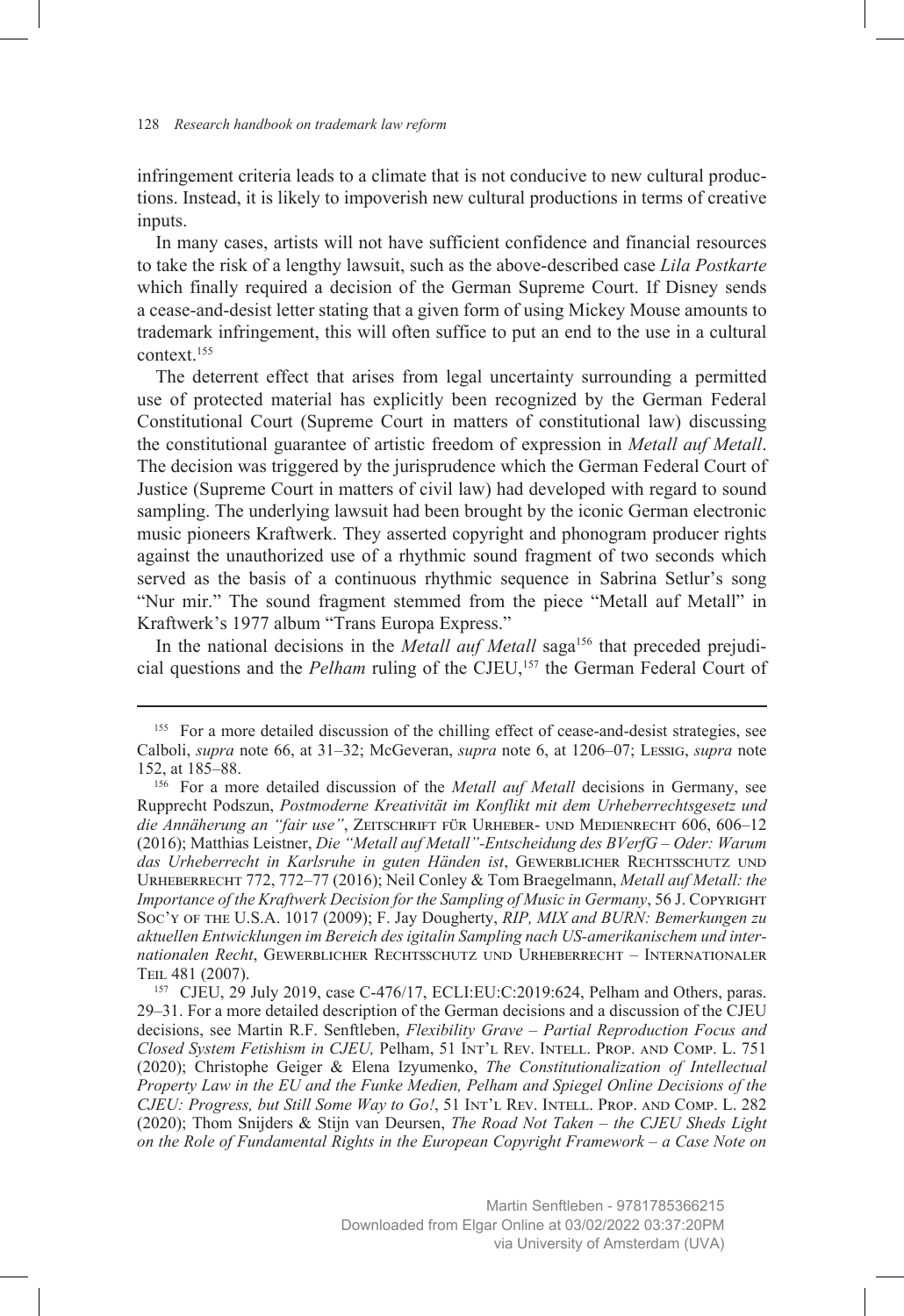Justice had held that sound sampling fell outside the scope of permitted free use and amounted to infringement of the neighbouring right of the phonogram producer if the unauthorized user was capable of producing the desired sound fragment himself.<sup>158</sup> In a further decision, the Court had specified that this criterion required an assessment of whether a sound producer with average equipment and talent, at the time of unauthorized use, would have been capable of producing an own recording which, from the perspective of the target audience, could be qualified as equal to the original sound fragment.<sup>159</sup>

The German Federal Constitutional Court found that this assessment criterion encroached upon the guarantee of free artistic expression because it created too much legal uncertainty. The Court expressed the fear that

even in cases where the production of an equal recording is not possible, artistic creators may refrain from use—which, in this case, would be permissible in the opinion of the German Federal Court of Justice—because the effort necessary to provide evidence of missing own production options and the legal risk appear too big. The criterion based on the feasibility of producing an equal sound thus has a deterrent effect which requires a particularly efficient control in the light of constitutional law.160

Hence, the deterrent effect that arises from legal uncertainty surrounding a permitted use must be factored into the equation. The legal uncertainty surrounding the invocation of available defences, such as "due cause" and "referential use," is relevant to the assessment. It is not sufficient that the statutory law provides for defences and that judges are willing to hear arguments based on these defences. It must also be considered whether artistic creators may nevertheless refrain from permissible use because the re-appropriation of an artwork as such leads to the acquisition of trademark rights and involves the risk of an infringement action. Even if courts may finally manage to arrive at reasonable solutions in cases involving use of trademarked cultural material, the fundamental difference remains that legal uncertainty about a potential trademark claim is surrounding the use of affected literary and artistic works once trademark rights are awarded. The risk of potential trademark infringement is hanging above use made of trademarked cultural creations like the sword of Damocles.

*the Pelham, Spiegel Online and Funke Medien Decisions*, 50 Int'l Rev. Intell. Prop. 1176 (2019); Matthias Leistner, *"Ende gut, alles gut" … oder "Vorhang zu und alle Fragen offen"?*  Das salomonische Urteil des EuGH in Sachen "Pelham [Metall auf Metall]", GEWERBLICHER Rechtsschutz und Urheberrecht 1008 (2019); Ansgar Ohly, *Hip Hop und die Zukunft der "freien Benutzung" im EU-Urheberrecht – Anmerkungen zum Vorlagebeschluss des BGH "Metall auf Metall III"*, Gewerblicher Rechtsschutz und Urheberrecht 964 (2017).

<sup>158</sup> German Federal Court of Justice, 20 November 2008, case I ZR 112/06, "Metall auf Metall I," *Gewerblicher Rechtsschutz und Urheberrecht* 2009, 403, para. 15.

<sup>&</sup>lt;sup>159</sup> German Federal Court of Justice, 13 December 2012, case I ZR 182/11, "Metall auf Metall II," *Gewerblicher Rechtsschutz und Urheberrecht* 2013, 614, para. 16.

<sup>&</sup>lt;sup>160</sup> German Federal Constitutional Court, 31 May 2016, case 1 BvR 1585/13, "Sampling," *Gewerblicher Rechtsschutz und Urheberrecht* 2016, 690, para. 100.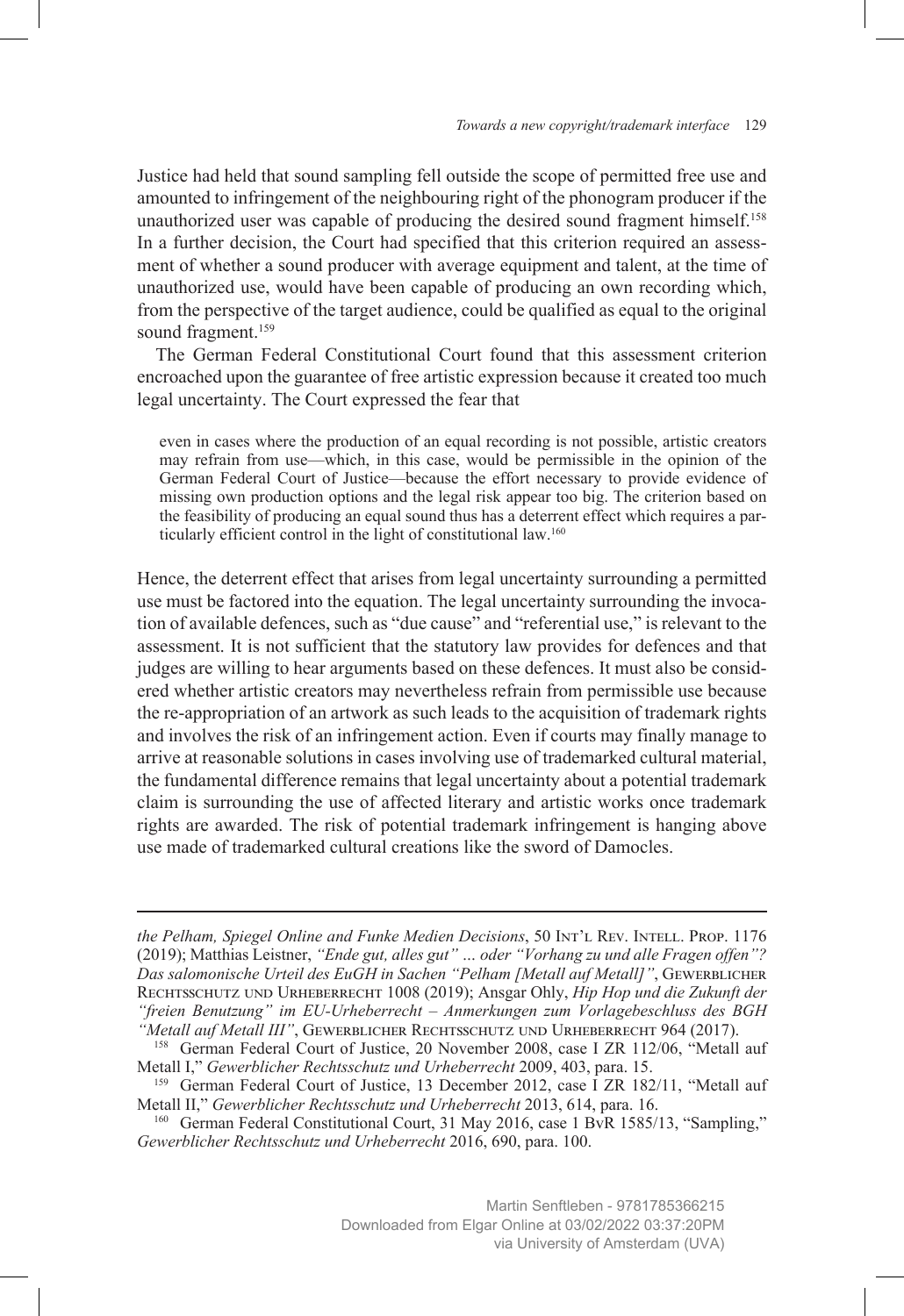# VI. REFORM PROPOSAL

Against this background, it seems advisable to strike at the root of the problem and pave the way for stricter access control that prevents the acquisition of trademark rights to signs with cultural significance from the outset.161 To effectively ban the risk of impeding the open, dialogic communication process in the artistic domain, it is necessary to go beyond distinctiveness-based grounds for refusal and develop more robust mechanisms to arrive at an outright exclusion of signs with cultural significance from trademark protection.<sup>162</sup>

#### **A. Functionality Doctrine Not Sufficient**

Despite the results that have been achieved with regard to the separation of trademark protection from patent and industrial designs protection, the functionality doctrine in trademark law does not seem an appropriate vehicle to also achieve this goal in respect of literary and artistic works. Admittedly, aesthetic functionality offers a more robust ground for refusal than a rejection based on a lack of distinctiveness because it cannot be overcome through use in trade.163 In respect of products that incorporate an artwork, such as decorative items and furniture, considerations of aesthetic functionality can lead to an effective ban on trademark protection. However, a trademark application seems immune from a refusal based on aesthetic functionality when it is argued that the cultural signs concerned would only be attached to the goods as a label.164 If merely used as a label, a cultural sign can hardly be found to be functional.165 Otherwise, the brand value which the sign represents in the form of the label would be sufficient to assume aesthetic functionality. This, in turn, would lead to a circular line of reasoning and the exclusion of any sign with brand value

<sup>&</sup>lt;sup>161</sup> For a more detailed discussion of this point, see SENFTLEBEN, *supra* note 5, at 326–392; Anemaet, *supra* note 137, at 331–32; Calboli, *supra* note 66, at 34; Calboli, *supra* note 152, at 76–78; Senftleben, *supra* note 4, at 816–17, 823–25. With regard to the field of traditional knowledge and traditional cultural expressions, see Susy R. Frankel, *Third-Party Trademarks*  as a Violation of Indigenous Cultural Property - A New Statutory Safeguard, J. WORLD Intell. Prop. 83 (2005); Susy R. Frankel, *Trademarks and Traditional Knowledge and Cultural Intellectual Property Rights*, *in* Trademark Law and Theory: a Handbook of Contemporary Research 433 (Graeme B. Dinwoodie/Mark D. Janis (eds.), 2008), discussing the concept of "cultural offence" in New Zealand and a *sui generis* protection regime that would offer grounds for opposition under trademark law.

<sup>162</sup> For an earlier exploration, *see* Senftleben, *supra* note 4, 825.

<sup>163</sup> With regard to E.U. legislation, this has explicitly been confirmed. *See, e.g.*, CJEU, 18 June 2002, case C-299/99, ECLI:EU:C:2002:377, Philips v. Remington, para. 75.

<sup>164</sup> For an example of this line of reasoning, see German Federal Court of Justice, 24 April 2008, case I ZB 21/06, Marlene-Dietrich-Bildnis, *Gewerblicher Rechtsschutz und Urheberrecht* 2008, 1093, para. 19-22; German Federal Court of Justice, 31 March 2010, case I ZB 62/09, Marlene-Dietrich-Bildnis II, *Gewerblicher Rechtsschutz und Urheberrecht* 2010, 825, paras. 20–28.

<sup>165</sup> *Cf.* Ohly, *supra* note 157, 328.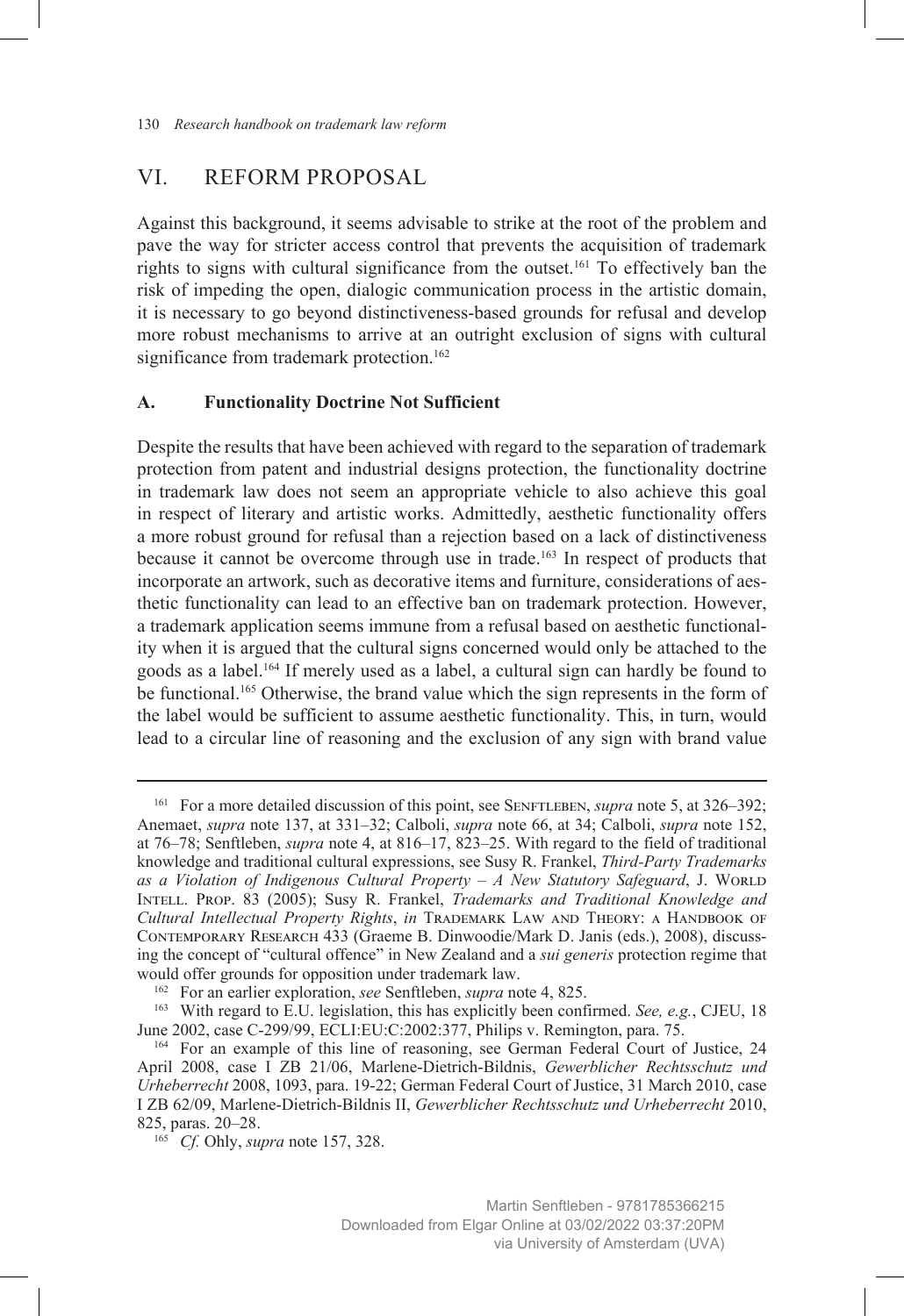from trademark protection. For example, the attachment of the Coca Cola logo to soft drinks would also lead to an exclusion of trademark rights because the brand value of the logo adds substantial value to the product.<sup>166</sup> Therefore, use as a label necessarily falls outside the scope of an outright exclusion of trademark protection based on considerations of aesthetic functionality. The same may be said about the use of a melody with cultural significance as a sound mark for goods. As the sign is not incorporated in the product itself, the doctrine of aesthetic functionality is not applicable as a tool to exclude trademark rights.

#### **B. Public Order and Morality**

This insight brings other grounds for refusal into focus. In particular, an effective separation of copyright and trademark protection for signs with cultural significance could follow from the invocation of public order and morality.167 A refusal based on these grounds leads to an outright exclusion of trademark protection that cannot be overcome through use in trade and is not confined to situations where a sign with cultural significance constitutes a decisive element of the goods themselves. With regard to the further development of this ground for refusal, the *Vigeland* decision of the EFTA Court is of particular interest.<sup>168</sup>

In the *Vigeland* case,<sup>169</sup> the EFTA Court was called upon to assess an attempt by the city of Oslo to register several artworks made by Gustav Vigeland—one of the most eminent Norwegian sculptors—as trademarks. The reason for the initiative to acquire trademark rights was the expiry of the term of copyright protection.<sup>170</sup> Among other works, the application filed by the Municipality of Oslo concerned Vigeland's "Monolith" (*Monolitten*) and "Angry Boy" (*Sinnataggen*)—popular works which feature prominently in the Vigeland Installation in the centre of Oslo's Frogner Park. To support its registration request, the city argued that

<sup>&</sup>lt;sup>166</sup> *Cf.* England and Wales Court of Appeal, 1 November 2017, London Taxi Corporation, [2017] EWCA Civ 1729, *Gewerblicher Rechtsschutz und Urheberrecht – Internationaler Teil* 2018, 150, para. 75 (Justice Floyd); Automotive Gold/Volkswagen of America, 457 F.3d 1062, 1073–74 (9th Cir. 2006).

<sup>167</sup> EU law provides for this absolute ground for refusal in European Union Trade Mark Regulation 2017/1001, art. 7(1)(f) EUTMR and Trademark Directive 2015/2436, art. 4(1)(f) TMD. In the context of the international rules on *telle quelle* protection, the Paris Convention, art. 6*quinquies*(B) No. 2 and 3, reflects the possibility of cancelling a trademark registration when the sign concerned has become generic, or when it is contrary to morality or public order.

<sup>168</sup> The EFTA Court is the Supreme Court in matters concerning the interpretation of the Agreement on the European Economic Area with regard to the EFTA States Iceland, Liechtenstein and Norway. See http://www.eftacourt.int/.

<sup>169</sup> EFTA Court, 6 April 2017, case E-5/16, Municipality of Oslo ("Vigeland"). For commentary, see Annette Kur, "Gemeinfreiheit und Markenschutz – Bemerkungen zur Entscheidung des EFTA-Gerichtshofs im Vigeland-Fall", *Gewerblicher Rechtsschutz und Urheberrecht* 2017, 1082.

<sup>170</sup> EFTA Court, *id*., para. 20. Gustav Vigeland died on 12 March 1943.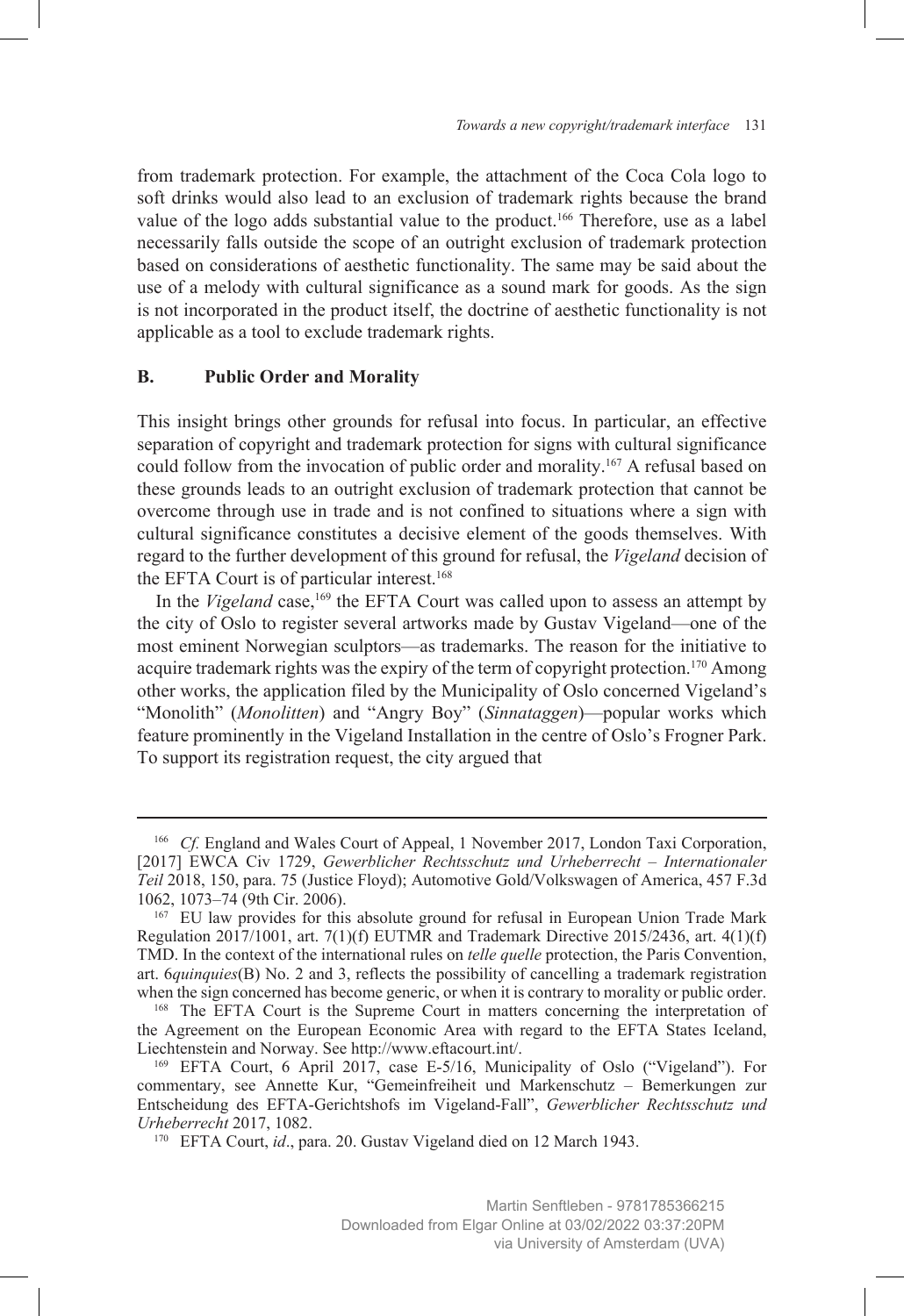[a]ll of the shapes have been exclusively connected to, and used by or through, the Municipality since the death of Gustav Vigeland in 1943. Many of these shapes are well known and valuable, in particular, due to the efforts and investments made by the Municipality.<sup>171</sup>

With this argument, the city of Oslo had little success in its own country. The Norwegian Industrial Property Office remained unimpressed and refused the trademark application on the grounds that Vigeland's works were non-distinctive, descriptive and functional. The shape of the works added substantial value to at least some of the goods, in respect of which registration was sought.172 Instead of rejecting these concerns, the Board of Appeal decided to supplement the list of grounds for refusal with a further argument. It expressed the view that a trademark registration of works belonging to the cultural heritage may be contrary to public policy or accepted principles of morality and wondered which factors should inform any decision on these grounds for refusal.173

Addressing this question, the EFTA Court contributed to the further development of public policy and principles of morality as grounds for refusal by clearly distinguishing its two branches. In the Court's view, a refusal based on grounds of public policy requires an assessment of objective criteria, whereas a refusal based on accepted principles of morality implies the examination of subjective values.<sup>174</sup>

As to the subjective criterion of a conflict with accepted principles of morality, the Court underlined the necessity of examining on a case-by-case basis how the relevant public would perceive the sign at issue. In line with previous E.U. case law, $175$  the Court posed the question whether Vigeland's works—in and of themselves—would be considered offensive by reasonable consumers with average sensitivity and tolerance thresholds.<sup>176</sup> Quite clearly, this question could be answered in the negative.<sup>177</sup> The EFTA Court, however, went beyond this standard analysis and added an important nuance by holding that

certain pieces of art may enjoy a particular status as prominent parts of a nation's cultural heritage, an emblem of sovereignty or of the nation's foundations and values. A trademark registration may even be considered a misappropriation or a desecration of the artist's work, in particular if it is granted for goods or services that contradict the values of the artist

<sup>&</sup>lt;sup>171</sup> Report for the Hearing, Judge-Rapporteur Baudenbacher, 5 October 2016, case E-5/16, Municipality of Oslo ("Vigeland"), para. 32.

<sup>172</sup> EFTA Court, 6 April 2017, case E-5/16, Municipality of Oslo ("Vigeland"), para. 27.

<sup>173</sup> *Id.* at paras. 28–30.

<sup>174</sup> *Id.* at paras. 84–86.

<sup>175</sup> For an overview, see Christophe Geiger/Leonardo Machado Pontes, *Trademark Registration, Public Policy, Morality and Fundamental Rights*, Centre for International Intellectual Property Studies Research Paper No. 2017-01, Strasbourg: CEIPI 2017, 8–11; Kur & Senftleben, *supra* note 126, paras. 4.205–4.218; ECS, *supra* note 95, 459–60.

<sup>176</sup> EFTA Court, 6 April 2017, case E-5/16, Municipality of Oslo ("Vigeland"), paras. 89–90 and 93.

<sup>177</sup> *Id.* at para. 91.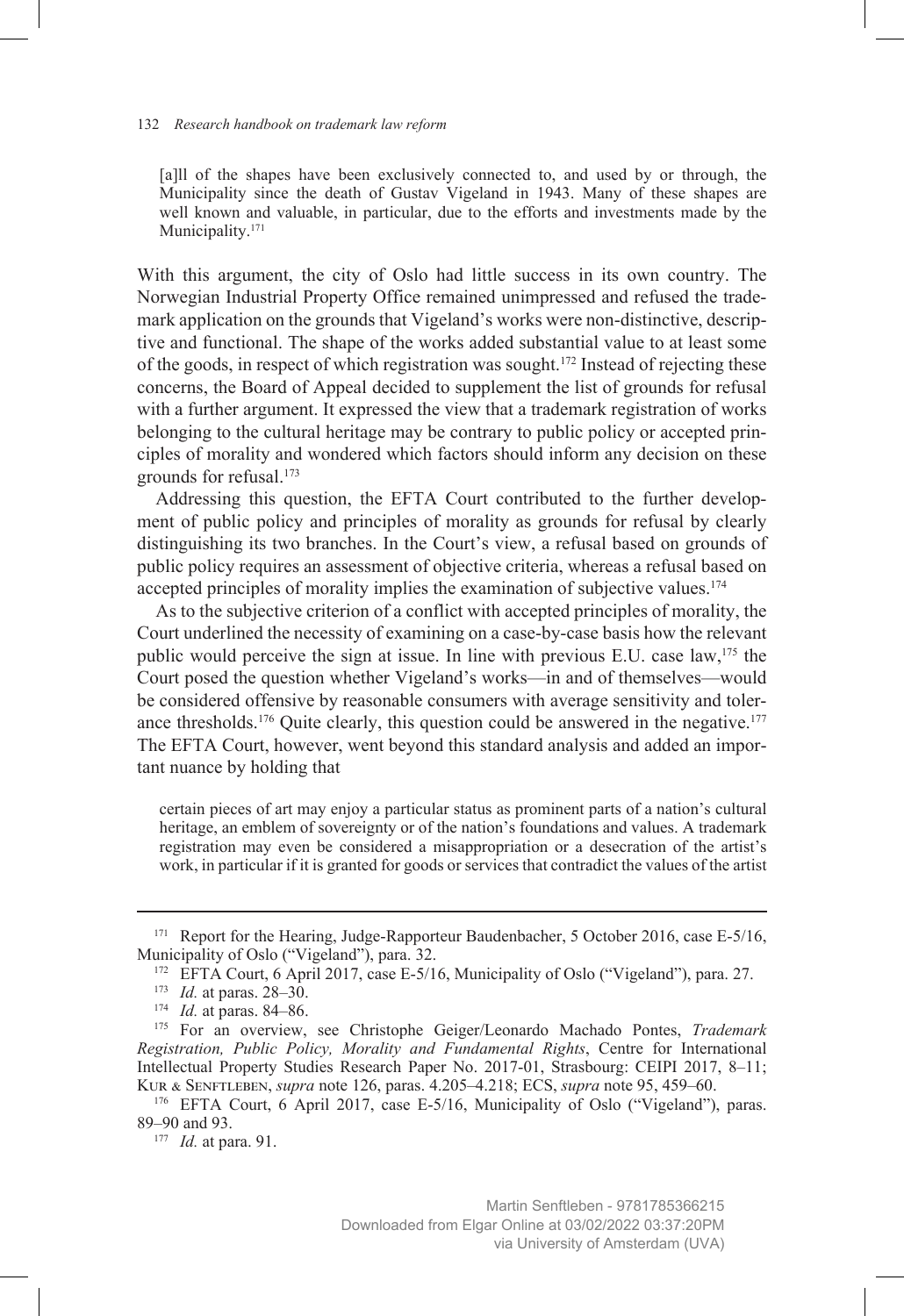or the message communicated through the artwork in question. Therefore, the possibility cannot be ruled out that trademark registration of an artwork may be perceived by the average consumer in the EEA State in question as offensive and therefore as contrary to accepted principles of morality.178

This addition is remarkable. With this statement, the EFTA Court departs from the traditional focus on the scandalous nature of the sign itself. A refusal based on accepted principles of morality may also follow from a finding that the relevant public perceives the *trademark registration of an artwork* as offensive.179 Thus, the EFTA Court substantially broadened the field of application of the ground for refusal. While in the past the offensive nature of the sign was decisive, the offensive nature of the registration attempt offers an alternative avenue for a refusal in the view of the EFTA Court. In consequence, the assessment must take into account the status or perception of the artwork in the relevant national context and the nature of the goods or services for which registration as a trademark has been applied, "such that registration must be refused if the work is being misappropriated."180

As to the second branch of the ground for refusal—the objective criterion of a conflict with public policy—the EFTA Court noted that "public policy" referred to principles and standards regarded to be of a fundamental concern to the State and the whole of society. Therefore, a refusal based on public policy required exceptional circumstances, namely "a genuine and sufficiently serious threat to a fundamental interest of society."181 Nonetheless, the Court saw room for applying this ground for refusal in the context of artwork registrations:

An artwork may be refused registration, for example, under the circumstances that its registration is regarded as a genuine and serious threat to certain fundamental values or where the need to safeguard the public domain, itself, is considered a fundamental interest of society.182

As in the context of accepted principles of morality, the EFTA Court stated that a genuine and serious threat to public policy could follow from the *trademark registration of an artwork*. 183 Hence, the Court confirmed that not only the nature of the sign at issue but also the registration attempt as such could be sufficient to justify a refusal based on accepted principles of morality. The scope of the ground for refusal was thus broadened substantially.

Admittedly, the morality and public order criteria which the EFTA Court developed contain several open-ended assessment factors. Without case law that clarifies

<sup>178</sup> *Id.* at para. 92.

<sup>179</sup> *Id.*

<sup>180</sup> *Id.* at para. 93.

<sup>181</sup> *Id.* at paras. 94–96.

<sup>182</sup> *Id.* at para. 96.

<sup>183</sup> *Id*. at para. 96.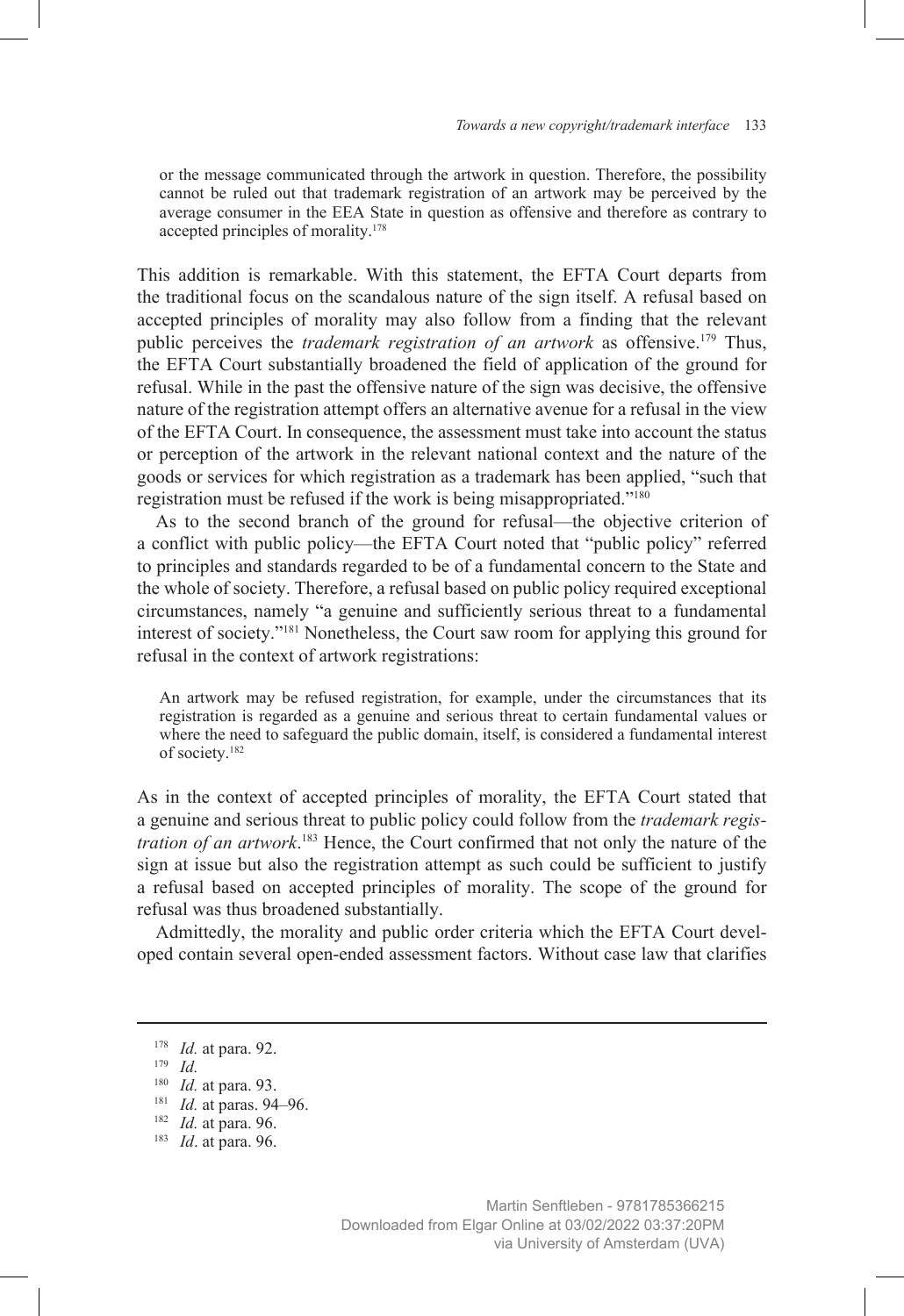which "particular status"<sup>184</sup> is necessary for invoking morality and which "genuine" and serious threat<sup>"185</sup> is required for applying public order reasoning, it will be difficult to foresee which literary and artistic works are excluded from trademark protection. This legal uncertainty, however, poses an obstacle to enterprises seeking to register an artwork as a trademark. It creates a lasting risk factor which a company cannot manipulate by investing in marketing campaigns that educate consumers to perceive a cultural creation as a badge of origin. In contrast to the fragile test of distinctiveness, the application of public order and morality as grounds for refusal creates a sword of Damocles that is permanently hanging above branding strategies that affect artworks<sup>186</sup>

Moreover, every decision to deny trademark protection because of a conflict with public order or morality creates maximum legal certainty with regard to the cultural sign concerned. Applying the *Vigeland* criteria, the Norwegian Board of Appeal for Industrial Property Rights qualified Oslo's attempt to register Vigeland's sculptures as being contrary to public order because of the considerable cultural value of the artworks and the fundamental societal considerations underlying the temporal limitation of copyright protection.187 This final word in the *Vigeland* case makes it clear for every artist in Norway that Vigeland's works are in the public domain and remain in the public domain. Hence, these works can be remixed and reused in an open, dialogic communication process in the artistic domain without any exposure to trademark infringement claims and without any predominance of one particular speaker who has a stronger position than others in the debate because of exclusive trademark rights.

# VII. CONCLUSION

The time is ripe to recalibrate the copyright/trademark interface. Instead of relying on distinctiveness as a threshold criterion and volatile checks and balances within trademark law, more robust mechanisms should be developed to exclude the acquisition of trademark rights to cultural signs from the outset – grounds for refusal that apply across all goods and services and cannot be overcome through use in trade. In the *Vigeland* decision, the EFTA Court took important steps in this direction. The Court provided exemplary lines of argument that can support an exclusion of trademark protection on the basis of public policy or accepted principles of morality.

<sup>184</sup> *Id.* at para. 92.

<sup>185</sup> *Id.* at para. 96.

<sup>&</sup>lt;sup>186</sup> For a detailed discussion of the different morality and public order arguments following from the Vigeland decision, see Senftleben, *supra* note 5, at 347–372.

<sup>&</sup>lt;sup>187</sup> Norwegian Board of Appeal for Industrial Property Rights, 13 November 2017, cases 16/00148, 16/00149, 16/00150, 16/00151, 16/00153 and 16/00154, "Vigeland", para. 14, available at https://kfir.no.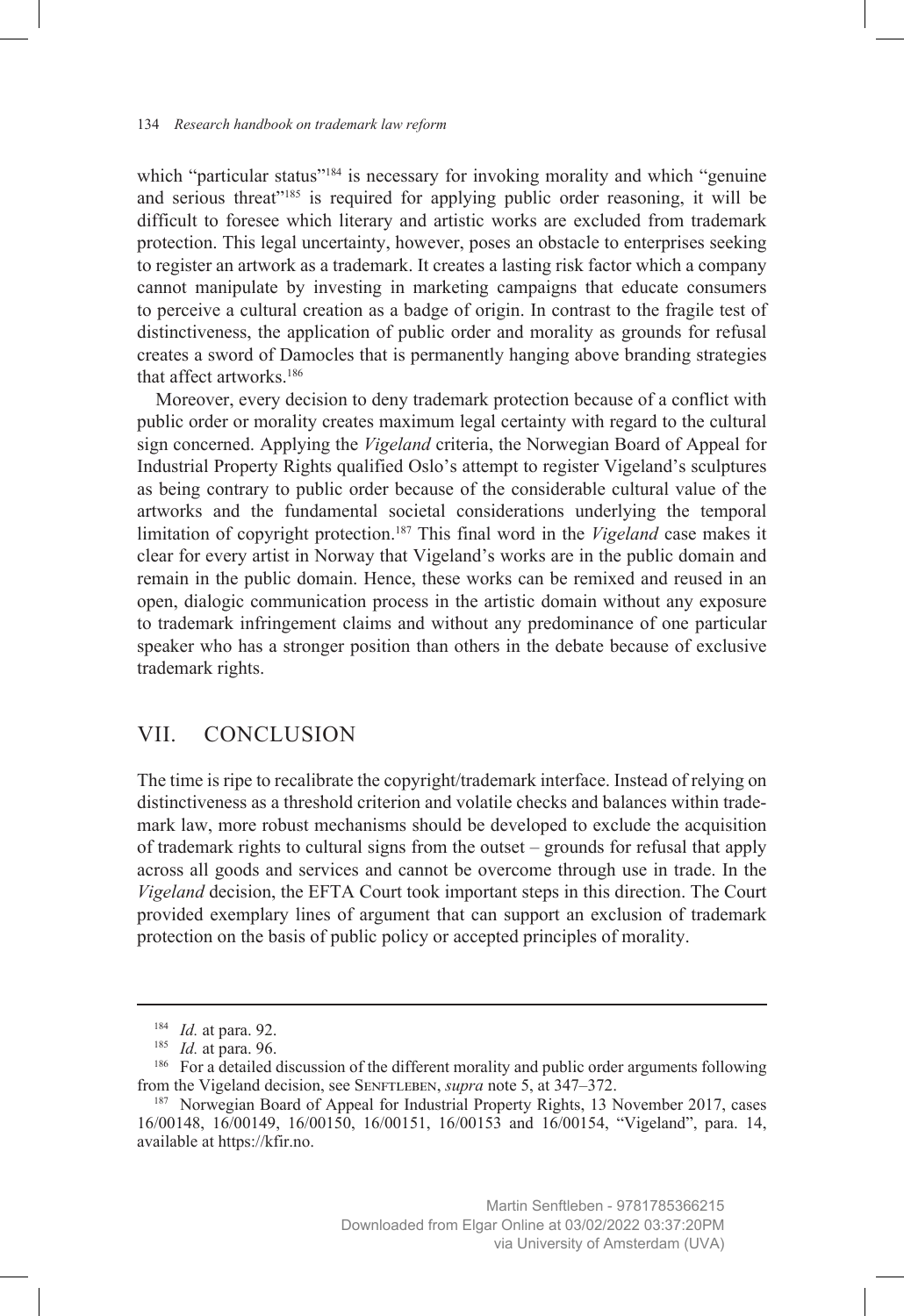Moreover, considerations of public policy and principles of morality, as interpreted by the EFTA Court, offer trademark offices and courts room to clearly articulate cultural concerns in the context of a rejection of trademark protection. With the *Vigeland* decision, it becomes possible to state candidly that trademark law is not intended to serve as a basis for free-riding on the reputation and positive image of cultural symbols, the erosion of an artwork's artistic discourse potential as a result of exposure to commercial marketing strategies, and the impairment of the unhindered, open communication process surrounding the sign in the cultural domain. The *Vigeland* decision is thus an important step in the right direction.<sup>188</sup>

However, the *Vigeland* decision also shows the limits of this approach. The application of public policy or principles of morality as grounds for refusal must not lead to an automatic rejection of all literary and artistic works. The EFTA Court makes it clear that "the fact that an artwork has previously enjoyed copyright protection may not in itself form the basis for refusing trademark registration."189 In particular, no threat to the need to safeguard the public domain can be found in the case of works that were primarily created to serve as signs to be registered as trademarks (where cumulative copyright and trademark protection is merely incidental).190

This caveat brings a crucial point for future research into focus. What exactly is cultural significance? How to identify those signs that must be kept outside the realm of trademark law for the cultural reasons described above? Quite clearly, this question is beyond the scope of the present analysis.<sup>191</sup> In the light of the societal importance of unhindered cultural follow-on innovation, however, it seems clear that the definition of cultural significance must not be overly restrictive. Signs belonging to mankind's universal cultural heritage, such as the Mona Lisa, obviously reach a degree of cultural importance that requires their exclusion from trademark protection.

However, it is also necessary to ensure that the public domain of cultural expression does not become outdated over time. The freedom to reuse and remix artworks without exposure to the risk of trademark infringement should not be confined to works belonging to a public domain that resembles an antiquated monolith of fascinating ideas and expressions of ancient times. By contrast, it must be ensured that contemporary, fresh cultural material also becomes freely available for artistic creativity when the term of copyright protection comes to an end. From this perspective, contemporary cultural icons, such as Mickey Mouse, also reach a degree of cultural significance that makes it desirable to exclude them from trademark protection. For art to fulfill the societal function described in the aesthetic theories of Schiller and Adorno—the unmasking of unsatisfactory societal conditions—it must be free to use

<sup>188</sup> Martin R.F. Senftleben, Vigeland *and the Status of Cultural Concerns in Trade Mark Law – The EFTA Court Develops More Effective Tools for the Preservation of the Public Domain*, 48 Int'l Rev. Intell. Prop. and Comp. L. 683, 716–17 (2017).

<sup>189</sup> EFTA Court, 6 April 2017, case E-5/16, Municipality of Oslo ("Vigeland"), para. 88.

<sup>190</sup> *Id.* at paras. 97–98.

<sup>&</sup>lt;sup>191</sup> For a more detailed discussion of different categories of signs with cultural significance, see SENFTLEBEN, *supra* note 5, at 105–129.